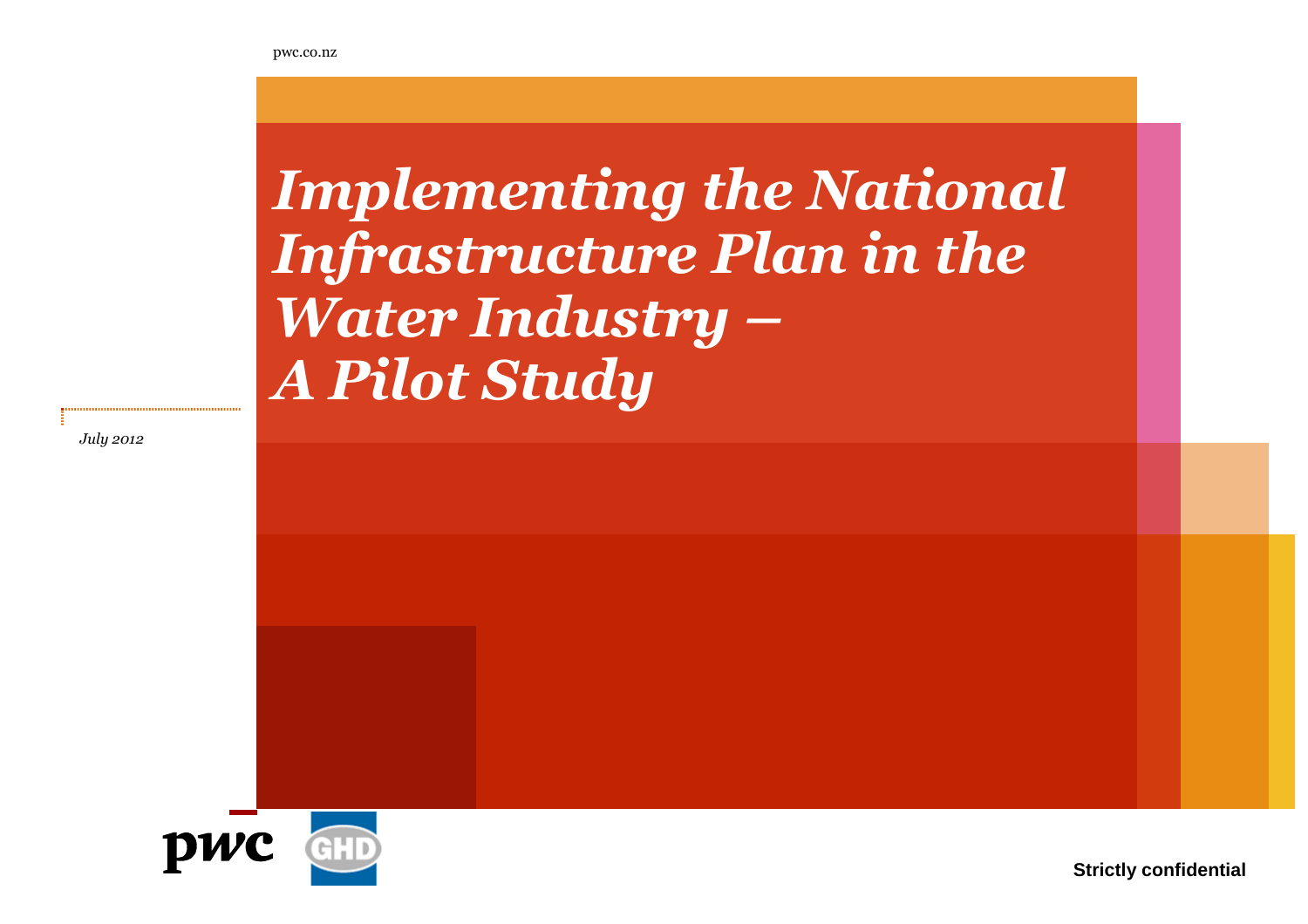



This project, undertaken by PwC and GHD, was facilitated by Water New Zealand and the New Zealand Council for Infrastructure Development.

This project, undertaken by PwC and GHD, was facilitated by Water New Zealand and the New Zealand Council for Infrastructure Development.<br>We would like to acknowledge the Treasury and the BNZ for being study partners. We t financial support.



Special thanks go to the participating water and wastewater operators: Capacity, Dunedin City Council, Hamilton City Council, New Plymouth District Council, Taupo District Council, Waikato District Council, Waipa District Council and Watercare. South Waikato District Council and t also provided information to develop the assessment framework. thanks go to the participating water and wastewater operators: Capacity, Dunedin City Council, Hamilton City Council, N<br>District Council, Waikato District Council, Waipa District Council and Watercare. South Waikato Distri he Waikato Regional Council

We would also like to thank Local Government New Zealand and INGENIUM for providing commentary on the methodology.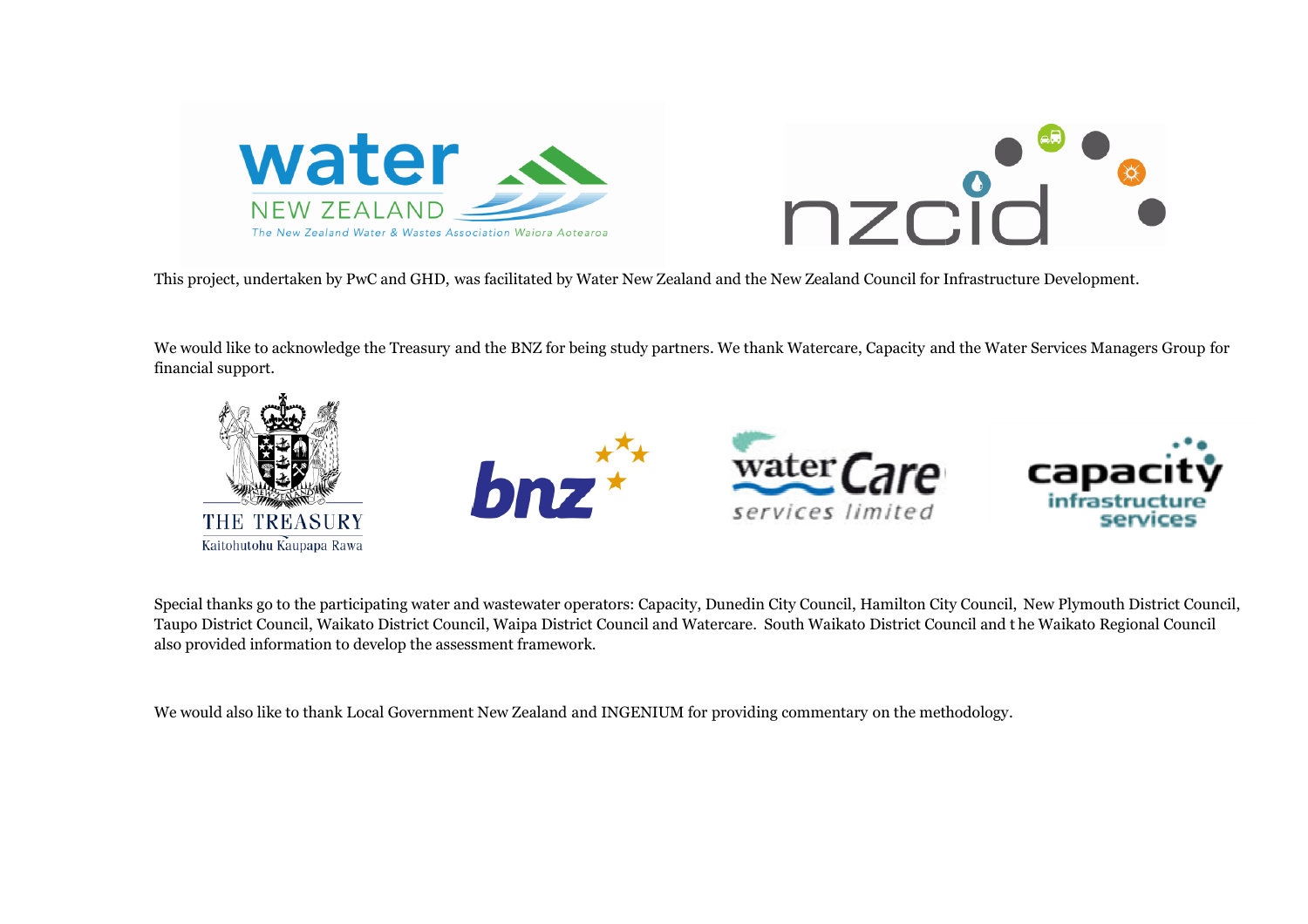

Chief Executive Chief Executive Water New Zealand NZCID PO Box 1316 PO Box 7244 Wellington 6140 Wellesley Street

Murray Gibb Stephen Selwood Auckland 1141

19 July 2012

#### *Implementing the National Infrastructure Plan in the Water Industry – A Pilot Study*

#### Dear Murray and Stephen,

We are pleased to provide this report on a new framework to assess the performance of individual water and wastewater operators against the six guiding principles set out in the 2011 National Infrastructure Plan, and the results of a pilot study using this framework. The pilot study, based on Waikato river catchment councils and other benchmark operators, identifies opportunities for improvement.

Our approach to this study was consultative to ensure the engagement of key stakeholders and to provide Water New Zealand, NZCID and the water sector with a platform to progress the ongoing development and improvement of the water industry.

*PricewaterhouseCoopers, 188 Quay Street, Private Bag 92162, Auckland 1142 New Zealand T: +64 9 355 8000, F: +64 9 355 8001, www.pwc.com/nz*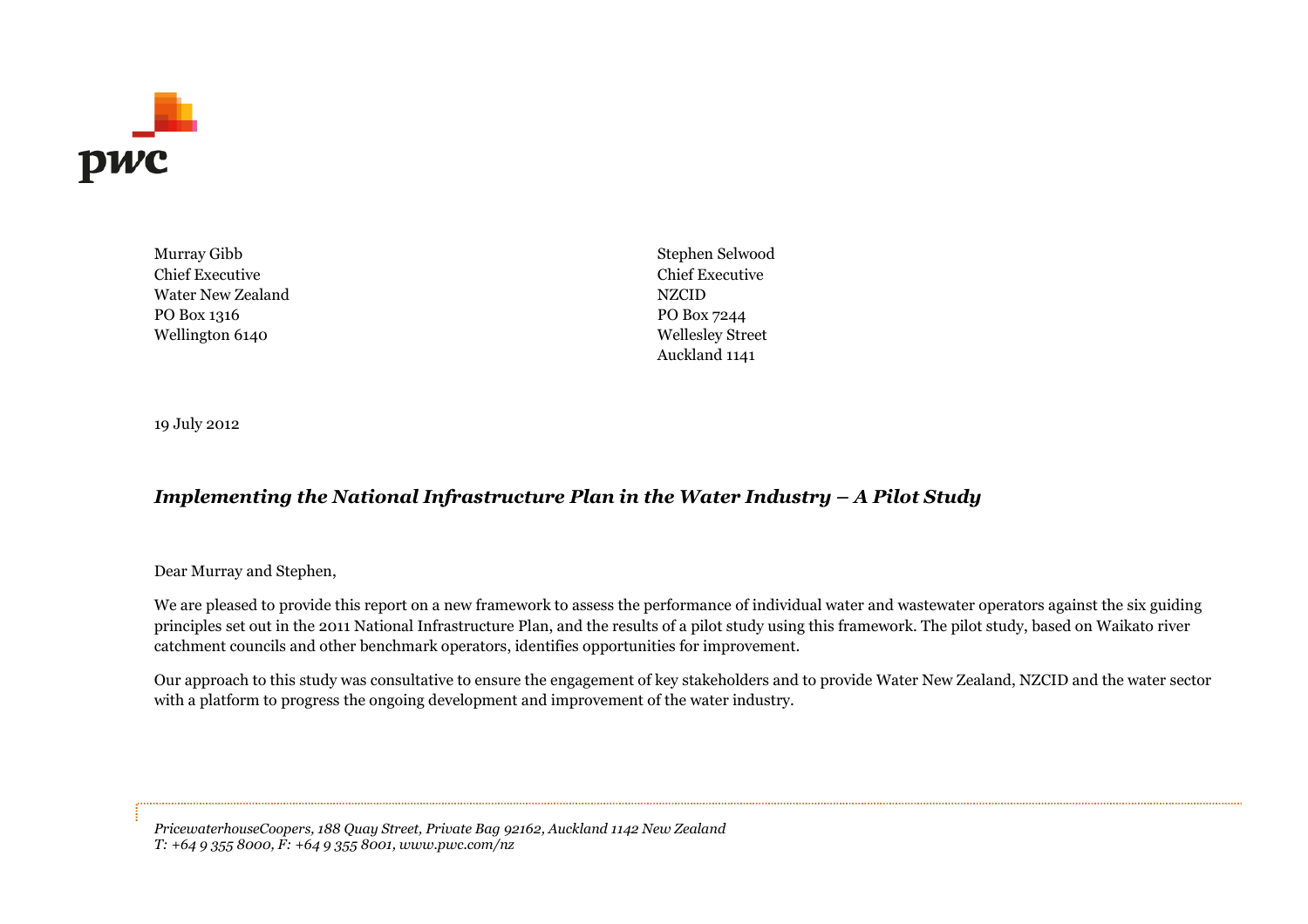This report is provided in accordance with the terms of our letters of engagement dated 23 November 2011 and 27 February 2012, and is subject to the restrictions set outin [Appendix F](#page-53-0) of this report.

Yours sincerely

<u> 1 Stel</u>



Craig Rice David Walker Steve Carne Partner, Advisory Leader Director Director Business Leader, Water PwC GHD craig.rice@nz.pwc.com david.a.walker@nz.pwc.com steve.carne.ghd.com +64 9 355 8641 +64 9 355 8033 +64 9 361 1487

State Cre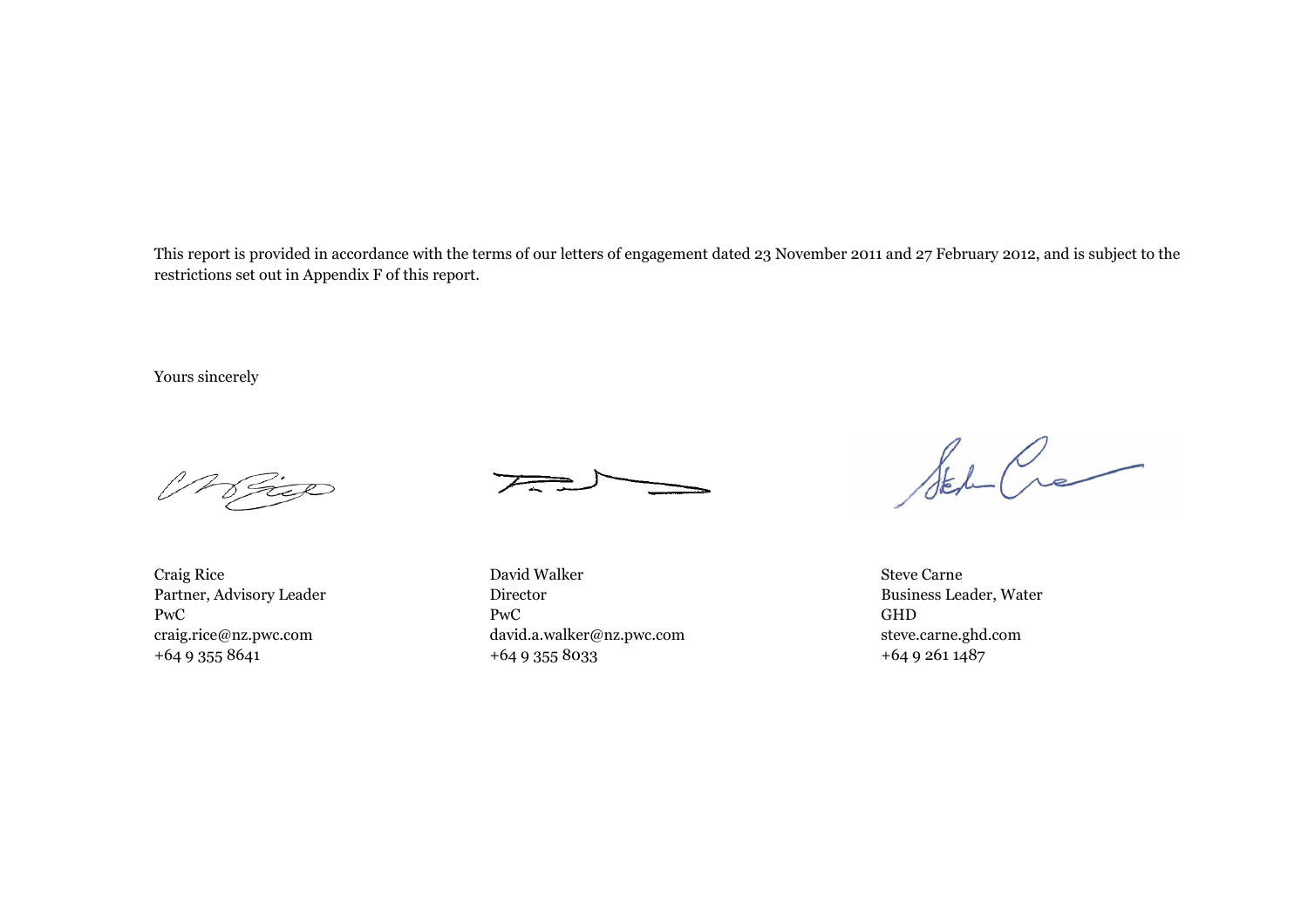## *Table of contents*

|    | <b>Executive summary</b>                                                              | 1              |
|----|---------------------------------------------------------------------------------------|----------------|
| 1. | Introduction                                                                          | 1              |
| 2. | Background                                                                            | $\overline{2}$ |
| 3. | Assessment methodology                                                                | 7              |
| 4. | Results of pilot study                                                                | 12             |
| 5. | Analysis of pilot study results                                                       | 19             |
| 6. | Recommendations and next steps                                                        | 23             |
|    | Appendix A: Agencies regulating provision of water and was tewater services           | 26             |
|    | Appendix B: Stakeholder engagement                                                    | 27             |
|    | Appendix C: Scores for sub-metrics                                                    | 28             |
|    | Appendix D: Achievement criteria for determining traffic light scores for each metric | 31             |
|    | Appendix E : Questions asked of respondents                                           | 36             |
|    | Appendix F : Restrictions                                                             | 42             |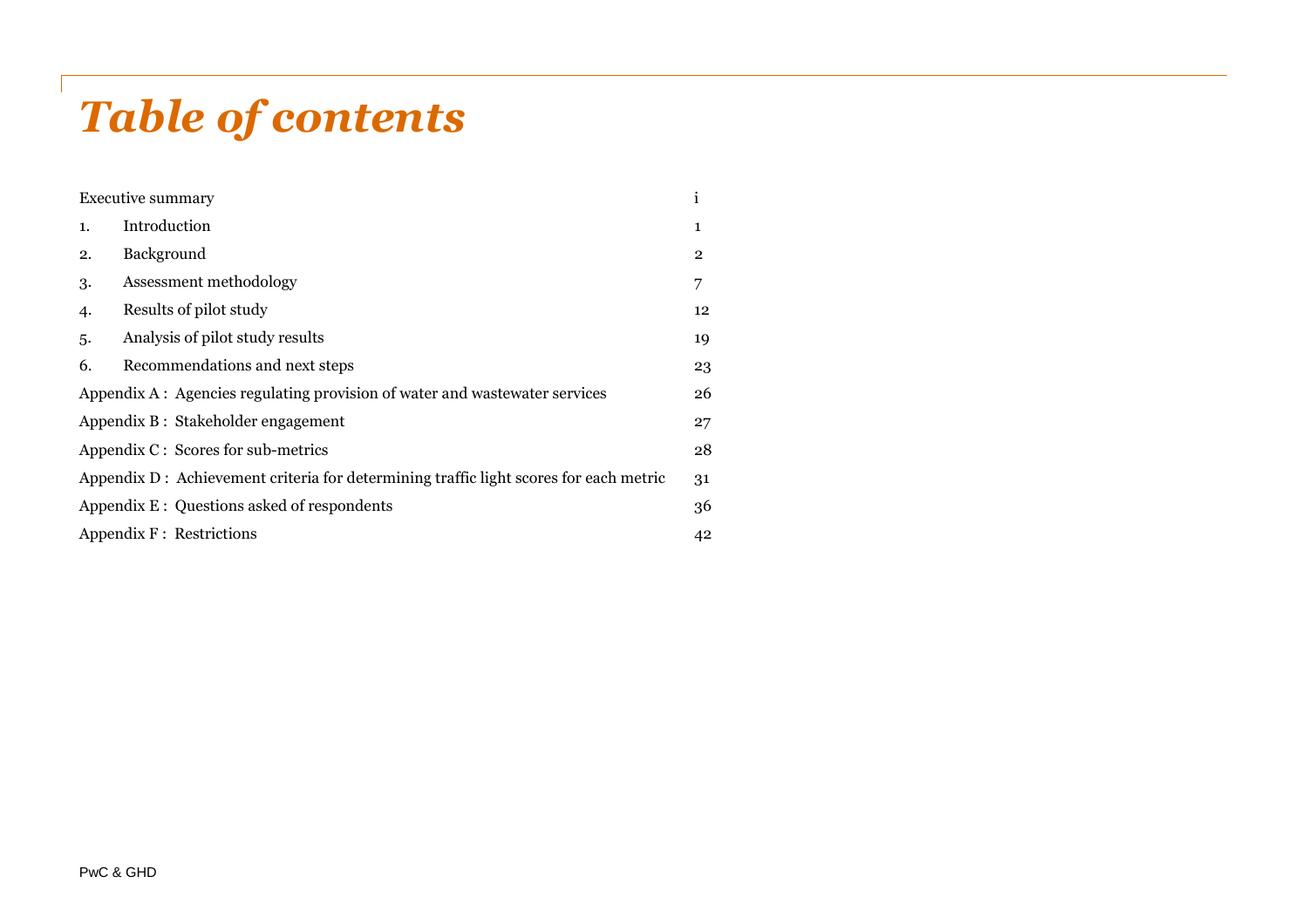## <span id="page-5-0"></span>*Executive summary*

*In summary, the study has enhanced the 2011 National Infrastructure Plan industry picture of the urban water and wastewater sector through implementation of individual operator assessments, based on a detailed performance framework endorsed by stakeholders.*

*This has facilitated the identification of improvement opportunities at both the industry and individual operator level. These include:*

- *facilitating increased scale and improved strategic focus on the provision of water and wastewater services through measures such as amalgamation, integration, shared service arrangements, and/or single-purpose entities*
- *building community understanding of the potential benefits of adoption of volumetric pricing of water as an alternative funding mechanism, a demand management tool, and a tool to improve equity across water users*
- *developing aligned national, regional and local standards in the provision of water and wastewater services*
- *benchmarking and reporting of performance across the industry*
- *reforming the regulatory environment to remove complexity and provide the means to monitor and enforce service standards and delivery*
- *developing and adopting best practice in investment appraisal and procurement decision making frameworks*
- *implementing risk mitigation strategies to ensure long-term resilience of the water sector.*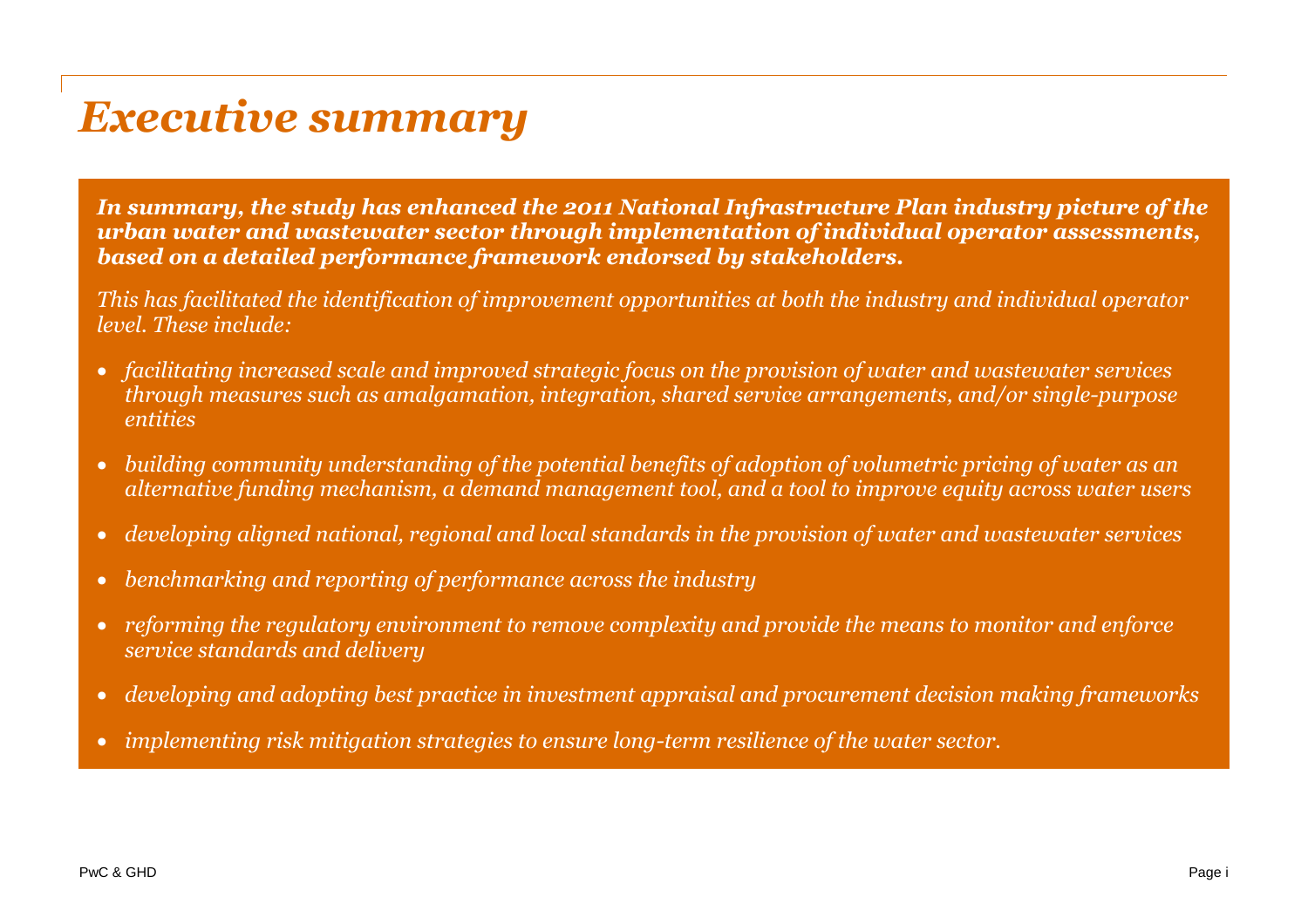## *Background*

The water sector received an unfavourable assessment by Treasury's National Infrastructure Unit (NIU) in their 2011 National Infrastructure Plan (NIP)<sup>1</sup> . As a result of this, and in anticipation of a future review of the infrastructure services provided by local government, PwC and GHD were engaged to review the performance and potential opportunities for improvement in local authority water and wastewater operations.

The study required:

- development of an assessment methodology based on the six guiding principles set out in the NIP (the principles)
- an assessment of local authority water and waste operational performance using this methodology, centred on a pilot group of water and wastewater operators.

The pilot grouping of nine operators serves approximately half the country's population and includes a range of types of water and wastewater operators, including relatively small district councils, larger district or city councils, and Watercare.

This study was undertaken in a consultative manner which enabled significant industry participation in both the development of the framework and in the data used in the assessments.

Some of the study elements were subject to data limitations because the council water/wastewater operations are integrated within existing council organisations. In particular, this restricts the ability to assess performance of the Funding Mechanism principle.

The inclusion of Watercare Services Limited (Watercare) and Capacity Infrastructure Services Limited (Capacity), which are council owned and controlled organisations, provided a useful contrast to the traditional direct council operations.

## *Scope of pilot study*

The assessment methodology, and the pilot study, was limited to assessing urban water and wastewater provision. The NIP assessment also covered stormwater and productive water.

The aim was to develop a detailed assessment methodology which used information available at the operator level to assess the performance of individual operators against the NIP principles.

This approach is based on the notion that 'good performance against the principles' is equivalent to 'good performance'. The principles focus on processes and decision-making, rather than outcomes, and this assessment methodology uses the NIP's implicit assumption that good processes and decision-making lead to good outcomes.

The detailed methodology was developed through workshops and face-to-face consultation meetings with the participating organisations.

This approach facilitated the successful completion of the second stage, which incorporated the actual assessment, analysis and reporting. This report provides:

- the detailed assessment methodology within the context of the NIP principles framework
- an assessment of each participating operator
- an analysis of current performance using the detailed methodology
- identification of areas of improvement, including opportunities to achieve green light status
- recommendations and next steps.

<sup>1</sup> New Zealand Government (2011), *National Infrastructure Plan 2011*.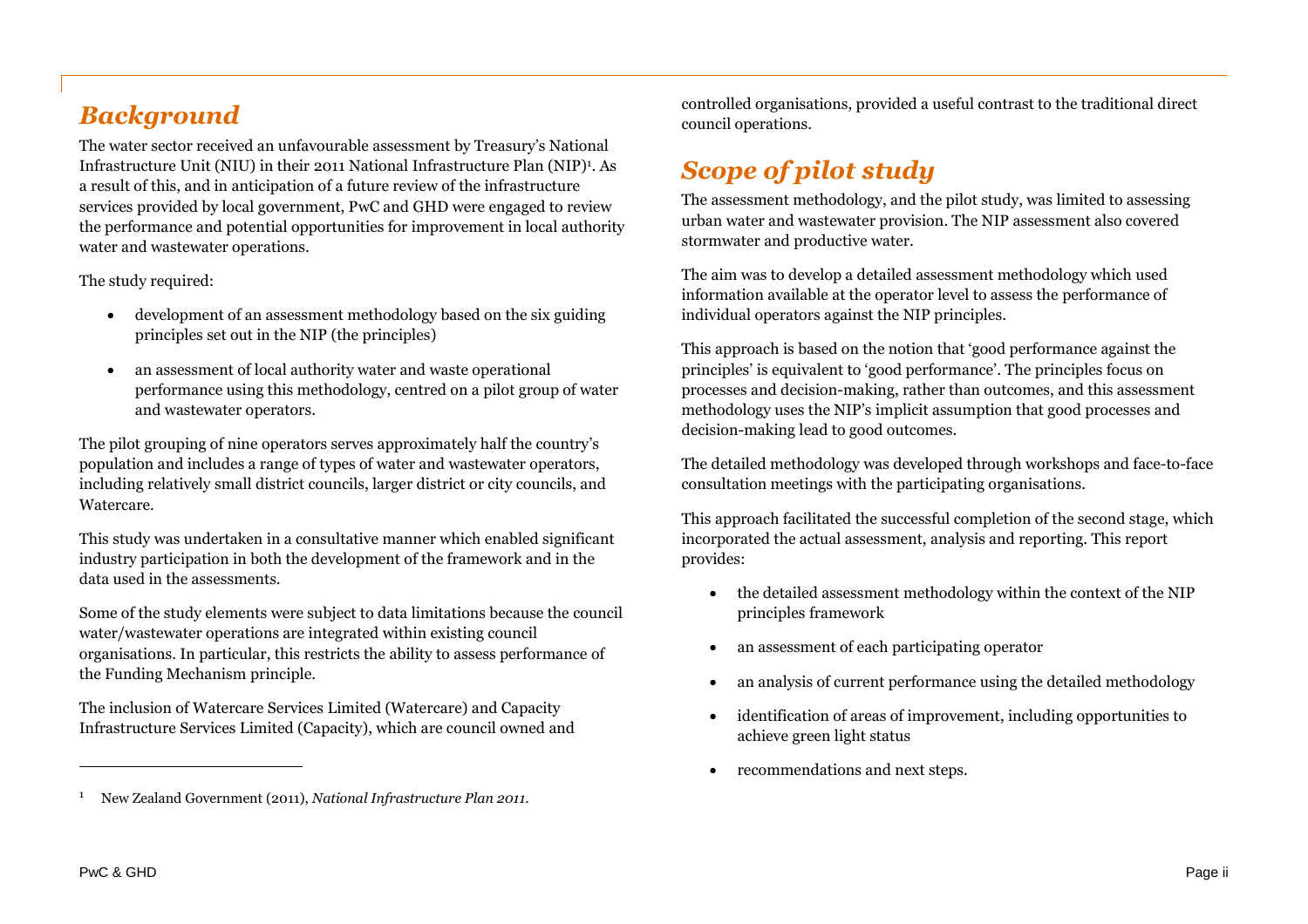## *General findings*

#### A complex picture

The individual scores were better overall than the preceding industry-level assessment in the NIP.

There was considerable variation across individual results, with each operator receiving scores which reflecting a combination of effective performance and further development required.

| <b>Principles</b>                        | 2011<br>NIP | Waikato Hamilton Waipa |  | <b>Taupo Watercare New New Reproduce Server</b> | Hutt | <b>Wellington Dunedin</b> |  |
|------------------------------------------|-------------|------------------------|--|-------------------------------------------------|------|---------------------------|--|
| Investment<br><b>Analysis</b>            |             |                        |  |                                                 |      |                           |  |
| Resilience                               |             |                        |  |                                                 |      |                           |  |
| <b>Funding<br/>Mechanisms</b>            |             |                        |  |                                                 |      |                           |  |
| <b>Accountability</b><br>and Performance |             |                        |  |                                                 |      |                           |  |
| Regulation                               |             |                        |  |                                                 |      |                           |  |
| Coordination                             |             |                        |  |                                                 |      |                           |  |

#### **Table 1. Scores against each principle for pilot study operators, and 2011 NIP scores.**

However, it was evident that there were a number of trends arising, with some operators having better results.

#### Scale, strategic focus and governance models

There is a clear correlation between an operator's scale and its results. Larger operators scored better than smaller operators. Increased size enables improved strategic focus, specialisation of technical staff, purchasing power and economies of scale.

However, operators involved in shared services arrangements with others were able to achieve some portion of the improved outcomes that could be achieved through larger scale.

Strategic focus on the needs and provision of the water and wastewater services was also found to be an important improvement factor. This enabled specialised operators embedded in council organisations to score improved results.

This focus was more likely to occur in larger operators and single-purpose entities – although some portion of the improved outcomes that can be gained from increased focus can be achieved independently of either of these factors.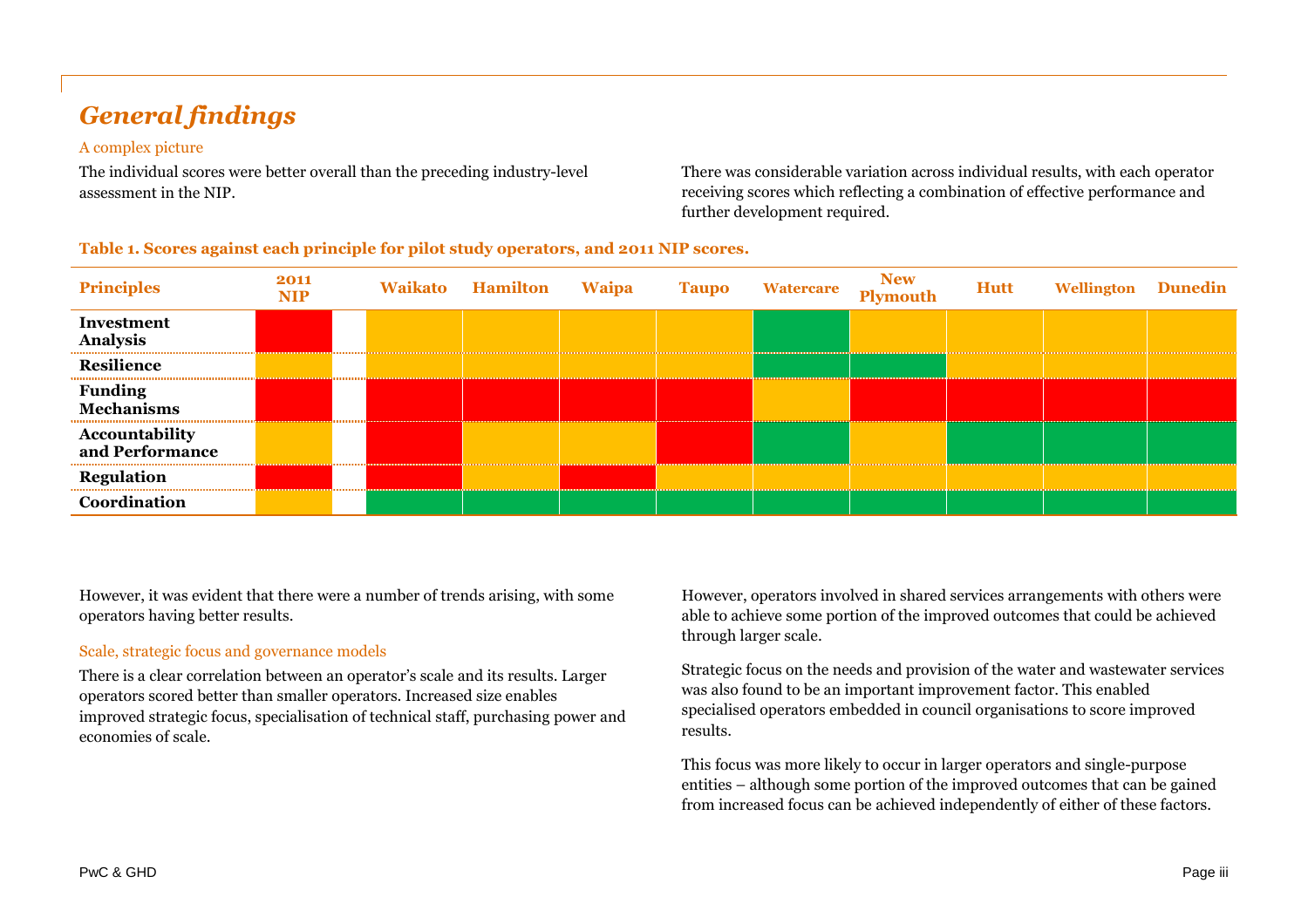Several different governance models are used, ranging from council department, business unit, shared service, CCO asset manager/operator and fully dedicated water utility.

The study found that single-purpose entities have a greater degree of strategic focus. Governance models that enabled inter-council sharing or integration provided leverage for both scale and strategic focus. These models also provided greater opportunities for funding network infrastructure in smaller townships, which are subject to affordability challenges.

However while shared service arrangements can achieve many benefits, they cannot fully replicate the benefits of an amalgamated water operators.

#### Inhibitors of good performance

The study identified a number of factors that inhibited good performance. Resolution would require a combination of both local and national responses.

Operators are 'takers' rather than imposers of regulation. As a result, scores for this principle across the operators were more a reflection of the national regulatory framework than their individual performance.

All the operators currently suffer from a disparate regulatory environment, with regulations spread across a range of central and regional agencies, often with conflicting priorities. The largely unfavourable scores for the regulation principle reflect the complex, inconsistent and poorly executed national regulatory framework.

The study suggests that larger organisations were better able to respond to regulatory directives, but that regulatory problems were present for operators of all scales and governance models.

RMA consenting processes are observed by operators as very expensive and time consuming, particularly given that each consent stands on its own merits despite a high degree of commonality across many consents.

The ongoing requirement for operators to upgrade water and wastewater systems continues to create affordability challenges in small districts which cannot spread costs across wider networks. This is partly the result of quality standards being set nationally without consideration of the cost of achieving them. The lack of flexibility of the national quality standards inhibits local solutions.

Community resistance to change is inhibiting many operators from implementing changes to governance arrangements and funding mechanisms. Slow progress is being made in considering alternative funding tools to alleviate affordability issues.

A number of the operators have difficulty understanding the risks, vulnerabilities and condition of their networks. This is generally due to a lack of strategic focus.

### *Improvement opportunities*

The additional level of granularity provided by the pilot study, compared to the NIP assessment, enabled the identification of detailed improvement opportunities at both operator and industry level.

### *General opportunities*

The NIU, in its 2011 NIP, identified three key areas of opportunity to improve urban water infrastructure:

- improved management of urban water assets
- more efficient water use
- an improved and coordinated regulatory environment.

In addition, it outlined that Government was to:

- work with local government to educate water users about the real costs of water
- educate users on the importance of volumetric charging from a resource rationalisation perspective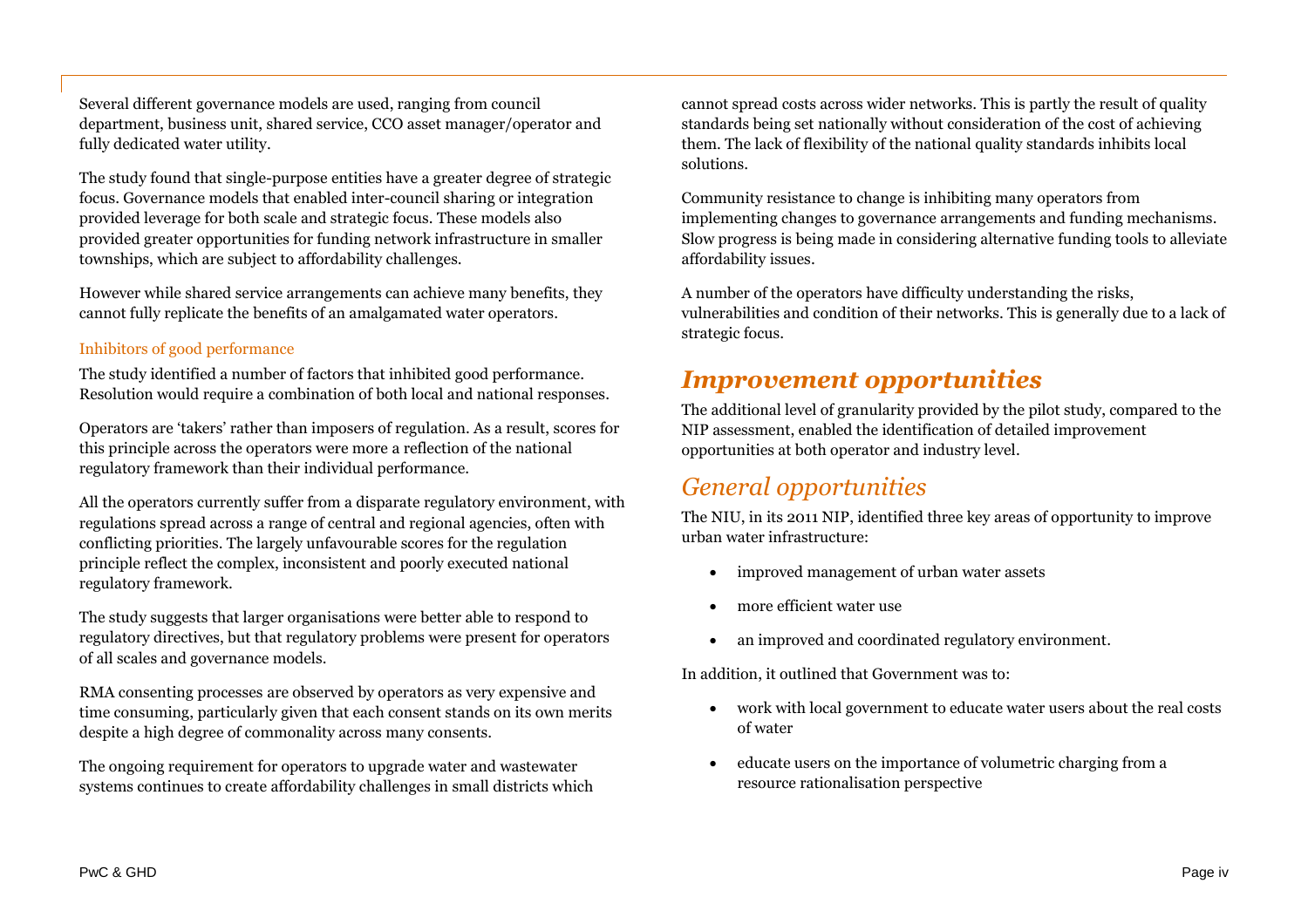- facilitate the sharing of best practice and procurement asset management and infrastructure funding
- identify cross-sector alternate methods for long term procurement
- work with local government to improve asset management capability
- in the regulatory and policy environment:
	- o seek to reduce compliance and transaction costs
	- o collaborate to establish a consistent and clear decision-making framework between the levels of government
	- o establish a common platform for reporting nationally against 'three waters' infrastructure
	- o continue to work on the best means of regulating and seeking compliance with drinking water quality standards.

The results of the pilot study reinforce the need for central and local government to progress these opportunities. However the study also highlights that more fundamental change will be required to improve the performance of this sector in the short to medium term. In particular, there is a need to:

- consider and address the issue of scale and resources, which is a problem that cannot be addressed by the smaller operators unless they commit to cross border integration via joint CCOs or similar
- provide a mandate for operators to move toward modern utility governance structures
- actively promote the implementation of wider funding mechanisms including volumetric charging where it makes sense to do so
- utilise the proposed review of regulation arising from the Better Local Government programme to rationalise the current disparate national regulatory framework.

## *Specific opportunities*

At a detailed principle level, opportunities have been identified to improve individual scores.

#### Investment analysis

Utilisation of enhanced investment analysis will provide a better understanding of the wider economic benefits of proposed expenditures in addition to more robust cost benefit assessment. Operator scale influences the ability and extent to which analysis can be successfully implemented.

There was very limited consideration of other infrastructure funding opportunities such as public private partnerships (PPPs). This was due to multiple factors, including lack of project scale, regulatory requirements, and lack of political appetite.

Recommendations related to this principle are to:

- actively consider different ownership structures
- implement robust demand forecast processing
- adopt greater consideration of asset lives during AMP appraisal processes
- better understand the value of reduced levels of service.

#### Resilience

Hazards and risks are generally well understood, but there is some work to do in the area of mitigations for these risks.

Recommendations related to this principle are to:

- implement comprehensive asset assessment in terms of natural hazards and vulnerabilities
- undertake more work in the area of network duplication and redundancy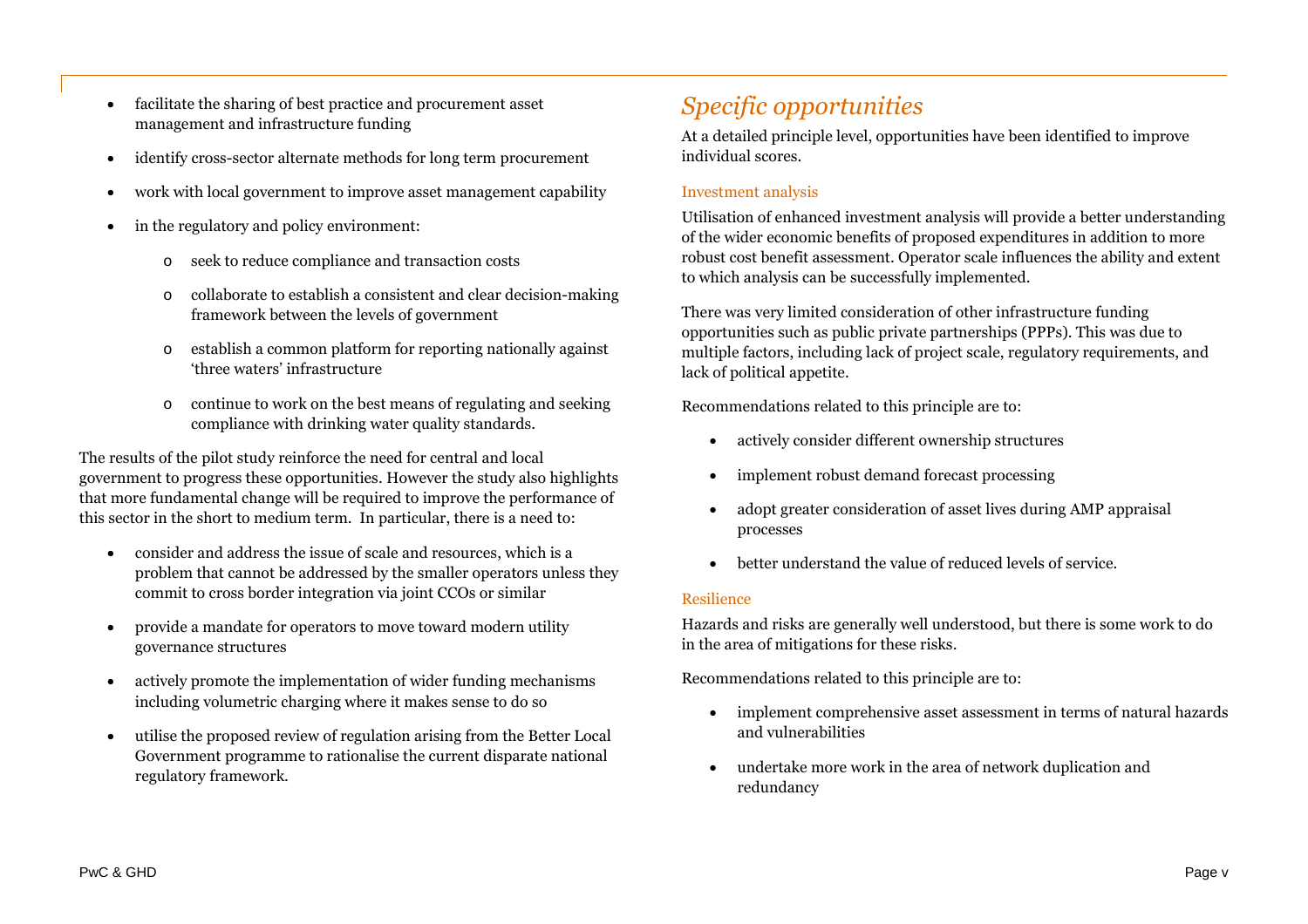formalise contingency plans for power outages.

#### Funding mechanisms

Subject to some limited exceptions, there is a high dependency on rates. This provides weak signals to the economic use of water and wastewater assets. Scale of project size was an issue in considering broader funding mechanisms.

Recommendations related to this principle are to:

- put in place improvement programmes for the implementation of capital works budgets as outlined in the annual and long term plans
- review and refine the cost and revenue equations for water and wastewater
- consider the wider range of funding tools available, including volumetric metering, where it makes sense to do so.

#### Accountability and performance

Generally operators had performance indicator frameworks in place. A number were involved in external benchmarking activities. It was not evident however, that these were being used as a driver to continually review assets as a means of improving investment and service deliver outcomes.

Recommendations related to this principle are to:

- develop a focused set of KPIs to drive performance improvement
- undertake robust condition assessments within the context of the asset management plan reviews
- consider where appropriate other governance models for the operation of water and wastewater services
- implement a consistent reporting framework that is comparable across operators.

#### Regulation

Operators have limited opportunity to influence the regulatory framework under which they operate, for the betterment of their operations and service delivery. Shared or integrated arrangements can mitigate some of the variability and apparent lack of affordability of compliance costs evident for smaller operators.

Recommendations related to this principle are to:

 advocate for rationalisation of the current regulatory regime through existing local government and RMA reform processes.

#### Coordination

While there is room for improvement, infrastructure decisions are generally well coordinated across the operators and are integrated with broader council land-use decisions.

Recommendations related to this principle are to:

 seek further collaboration opportunities with other infrastructure providers.

In summary, the study has fleshed out the NIP industry picture, through an assessment of individual operators based on a detailed performance framework endorsed by stakeholders. This has enabled the identification of opportunities for improvement at both the industry and individual operator level.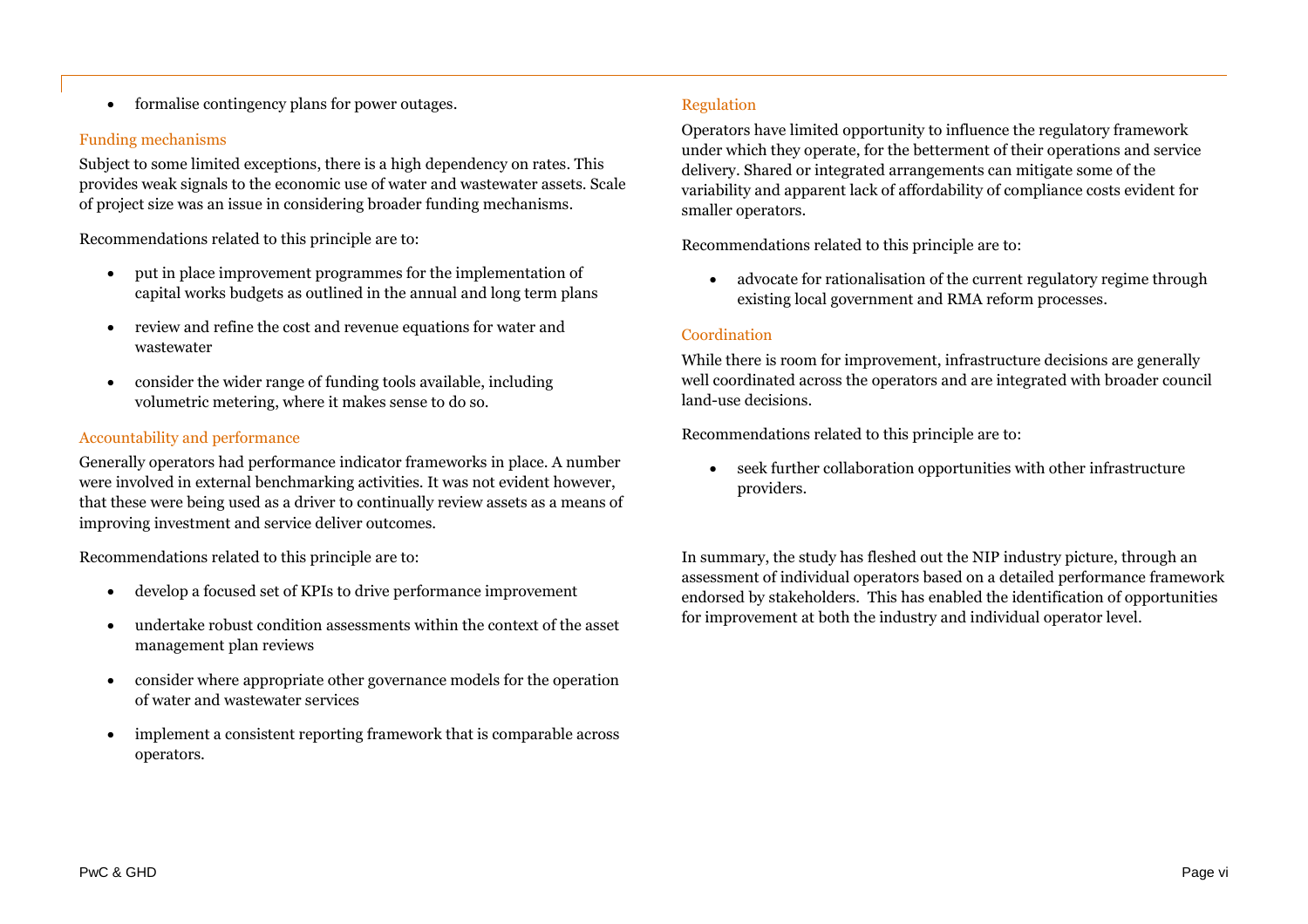## *Next steps*

We have set out above a list of opportunities for achieving improvement in the water and wastewater sector. Some involve improvements by individual operators; others require regulatory and/or governance solutions.

- We recommend that the participating operators utilise the outcomes of their individual assessments to inform their business planning priorities, and provide further direction for current improvement processes (including shared services arrangements).
- We recommend that the findings, and opportunities identified, be incorporated into the infrastructure workstream being established as part of the *Better Local Government* programme.

The findings of this study help industry bodies better understand the nature of performance in the sector.

- We recommend that WNZ, NZCID, LGNZ and INGENIUM use the findings to inform their thinking regarding the potential outcomes for water and wastewater within any proposed council integration that may arise as a result of the *Better Local Government* reform programme.
- We recommend that the NIU use the findings to inform future NIPs, including assessments of the sector's performance and priorities for improvement.

In addition, we support any movement to assess performance across all of New Zealand's water and wastewater operators. We believe that the framework used for this pilot study is appropriate for this purpose. We would expect that details of the methodology may change as part of an evolutionary process, eg due to future refinements to the NIP principles, or additional availability of information such as that relating to the funding mechanisms principle.

LGNZ has expressed a desire to continue to progress a performance assessment of all water and wastewater operators across New Zealand, in conjunction with WNZ and INGENIUM. They have suggested that the methodology used in this report could be used as a basis for this assessment, subject to further refinements of the metrics and criteria. In addition they wish to consider the merits of alternative frameworks with which performance could be assessed (eg frameworks which are not explicitly based on the NIP principles).

There is the potential for an assessment of this type to be used as a regular reporting framework across all water and wastewater operators. In addition to publication of information, there may be opportunities to consider incentivising operators for continuous improvement.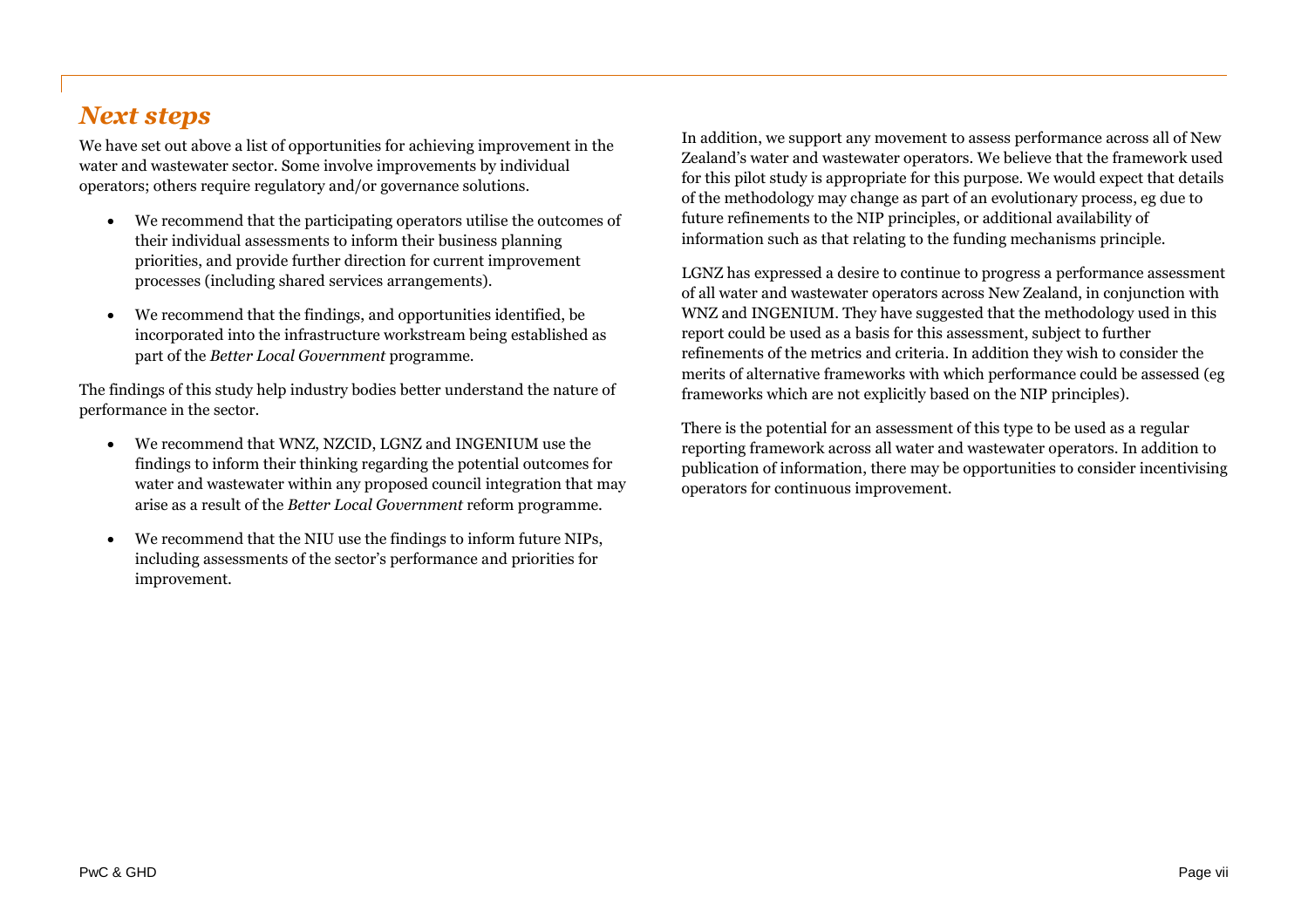## <span id="page-12-0"></span>*1. Introduction*

The water sector received an unfavourable assessment by Treasury's National Infrastructure Unit (NIU) in their 2011 National Infrastructure Plan (NIP). As a result of this, and in anticipation of a future review of the infrastructure services provided by local government, WNZ and NZCID have sought to gain a better understanding of the performance of New Zealand water and wastewater operators. They wished to understand how performance differed across operators, and identify potential opportunities for improvement.

PwC and GHD were engaged to:

- develop a detailed framework for assessing the performance of a water and wastewater operator against the six guiding principles in the NIP
- undertake a pilot study, assessing a subset of operators, using this framework.

In this report, we describe the assessment methodology that we have developed, outline the process followed, and detail the results of the pilot study. The report proceeds as follows:

- in section [2](#page-13-0) we provide background information on the NZ water sector, the NIP assessment, the process we used to develop the assessment framework and the pilot study
- in section [3](#page-18-0) we describe the assessment methodology
- $\bullet$  in section [4](#page-23-0) we present the results of the pilot study
- in section [5](#page-30-0) we analyse the results of the pilot study and discuss key findings
- in section [6](#page-34-0) we present our recommendations and next steps.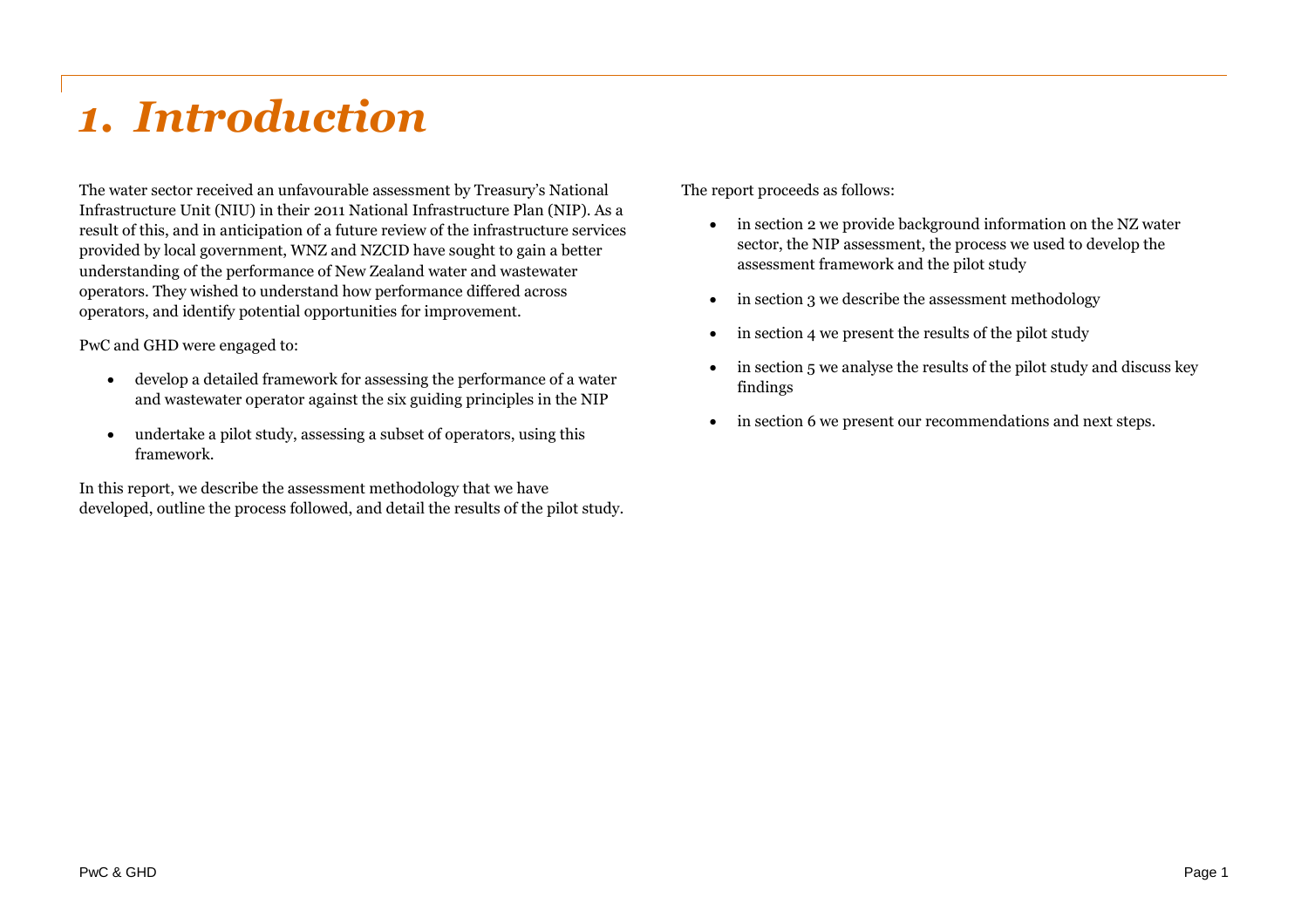## <span id="page-13-0"></span>*2. Background*

## *2.1. Current provision of water and wastewater*

Currently, the delivery of water and wastewater services to New Zealand's households and businesses is the responsibility of the 67 Territorial Local Authorities (TLAs).

Most councils operate vertically integrated systems through in-house teams, but some use slightly different structures.

- Auckland Council provides water and wastewater through its 100% owned council organisation (CO) Watercare Services Limited (Watercare).
- In the Wellington urban area, the Wellington Regional Council provides bulk water to the city councils. Wellington, Hutt and Upper Hutt City Councils contract out the management and operation (including maintenance and retail services) of their water and wastewater businesses to Capacity Infrastructure Services (Capacity), a council controlled organisation (CCO) owned by the Hutt and Wellington City Councils.

Regulation of the provision of water and wastewater services is dispersed across multiple government agencies and regional councils. Water allocation and wastewater discharges are regulated by regional councils via resource consent processes. Drinking water standards are regulated by the Ministry of Health and District Health Boards. Expenditure and pricing is loosely regulated by the councils responsible for service provision through the Local Government Act 2002. A list of these and other entities which regulate water and wastewater provision is providedin [Appendix A](#page-37-0).

### *2.2. National Infrastructure Plan assessment*

In 2011 the NIU of Treasury published the NIP.<sup>2</sup> This document included a high level assessment of the current state of five key infrastructure sectors, in the context of six guiding principles for infrastructure development as set out below:

#### **Table 2. The NIP Guiding Principles**

| <b>Guiding Principle</b>                 | <b>Good practice description</b>                                                                                                              |
|------------------------------------------|-----------------------------------------------------------------------------------------------------------------------------------------------|
| <b>Investment</b><br><b>Analysis</b>     | Investment is well analysed and takes sufficient<br>account of potential changes in demand.                                                   |
| <b>Resilience</b>                        | National infrastructure networks are able to deal with<br>significant disruption and changing circumstances.                                  |
| <b>Funding</b><br><b>Mechanisms</b>      | Maintain a consistent and long term commitment to<br>infrastructure funding and utilise a broad range of<br>funding tools.                    |
| <b>Accountability and</b><br>Performance | It is clear who is making decisions, and on what basis,<br>and what outcomes are being sought.                                                |
| <b>Regulation</b>                        | Regulation enables investment in infrastructure that<br>is consistent with other principles, and reduces lead<br>times and certainty.         |
| Coordination                             | Infrastructure decisions are well coordinated across<br>different providers and are sufficiently integrated with<br>decisions about land use. |

<sup>&</sup>lt;sup>2</sup> This was the second version of this document, following publication of the 2010 National Infrastructure Plan (which did not include an explicit assessment of each sector's performance).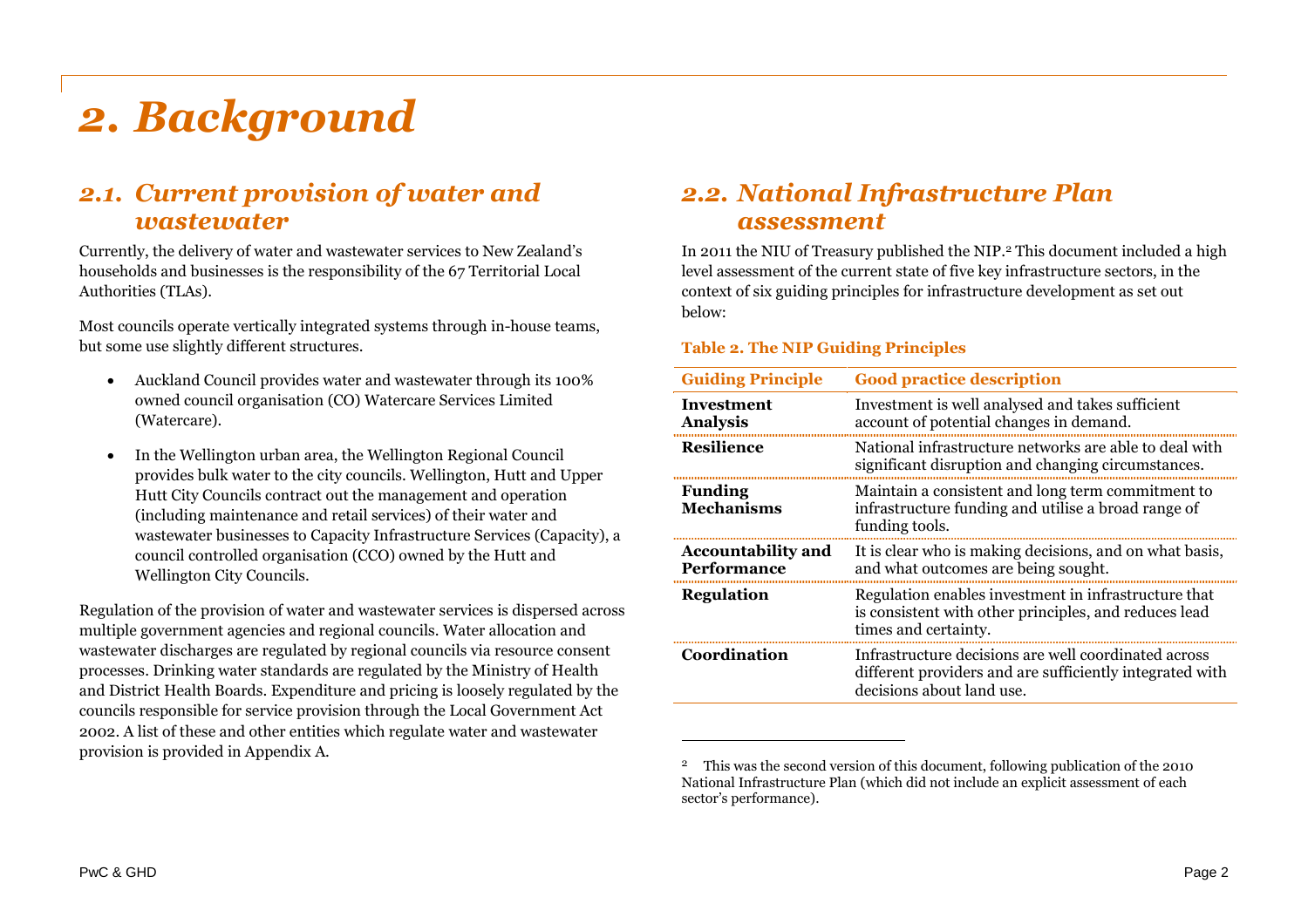The principles focus on processes and decision-making, rather than outcomes. The NIP assessment was therefore based on the quality of processes and decision-making. The NIP implicitly assumed that good processes and decisionmaking lead to good outcomes.

The NIP assessed each infrastructure sector against each principle using highlevel assessment criteria and a 'traffic-light' scoring scale. A sector received a green score on a principle if it "occurs effectively", an amber score if "occurs but could be further developed", and a red score if it "does not occur or is ineffective". This scoring scale is essentially the same as the RAG (red, amber, green) method commonly used in benchmarking.

[Table](#page-14-0) 3 presents the NIP scores. The water sector (which included water, wastewater, stormwater and productive/rural water) was the worst performer, receiving three red scores and three ambers. All other sectors received at least two green scores and no red scores.

#### <span id="page-14-1"></span><span id="page-14-0"></span>**Table 3. National Infrastructure Plan 2011 assessment of the state of infrastructure development across sectors**

|                                       | <b>Transport</b> | Telecommunications | <b>Energy</b> | Vater |  |  |
|---------------------------------------|------------------|--------------------|---------------|-------|--|--|
| <b>Investment Analysis</b>            |                  |                    |               |       |  |  |
| <b>Resilience</b>                     |                  |                    |               |       |  |  |
| <b>Funding Mechanisms</b>             |                  |                    |               |       |  |  |
| <b>Accountability and Performance</b> |                  |                    |               |       |  |  |
| <b>Regulation</b>                     |                  |                    |               |       |  |  |
| Coordination                          |                  |                    |               |       |  |  |

### *2.3. Previous recommendations for change*

The NIP detailed the state of the water sector, and set out a vision for what it should look like in the future, including six "goals" for water infrastructure. The NIP then set out eight 'action points' (across all sectors) which the government committed to, in order to give effect to the vision discussed throughout the plan.

In addition, the Land and Water Forum, a cabinet-instigated initiative, submitted a report in 2010<sup>3</sup> which contained 53 recommendations for government. One recommendation was to conduct a review into the potential benefits of rationalising water services. This pilot study provides some evidence of performance correlation which should be included in any comprehensive study of the benefits of rationalisation.

<sup>3</sup> Land and Water Forum (2010), *Report of the Land and Water Forum: A Fresh Start for Freshwater*.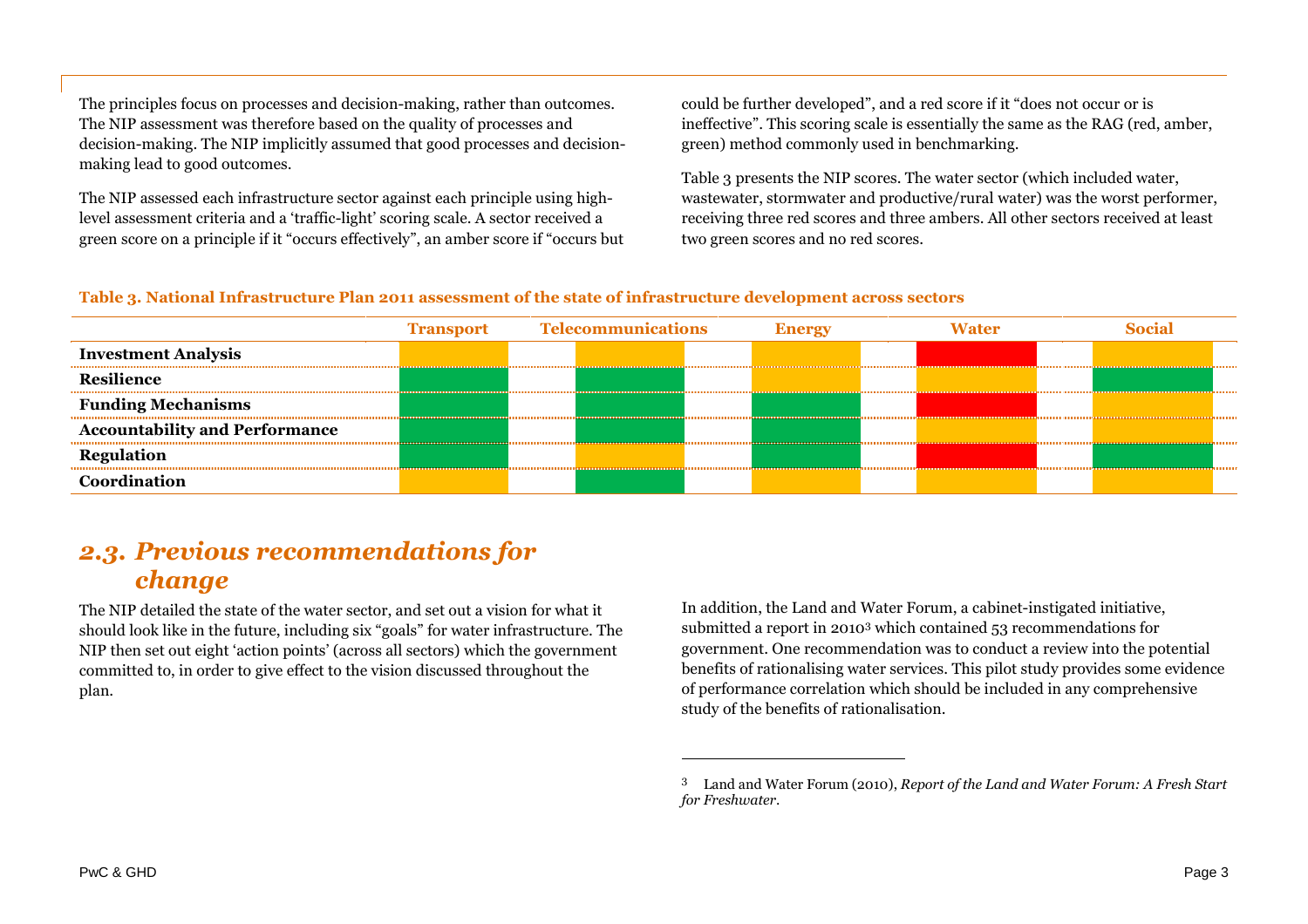There have also been a number of recent initiatives which have altered, or recommended changes to, local government governance arrangements. These include:

- Recent ministerial initiatives, including:
	- o the 2011 review of the overall local government system, *Smarter Government, Stronger Communities: towards better local governance and public services<sup>4</sup>*
	- o the 2012 *Better Local Government<sup>5</sup>* reform programme
- The 2010 Auckland governance reforms, including re-organising water services from the legacy Council departments and CCOs into a single vertically integrated regional water utility
	- o in this role, Watercare now supplies bulk and retail water and wastewater services to the 1.4 million citizens of the Auckland region
- Several councils or groups of councils, including those in the Wellington, Waikato and Dunedin areas, are currently considering changes to their water services arrangements
- Several councils, groups of councils or community groups, including some in the Wellington and Waikato regions, are currently considering potential council amalgamations under any future *Better Local Government* reforms.

### <span id="page-15-1"></span>*2.4. Development of assessment methodology*

Our methodology for assessing the performance of individual water and wastewater operators is based on the NIP principles framework, which was used to assess the water sector as a whole in the NIP.

The objective was to develop a methodology which allowed operator-specific assessments, using a considerably more detailed approach than the high-level NIP assessment, in order to gain a better understanding of operator performance and identify specific improvement opportunities.

We developed the assessment methodology using three key steps. The overall process is outlined below, andin [Figure 1](#page-15-0).

<span id="page-15-0"></span>**Figure 1. Our process for developing the assessment framework**

Developing the draft framework, and the elements within each principle to assess performance

Developing draft assessment metrics and potential achievement criteria

Testing the assessment framework and the draft metrics and criteria, revising the metrics and criteria, and finalising the full methodology

<sup>4</sup> Office of the Minister of Local Government (2011), *Smarter Government, Stronger Communities: Towards better local governance and public services*, paper presented to the Cabinet Business Committee.

<sup>5</sup> New Zealand Government (March 2012), *Better Local Government*.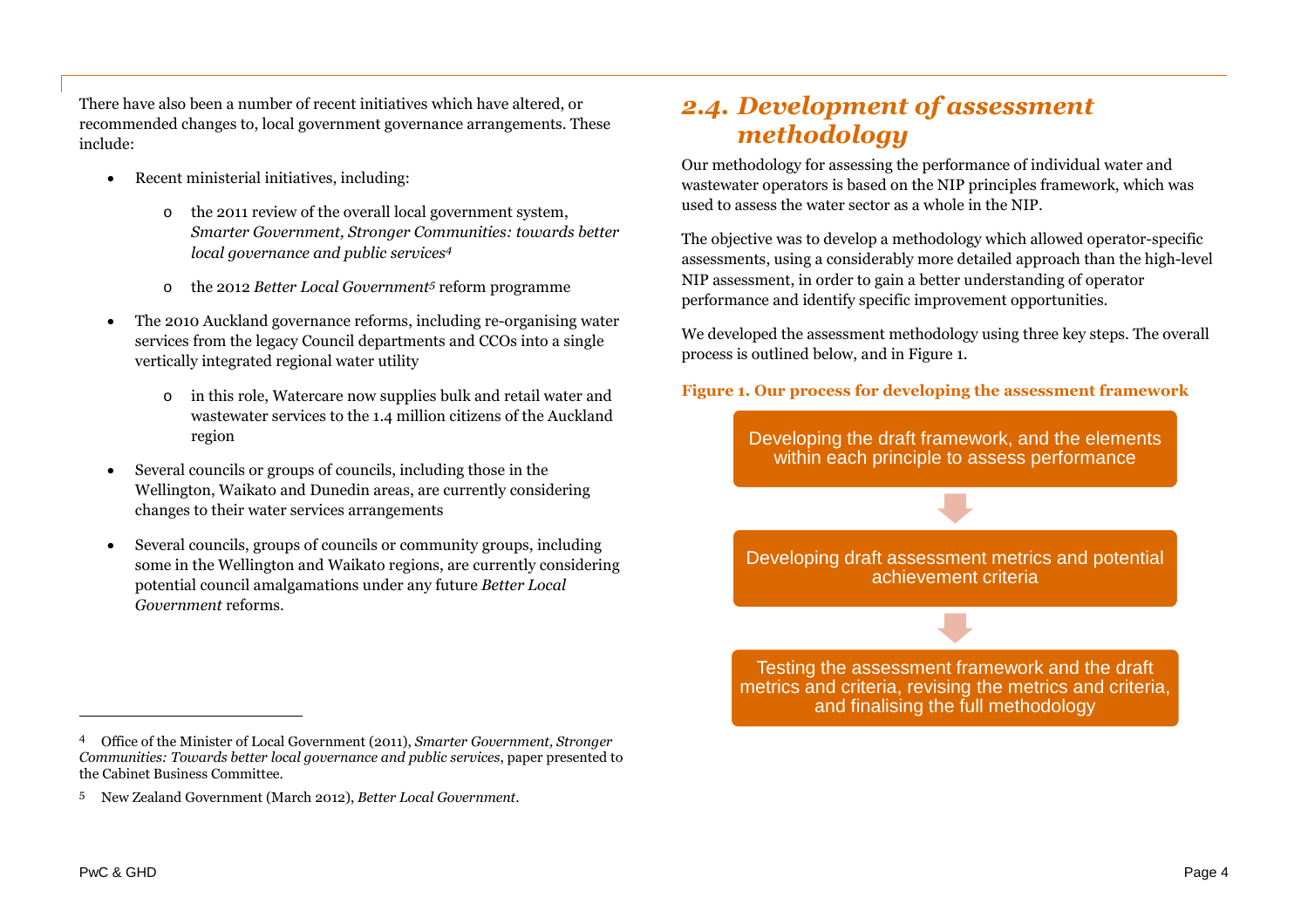The process involved a considerable amount of consultation with the participating operators and various other stakeholders, over multiple steps. The f[ull list of organisations and people we consulted with is provided in](#page-38-0) Appendix B.

#### The initial framework

The proposed framework involves assessing several elements within each principle, where the scores for each principle are derived from scores for each element.

Our initial set of draft elements incorporated metrics from existing benchmarking processes, such as those used by WNZ and the Water Services Association of Australia (WSAA), ideas from existing best practice literature, such as Treasury's Better Business Cases guidance, and our own ideas drawn from our experience in the sector.

We discussed the proposed framework and elements with the operators participating in the pilot study – at a workshop in Hamilton with the Waikatobased operators and at a series of individual meetings with the others. We also discussed the overall framework with WNZ and NZCID.

All study participants supported the proposed overall framework of the assessment methodology.

The operators provided a considerable amount of useful information on both the feasibility of assessment and the relevance of the information.

In addition, following this extensive consultation process, we determined that the elements should be phrased in the form of individual questions in order to elicit appropriate information from operators.

#### Draft metrics and achievement criteria, following further consultation

Following consultation on the framework and elements covered in the assessment, we drafted a set of individual metrics for each principle, each with associated questions for operators and potential achievement criteria.

We discussed our draft metrics and potential achievement criteria with the participating operators in a further workshop and individual meetings. We also consulted with a range of other stakeholders including WNZ, NZCID, Treasury, BNZ, LGNZ and INGENIUM.

The participants were satisfied with the draft metrics, and they provided some useful advice regarding details of the metrics, how questions could be phrased, and the achievement criteria.

There was considerable discussion around the achievement criteria. This ranged from detailed issues to high-level generic issues regarding how 'aspirational' the criteria should be.

Other stakeholder feedback included additional potential metrics.

Following this consultation, we developed a final draft set of metrics to use for the pilot study, which included several suggested by stakeholders. In addition, we adjusted some of the achievement criteria, whilst agreeing that finalisation should be best completed after the information was collected during the pilot study.

#### Revised metrics and achievement criteria, following the pilot study

Following collection of information for the pilot study, we revised both the metrics and the achievement criteria. Some metrics were unusable in practice, while others were too similar to other metrics. We clarified the achievement criteria substantially, following consideration of the actual behaviours of operators.

We then finalised the assessment methodology which is described in section [3.](#page-18-0)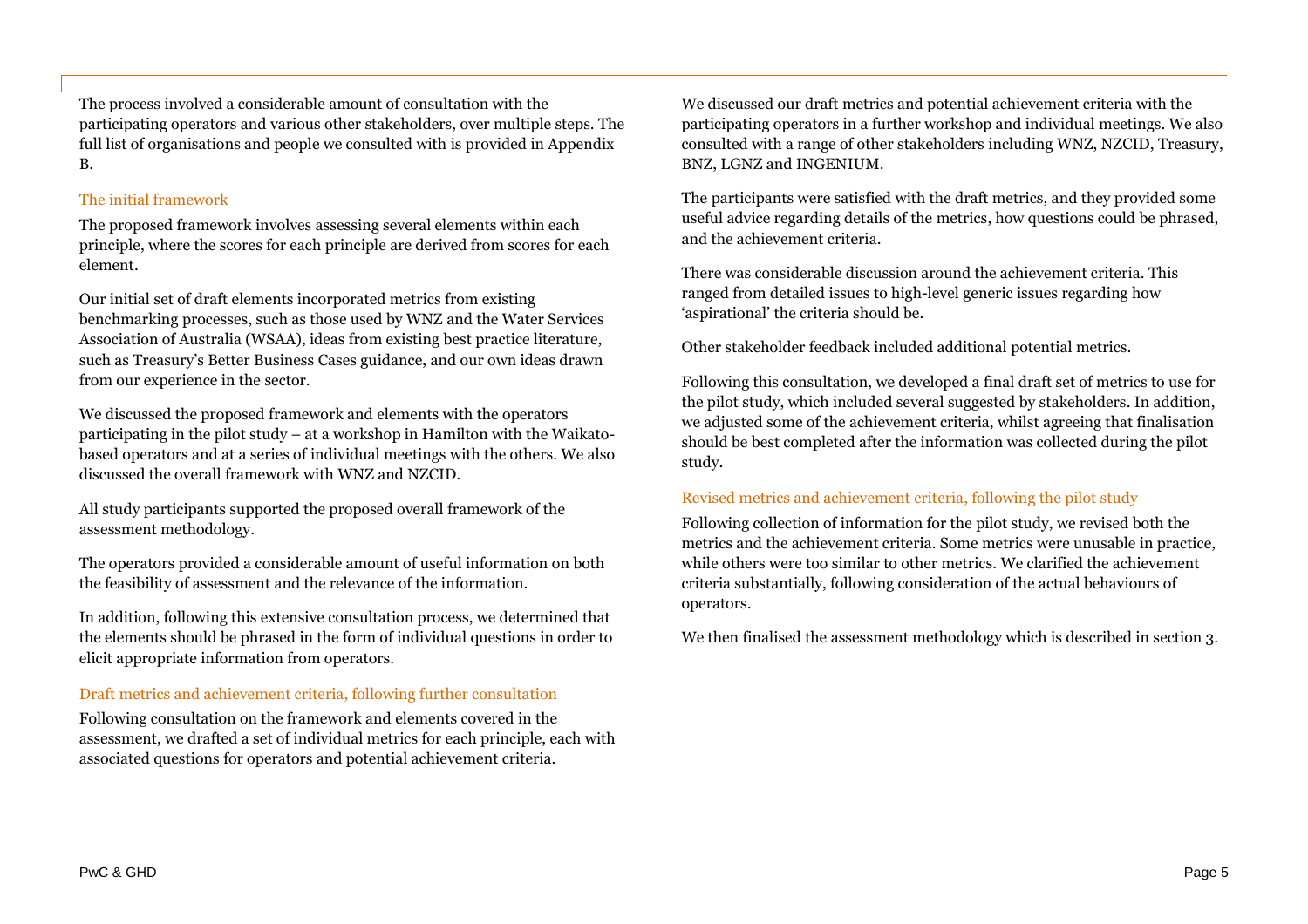## *2.5. Pilot Study*

The pilot study had two purposes:

- To help develop the assessment methodology, by understanding how the draft methodology worked in practice.
- To assess the performance of a subset of strategically chosen operators, to enable us to identify areas for improvement (in advance of any full assessment of performance across all operators).

The participants in the pilot study were a core group of councils situated on the Waikato river catchment, and a set of 'comparator' operators from urban areas across New Zealand as listed below.

#### **Table 4. Pilot study participants**

| <b>Waikato river catchment</b><br>operators | <b>Comparator operators</b>          |
|---------------------------------------------|--------------------------------------|
| <b>Waikato District Council</b>             | Watercare <sup>1</sup>               |
| <b>Hamilton City Council</b>                | <b>New Plymouth District Council</b> |
| <b>Waipa District Council</b>               | Hutt City Council <sup>2</sup>       |
| <b>Taupo District Council</b>               | Wellington City Council <sup>2</sup> |
|                                             | <b>Dunedin City Council</b>          |

Notes: (1) Watercare is owned by Auckland Council, and is the operator across the Auckland region; (2) We interacted with Capacity, a CCO owned by these councils, which provides asset management and operations services under contract.

In addition, we consulted with the Waikato Regional Council (WRC) and Waikato River Authority within the context of the river based grouping. WRC was particularly helpful with information about the performance of regulation. South Waikato District Council assisted in the development of the detailed assessment methodology but was unable to participate in the assessment phase.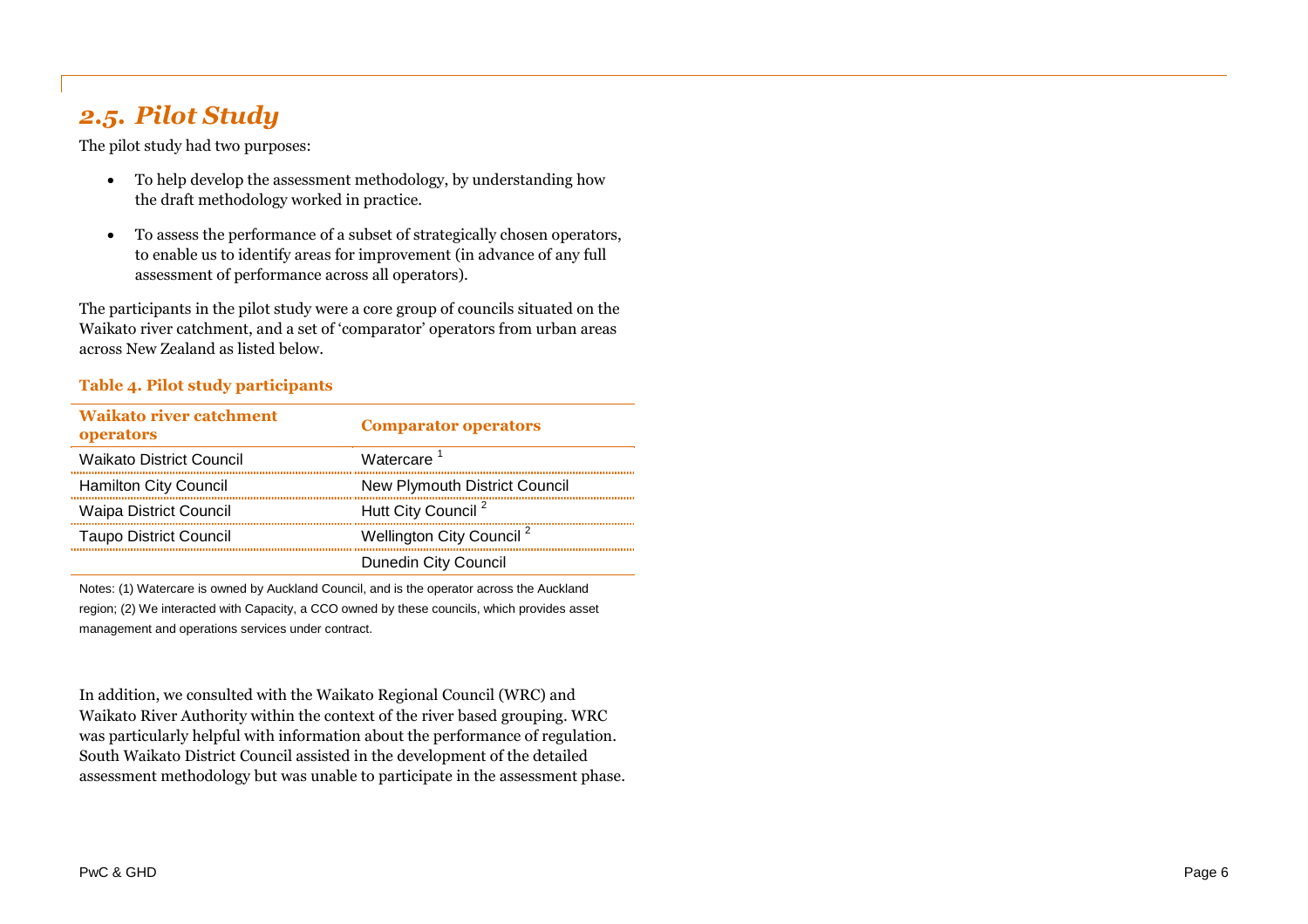## <span id="page-18-0"></span>*3. Assessment methodology*

In this section we present the assessment methodology that was developed, and which we used to assess the performance of the operators in the pilot study.

The objective was to develop a methodology which allowed operator-specific assessments, using a considerably more detailed approach than the high-level NIP assessment, in order to gain a better understanding of operator performance and identify specific improvement opportunities. The NIU was supportive of this objective.

The assessment methodology is limited to assessing urban water and wastewater provision. The NIP assessment also covered stormwater and productive water.

## *3.1. Overview of framework*

The NIP assessed the water sector as a whole against each of its six principles, allocating the sector a 'traffic light' score for each.

The pilot study methodology allows an assessment of individual water operators against the same principles, and allocation to each operator of a traffic light score for each principle.

At a detailed level, the methodology is based on a set of performance metrics for each principle. This enabled the assessment of operators at the more detailed metric level, compared to the general principle level utilised for the NIP. Traffic light scores are assessed for each metric, and aggregated to derive a traffic light score for each principle.

All metrics utilised are focused on processes and decision-making, consistent with the discussion of the principles in the NIP. The only difference between the two assessments is the inclusion of stormwater and productive water within the NIU assessment.

## *3.2. Assessment metrics for each principle*

In this sub-section we outline the metrics used for each principle. We discuss the extent to which the metrics cover the key elements of the principles as discussed in the NIP.

Consistent with the discussion of the principles in the NIP, our metrics focus on processes and decision-making, rather than actual outcomes. We note that they cover the key elements of the principles in the context of water and wastewater – appropriate metrics for other infrastructure sectors may be different.

These metrics could be refined in the future; for example, as a result of future refinements to the NIP or additional availability of information.

The detailed criteria used to determine scores on the traffic light, and the questions we asked operators in the pilot study in order to elicit the information, are set outin [Appendix D](#page-42-0) and [Appendix E](#page-47-0).

### *Investment Analysis*

Good performance against the principle of investment analysis is described in the NIP as "*investment is well analysed and takes sufficient account of potential changes in demand*."

The NIP states that investment should be subject to rigorous analysis and be based on consistent evaluation techniques. It states that investment decisions should consider future demand, building additional capacity and development options into infrastructure, the value of networks, wider economic benefits, and the effects of ownership over the life of the infrastructure.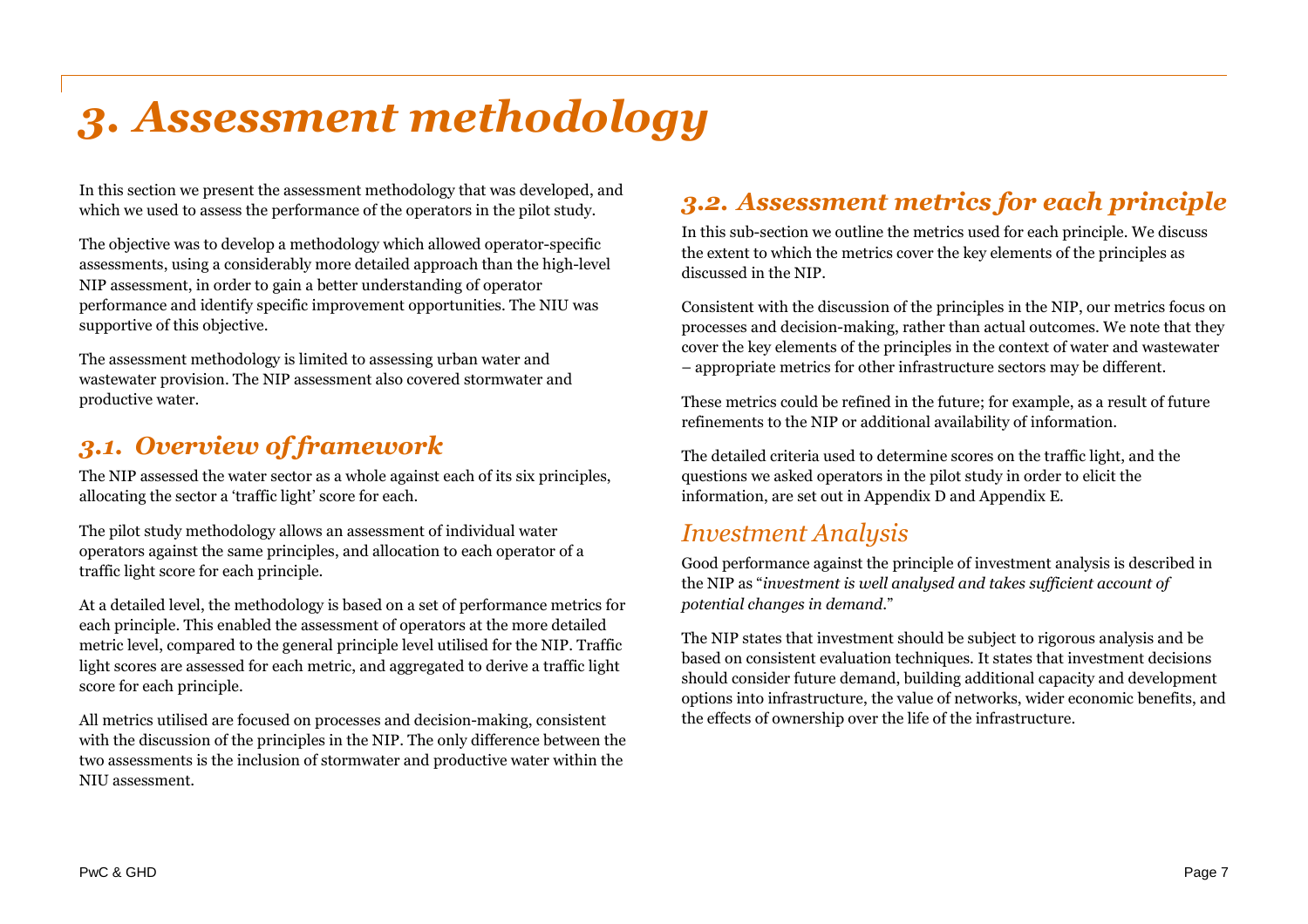The metrics that are used to assess performance against this principle are:

- 1. The methodology used for appraising investments
- 2. The frequency, and method, of revisions to asset management plans (AMPs)
- 3. The extent to which different ownership structures are considered for potential new capital investments
- 4. The process used to forecast water demand
- 5. The time period used to appraise the costs and benefits of potential capital investments
- 6. The cost and benefit items included in an appraisal of potential capital investments
- 7. The basis for decisions to replace existing assets.

These metrics provide a good coverage of the elements of the investment analysis principle.

### *Resilience*

Good performance against the principle of resilience is described in the NIP as "*national infrastructure networks are able to deal with significant disruption and changing circumstances.*"

The NIP states that to improve the resilience of infrastructure networks, there needs to be appropriate design and construction standards, organisations should identify hazards, assess vulnerabilities and plan for emergencies, they should acknowledge the value of adaptability and redundancy, and identify and manage cross-sectoral dependencies.

The metrics that are used to assess performance against this principle are:

- 1. The design and constructions standards followed
- 2. The extent of any risk assessment for natural hazards
- 3. The extent of any assessments of asset/network vulnerability
- 4. The extent to which key risks are understood and mitigated
- 5. The extent to which investment in the resilience of the network is considered
- 6. The elements of a contingency plan for a power outage.

These metrics provide a wide coverage of the elements of the resilience principle.

## *Funding Mechanisms*

Good performance against the principle of funding mechanisms is described in the NIP as "*maintain a consistent and long-term commitment to infrastructure funding and utilise a broad range of funding tools.*"

This description covers two items, and these are the key elements of the detailed discussion of funding mechanisms in the NIP.

The metrics that are used to assess performance against this principle are:

- 1. The difference between actual capex and planned capex
- 2. The difference between the costs of service provision and the revenue collected
- 3. The type of funding tools used to collect revenue
- 4. The extent to which alternative funding tools are considered.

These metrics cover some, but not all, of the elements of this principle. The inability to obtain robust data from the operators in the pilot study precluded us from including metrics for two important areas:

- the extent to which planned and/or actual capex reflects all costbeneficial capex
- the level of debt.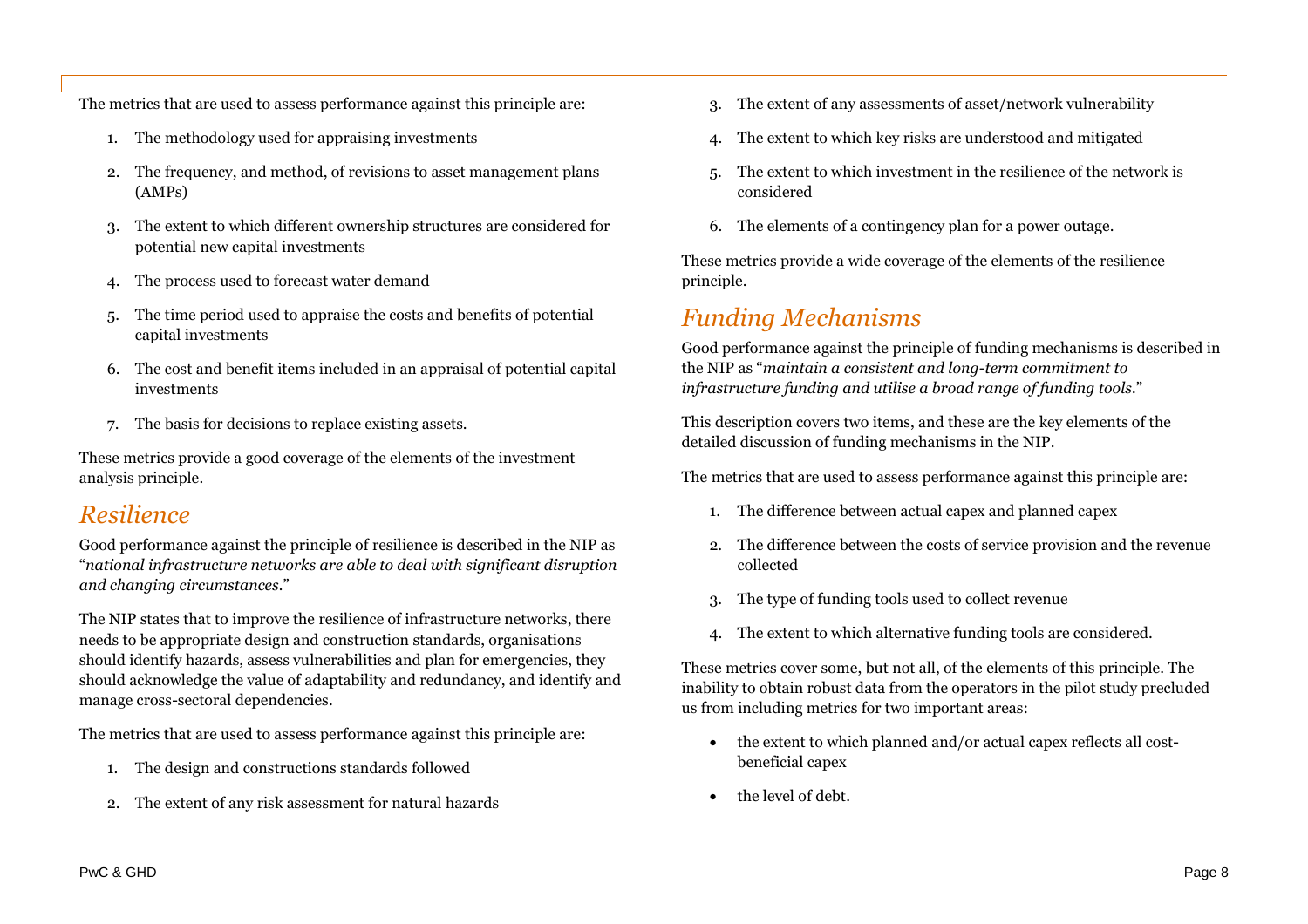While some operators were able to provide data on the level of capex included in early draft AMPs (which we hoped to use as a proxy for the level of cost beneficial capex), the difference in AMP processes between operators made obtaining like-for-like data difficult. In addition, many council-based operators did not allocate their debt across services as a matter of course, and hence it was not possible to obtain robust data on debt levels for the water and wastewater services.

This lack of data restricts our ability to assess performance against the full meaning within the funding NIP mechanism principle. Our assessment methodology therefore only assesses a subset of the important elements of this principle. We hope that future refinements of this methodology may be able to include metrics that cover these issues,

## *Accountability and Performance*

Good performance against the principle of accountability and performance is described in the NIP as "*it is clear who is making decisions and on what basis, and what outcomes are being sought.*"

The NIP states that there needs to be stronger indicators of performance, that there needs to be ongoing reviews of whether assets are fit for purpose and have the best ownership structure, and that there is consideration of the best governance and ownership structures.

The metrics that are used to assess performance against this principle are:

- 1. The set of KPIs which the operator measures itself against
- 2. The extent to which benchmarking is used
- 3. How asset condition assessments are undertaken
- 4. How criticality assessments are undertaken, and the extent to which a hierarchy of assets by criticality exists
- 5. The extent to which different operational models are considered.

These metrics provide a good coverage of the elements of the accountability and performance principle.

## *Regulation*

Good performance against the principle of regulation is described in the NIP as "*regulation enables investment in infrastructure that is consistent with other principles, and reduces lead times and uncertainty*."

The NIP states regulation should ensure that infrastructure is provided at the right time in the right place, balancing short and long-term objectives, and that regulation should allow more streamlined and efficient infrastructure delivery. The NIP includes a lengthy discussion of various items that regulation should aim to achieve.

The metrics that are used to assess performance against this principle are:

- 1. The extent to which the regulations are understood
- 2. The achievability of regulations
- 3. Whether the benefits of regulation exceed the burden
- 4. Whether regulations are understandable, certain, and predictable
- 5. Whether regulations allow for innovative solutions
- 6. Whether regulations recognise the long-term nature of the sector
- 7. The extent to which regulation helps achieve high quality services
- 8. The enforcement of regulations.

These metrics provide a good coverage of the elements of the regulation principle. For most of these metrics, the operators themselves have little control over the performance being assessed.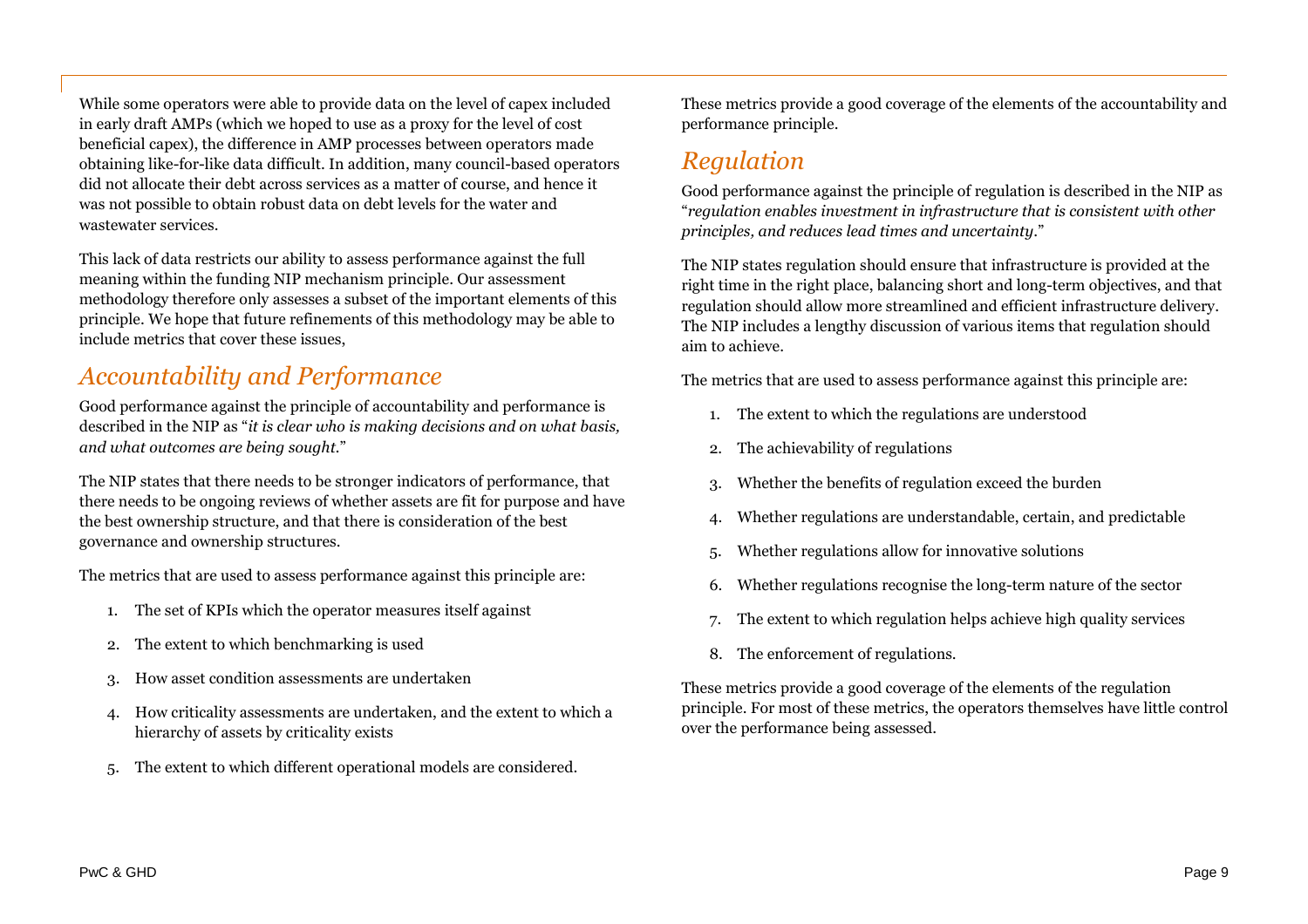## *Coordination*

Good performance against the principle of investment analysis is described in the NIP as "*infrastructure decisions are well coordinated across different providers and are integrated with decisions about land use*."

The NIP states that land-use and infrastructure decisions should be coordinated, that different infrastructure sectors should coordinate provision, and that strategic regional plans be used to inform local infrastructure decisions.

The metrics that are used to assess performance against this principle are:

- 1. The interface between water planners and land-use planners
- 2. The extent to which water plans recognise regional plans
- 3. The extent to which operators coordinate with other water operators regarding water use plans
- 4. The extent to which operators coordinate with other water operators in the delivery of expenditure
- 5. The extent to which operators collaborate with other infrastructure providers in the delivery of expenditure.

These metrics provide a good coverage of the elements of the coordination principle.

## *3.3. Scoring and aggregation Scoring for each metric*

We assess performance against each metric using a traffic light scoring system.

Each metric has its own individual achievement criteria, which the scores are based on. That is, for each question is a criterion for each of green, amber and red, which the operator has to meet in order to achieve that score.

For some metrics, there is also a 'black' score, where the metric is not applicable. In each case, 'not applicable' is described with the other criteria.

The criteria for each question are set outin [Appendix D.](#page-42-0)

## *Deriving scores for each principle from scores for each metric*

It was agreed that scores for each principle would be derived using the following formulae.

```
If metric scores are weighted as:
 Green = 1
Amber = 0.5
 Red = 0Then principle scores are derived as:
Green = average of at least 0.8 across applicable metrics
Amber = average of at least 0.4 across applicable metrics
Red = average of less than 0.4 across applicable metrics
```
These average scores were deemed appropriate given that they intuitively correspond with the NIP scoring criteria of "occurs effectively", "occurs but could be improved" and "does not occur effectively".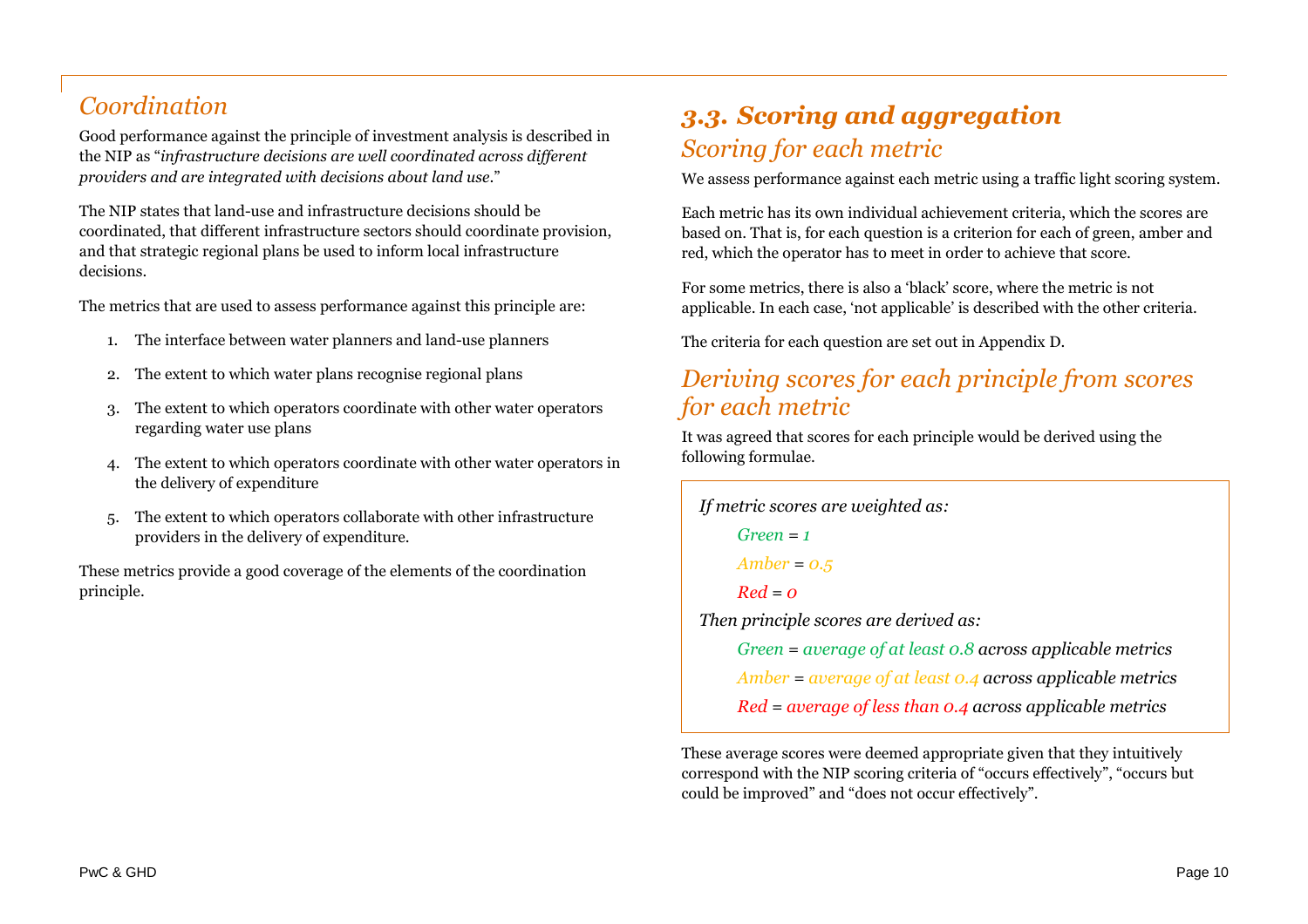Analysis was undertaken on the sensitivity of the results to the '0.8 threshold' used for the achievement of a green score for a principle.

- If the threshold is increased to 0.9, the key difference in results is that five of the nine operators' green scores for the coordination principle become amber – almost all other scores remain the same.
- If the threshold is reduced to 0.7, the key difference is that for four of the nine operators, their amber scores for investment analysis and resilience become green, while for each of funding mechanisms and accountability and performance one operators' amber score becomes green.

The changes were not considered significant and reinforce our view that the 0.8 threshold is reasonable.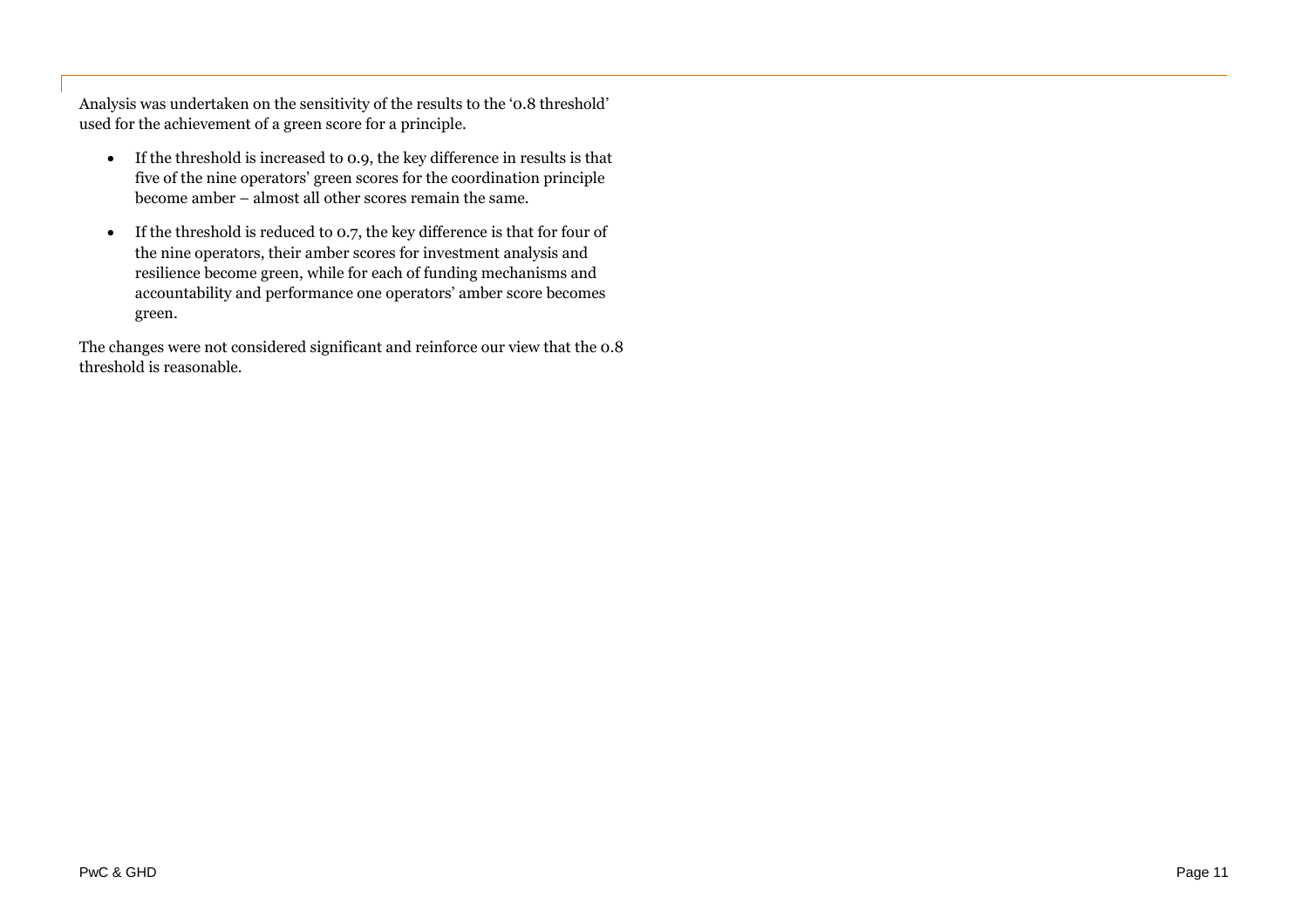## <span id="page-23-0"></span>*4. Results of pilot study*

<span id="page-23-2"></span>In this section we present the results of the pilot study, where we used the assessment framework to assess the performance of the water and wastewater operators in nine TLA areas.

## *4.1. Principle-level results*

[Table 5](#page-23-1) presents the scores for each operator against the NIP principles. These scores are determined by the scores achieved for the metrics within each principle. Submetrics relating to each principle are contained in Appendix C.

#### <span id="page-23-1"></span>**Table 5. Scores against each principle for pilot study operators**

| <b>Principles</b>                               | Waikato | <b>Hamilton</b> | <b>Waipa</b> | <b>Taupo</b> | Watercare New<br>Plymouth | <b>Hutt</b> | <b>Wellington</b> Dunedin |  |
|-------------------------------------------------|---------|-----------------|--------------|--------------|---------------------------|-------------|---------------------------|--|
| <b>Investment Analysis</b>                      |         |                 |              |              |                           |             |                           |  |
| <b>Resilience</b>                               |         |                 |              |              |                           |             |                           |  |
| <b>Funding Mechanisms</b>                       |         |                 |              |              |                           |             |                           |  |
| <b>Accountability and</b><br><b>Performance</b> |         |                 |              |              |                           |             |                           |  |
| <b>Regulation</b>                               |         |                 |              |              |                           |             |                           |  |
| Coordination                                    |         |                 |              |              |                           |             |                           |  |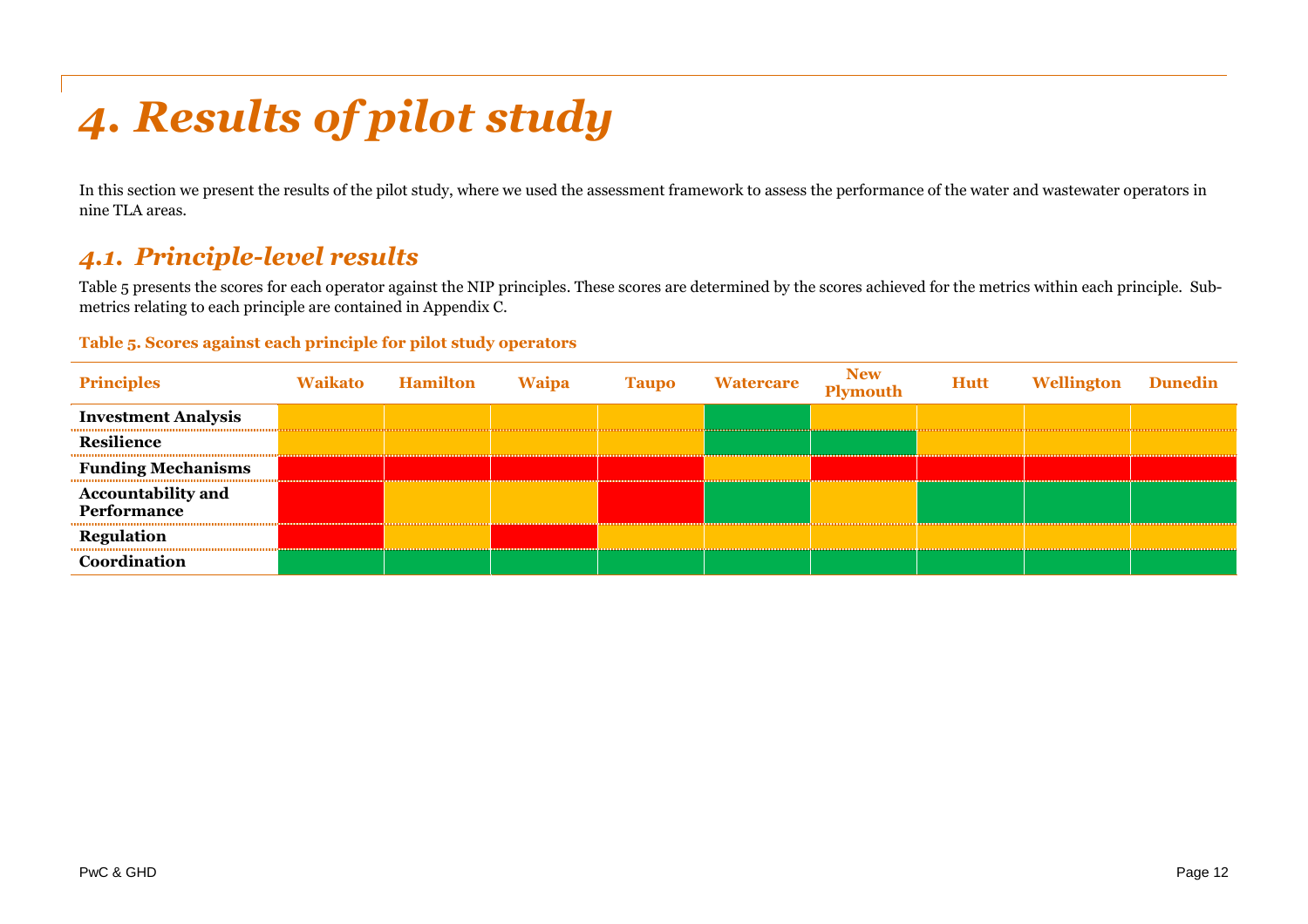## *4.2. Metric-level results for each principle*

### *Investment Analysis*

[Table 6](#page-24-0) presents the scores for each operator against the metrics within the investment analysis principle. The criteria used to determine green, amber and red scores are presentedin [Appendix D](#page-42-0).

| <b>Metrics for</b><br><b>Investment Analysis</b> | <b>Waikato</b> | <b>Hamilton</b> | <b>Waipa</b> | <b>Taupo</b> | <b>Watercare</b> | <b>New</b><br>Plymouth | Hutt | Wellington | <b>Dunedin</b> |
|--------------------------------------------------|----------------|-----------------|--------------|--------------|------------------|------------------------|------|------------|----------------|
| Overall score for<br>principle                   |                |                 |              |              |                  |                        |      |            |                |
| Methodology                                      |                |                 |              |              |                  |                        |      |            |                |
| <b>AMP</b> revisions                             |                |                 |              |              |                  |                        |      |            |                |
| <b>Ownership structure</b><br>consideration      |                |                 |              |              |                  |                        |      |            |                |
| <b>Demand forecasting</b><br>process             |                |                 |              |              |                  |                        |      |            |                |
| Time period for<br>appraisal                     |                |                 |              |              |                  |                        |      |            |                |
| Cost & benefits<br>included *                    |                |                 |              |              |                  |                        |      |            |                |
| <b>Basis of replacement</b><br>decisions         |                |                 |              |              |                  |                        |      |            |                |

<span id="page-24-0"></span>**Table 6. Scores against each metric for the Investment Analysis principle, for pilot study operators**

Note: (\*) The score for this metric was derived from scores for sub-metrics. The scores for each sub-metric are shownin [Appendix C.](#page-39-0)

Key matters that we identified include:

- robust approach to business case methodology and asset management planning
- lack of consideration of different ownership structures and funding approaches for capital investments
- variable demand forecasting processes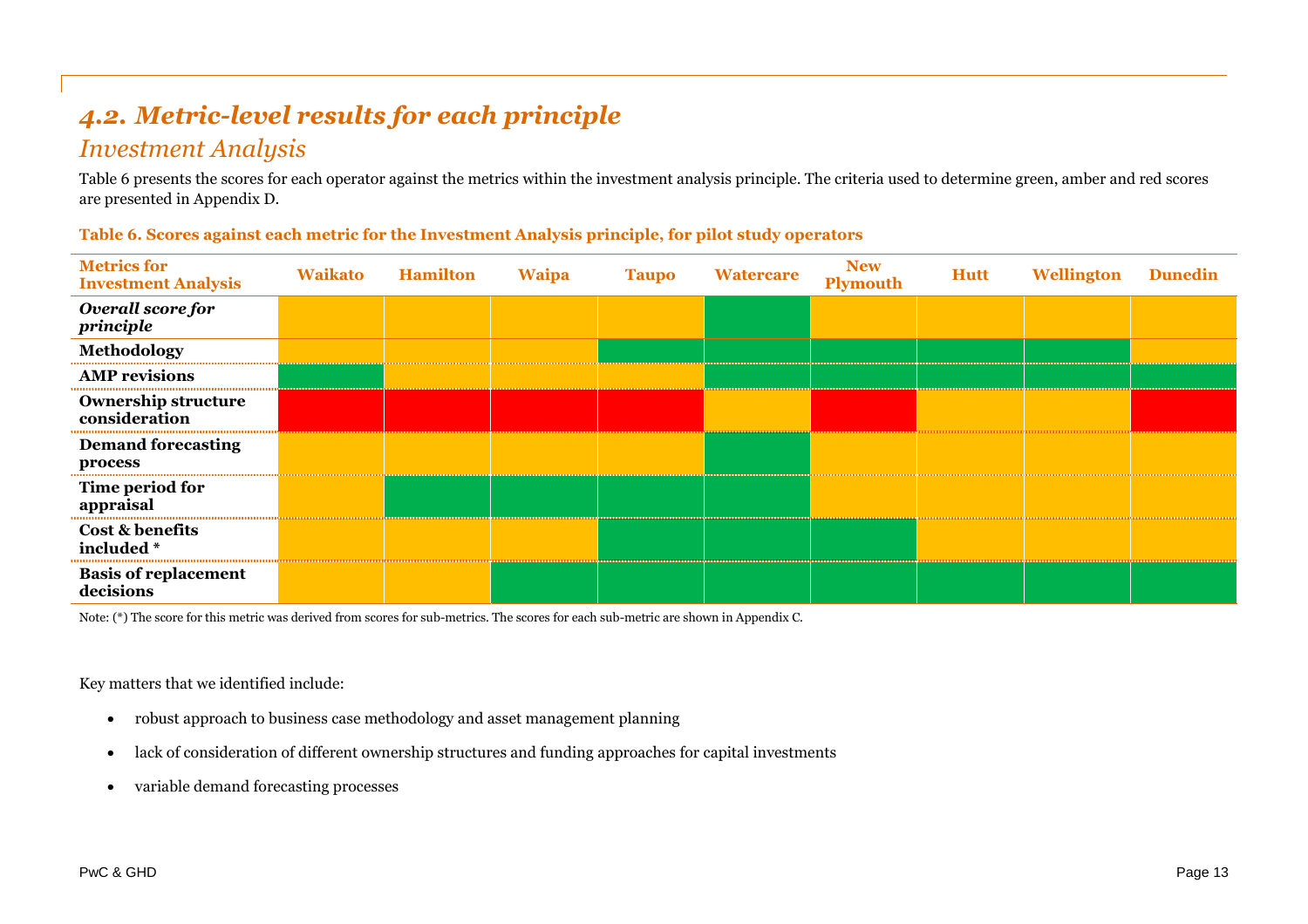- lack of consideration regarding the value of reduced levels of service
- good understanding of legislative imperatives.

### *Resilience*

[Table 7](#page-25-0) presents the scores for each operator against the metrics within the resilience principle. The criteria used to determine green, amber and red scores are presentedin [Appendix D.](#page-42-0)

<span id="page-25-0"></span>

|  |  |  | Table 7. Scores against each metric for the Resilience principle, for pilot study operators |  |  |  |
|--|--|--|---------------------------------------------------------------------------------------------|--|--|--|
|  |  |  |                                                                                             |  |  |  |

| <b>Metrics for</b><br><b>Resilience</b>      | <b>Waikato</b> | <b>Hamilton</b> | <b>Waipa</b> | <b>Taupo</b> | <b>Watercare</b> | <b>New</b><br>Plymouth | Hutt | Wellington | <b>Dunedin</b> |
|----------------------------------------------|----------------|-----------------|--------------|--------------|------------------|------------------------|------|------------|----------------|
| Overall score for<br>principle               |                |                 |              |              |                  |                        |      |            |                |
| Design & construction<br>standards           |                |                 |              |              |                  |                        |      |            |                |
| <b>Natural hazard risk</b><br>assessments    |                |                 |              |              |                  |                        |      |            |                |
| Vulnerability<br>assessments                 |                |                 |              |              |                  |                        |      |            |                |
| Key risks: understand<br>& mitigation        |                |                 |              |              |                  |                        |      |            |                |
| <b>Network resilience</b><br>consideration * |                |                 |              |              |                  |                        |      |            |                |
| <b>Power outage</b><br>contingency plan      |                |                 |              |              |                  |                        |      |            |                |

Note: (\*) The score for this metric was derived from scores for sub-metrics. The scores for each sub-metric are shownin [Appendix C.](#page-39-0)

Key matters that we identified include:

- high degree of compliance with industry design and construction standards
- significant issues around the degree and extent of assessments relating to natural hazards, vulnerabilities and mitigations
- good consideration of network interruption mitigations including power supply contingencies.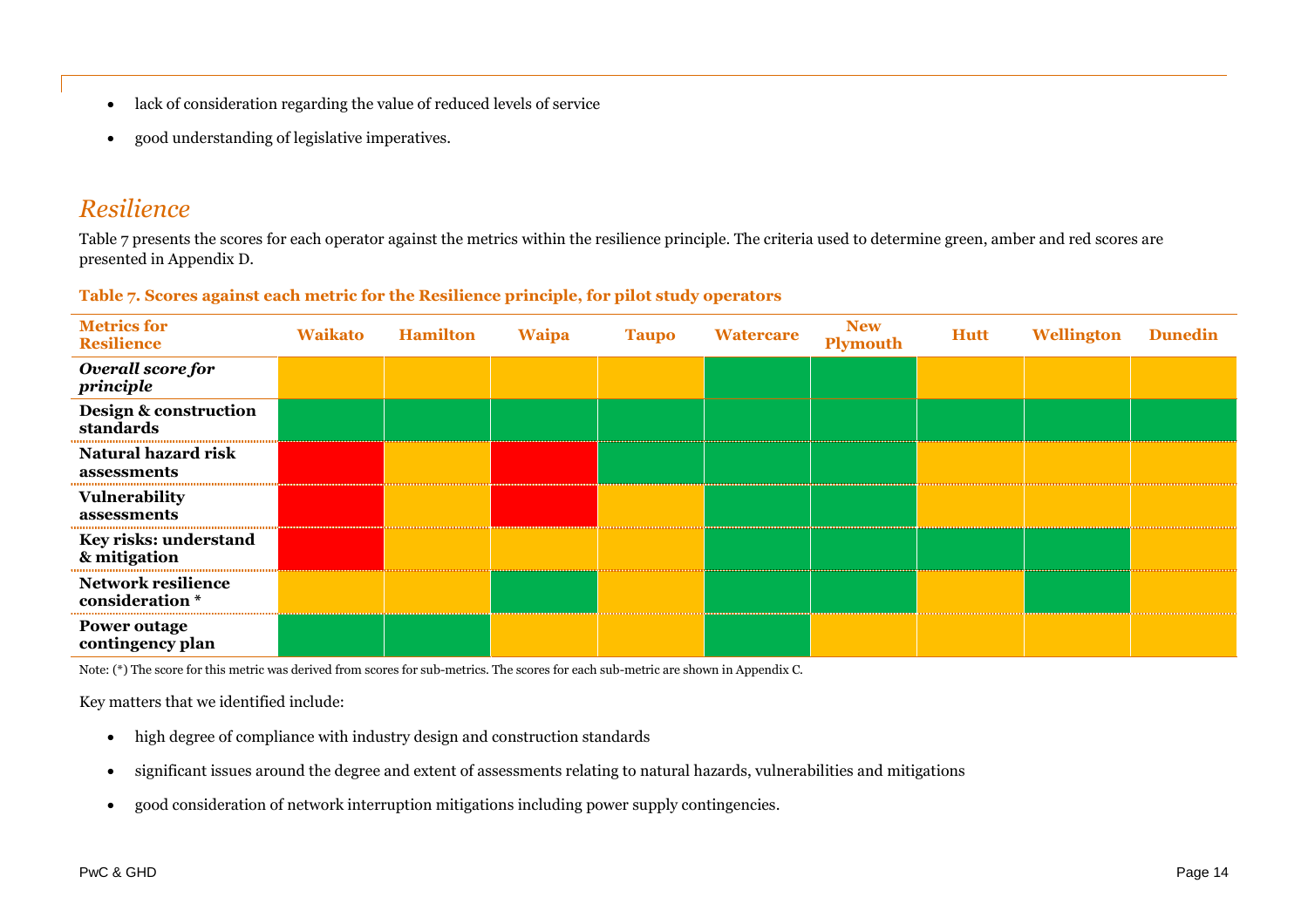## *Funding Mechanisms*

[Table 8](#page-26-0) presents the scores for each operator against the metrics within the funding mechanism principle. The criteria used to determine green, amber and red scores are presentedin [Appendix D](#page-42-0).

| <b>Metrics for</b><br><b>Funding Mechanisms</b> | <b>Waikato</b> | Hamilton | <b>Waipa</b> | <b>Taupo</b> | <b>Watercare</b> | New<br>Plymouth | <b>Hutt</b> | Wellington | <b>Dunedin</b> |
|-------------------------------------------------|----------------|----------|--------------|--------------|------------------|-----------------|-------------|------------|----------------|
| Overall score for<br>principle                  |                |          |              |              |                  |                 |             |            |                |
| <b>Actual vs planned<br/>capex *</b>            |                |          |              |              |                  |                 |             |            |                |
| Costs vs revenue *                              |                |          |              |              |                  |                 |             |            |                |
| Funding tools used *                            |                |          |              |              |                  |                 |             |            |                |
| <b>Consideration of</b><br>alternative tools *  |                |          |              |              |                  |                 |             |            |                |

#### <span id="page-26-0"></span>**Table 8. Scores against each metric for the Funding Mechanisms principle, for pilot study operators**

Note: (\*) The score for this metric was derived from scores for sub-metrics. The scores for each sub-metric are shownin [Appendix C.](#page-39-0)

The funding principle was generally problematic given a number of factors including:

- a high degree of vulnerability in operational and capital expenditure and revenue information
- variations in cost and revenue equations
- lack of progress in pursuing other funding tools due to governance and community resistance, particularly relating to the utilisation of volumetric metering.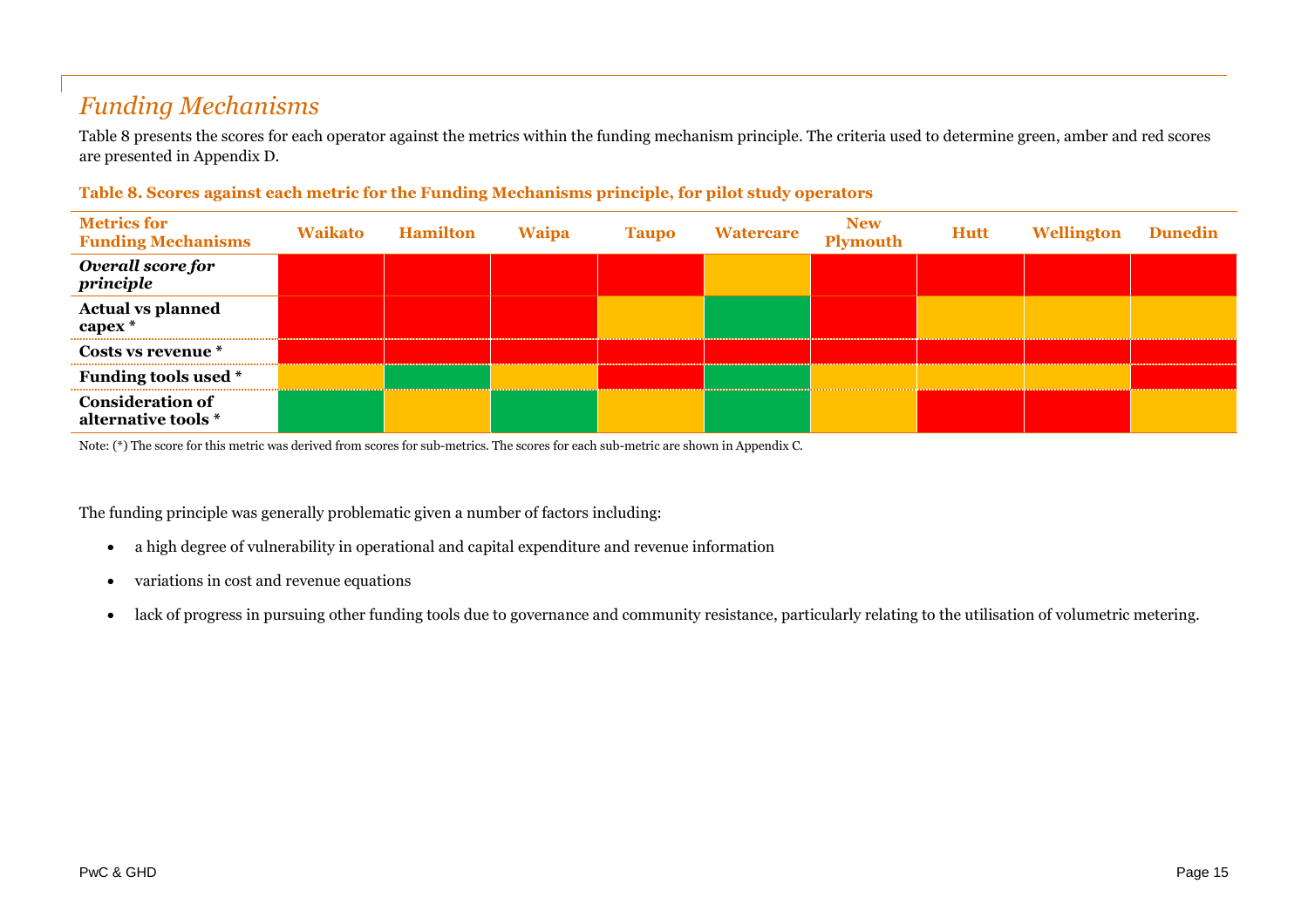## *Accountability and Performance*

[Table 9](#page-27-0) presents the scores for each operator against the metrics within the performance and accountability principle. The criteria used to determine green, amber and red scores are presentedin [Appendix D](#page-42-0).

| <b>Metrics for</b><br><b>Performance and</b><br><b>Accountability</b> | <b>Waikato</b> | <b>Hamilton</b> | <b>Waipa</b> | <b>Taupo</b> | <b>Watercare</b> | <b>New<br/>Plymouth</b> | <b>Hutt</b> | <b>Wellington Dunedin</b> |  |
|-----------------------------------------------------------------------|----------------|-----------------|--------------|--------------|------------------|-------------------------|-------------|---------------------------|--|
| Overall score for<br>principle                                        |                |                 |              |              |                  |                         |             |                           |  |
| <b>KPIs</b>                                                           |                |                 |              |              |                  |                         |             |                           |  |
| <b>Benchmarking</b>                                                   |                |                 |              |              |                  |                         |             |                           |  |
| <b>Condition assessments</b>                                          |                |                 |              |              |                  |                         |             |                           |  |
| <b>Criticality assessments</b><br>& hierarchy                         |                |                 |              |              |                  |                         |             |                           |  |
| <b>Operational model</b><br>consideration *                           |                |                 |              |              |                  |                         |             |                           |  |

#### <span id="page-27-0"></span>**Table 9. Scores against each metric for the Performance and Accountability principle, for pilot study operators**

Note: (\*) The score for this metric was derived from scores for sub-metrics. The scores for each sub-metric are shownin [Appendix C.](#page-39-0)

Mixed results were achieved in the accountability and performance area and it was evident that a number of the council operators took a more strategic approach to the provision of water and wastewater services. Findings included:

- some involvement and acceptance of the need to participate in robust benchmarking schemes, including the use of studies beyond that undertaken by Water NZ
- the lack of widespread proactive programmes of criticality and fit-for-purpose assessments of assets
- active consideration of alternative governance models, albeit lack of political will to progress
- lack of consistent and reliable reporting, both within and across the operators.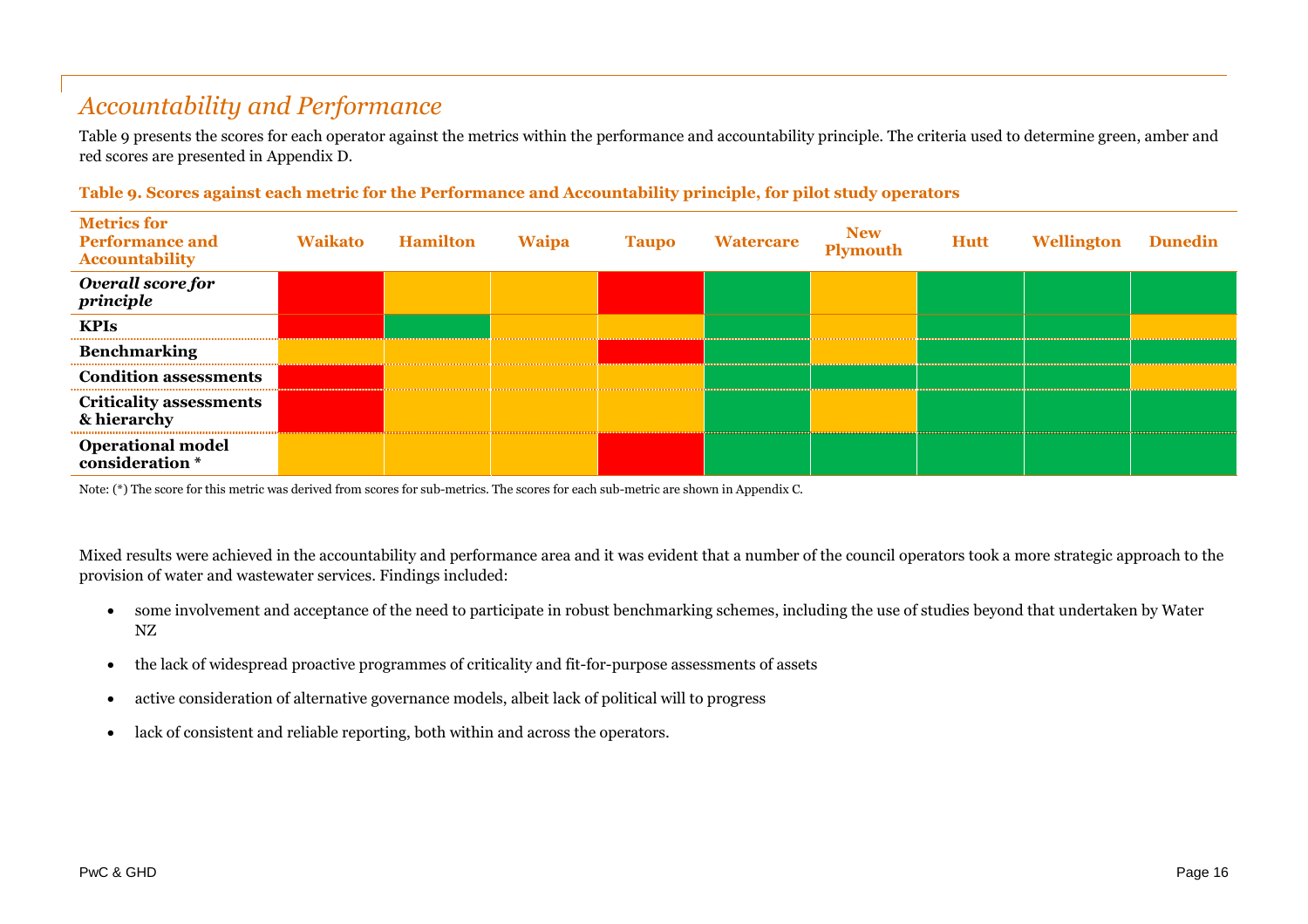## *Regulation*

[Table 10](#page-28-0) presents the scores for each operator against the metrics within the regulation principle. The criteria used to determine green, amber and red scores are presentedin [Appendix D.](#page-42-0)

<span id="page-28-0"></span>

| Table 10. Scores against each metric for the Regulation principle, for pilot study operators |  |  |
|----------------------------------------------------------------------------------------------|--|--|
|----------------------------------------------------------------------------------------------|--|--|

| <b>Metrics for</b><br><b>Regulation</b>         | <b>Waikato</b> | <b>Hamilton</b> | <b>Waipa</b> | <b>Taupo</b> | <b>Watercare</b> | <b>New</b><br>Plymouth | <b>Hutt</b> | Wellington | <b>Dunedin</b> |
|-------------------------------------------------|----------------|-----------------|--------------|--------------|------------------|------------------------|-------------|------------|----------------|
| Overall score for<br>principle                  |                |                 |              |              |                  |                        |             |            |                |
| <b>Understanding of</b><br>regulations          |                |                 |              |              |                  |                        |             |            |                |
| Achievability                                   |                |                 |              |              |                  |                        |             |            |                |
| <b>Burden vs benefits</b>                       |                |                 |              |              |                  |                        |             |            |                |
| Understandability,<br>certainty, predictability |                |                 |              |              |                  |                        |             |            |                |
| <b>Allowance of</b><br>innovation               |                |                 |              |              |                  |                        |             |            |                |
| Long-term nature<br>recognised                  |                |                 |              |              |                  |                        |             |            |                |
| <b>Help achieve quality</b>                     |                |                 |              |              |                  |                        |             |            |                |
| <b>Enforcement</b>                              |                |                 |              |              |                  |                        |             |            |                |

Regulation is widely recognised as a problematic area. The operators themselves are takers of regulation and the regulatory framework itself is highly fragmented across a number of government agencies, regional and unitary councils. This issue has already been identified by the NIU and there is an opportunity to drive change at a government level within the context of current local government and RMA reviews.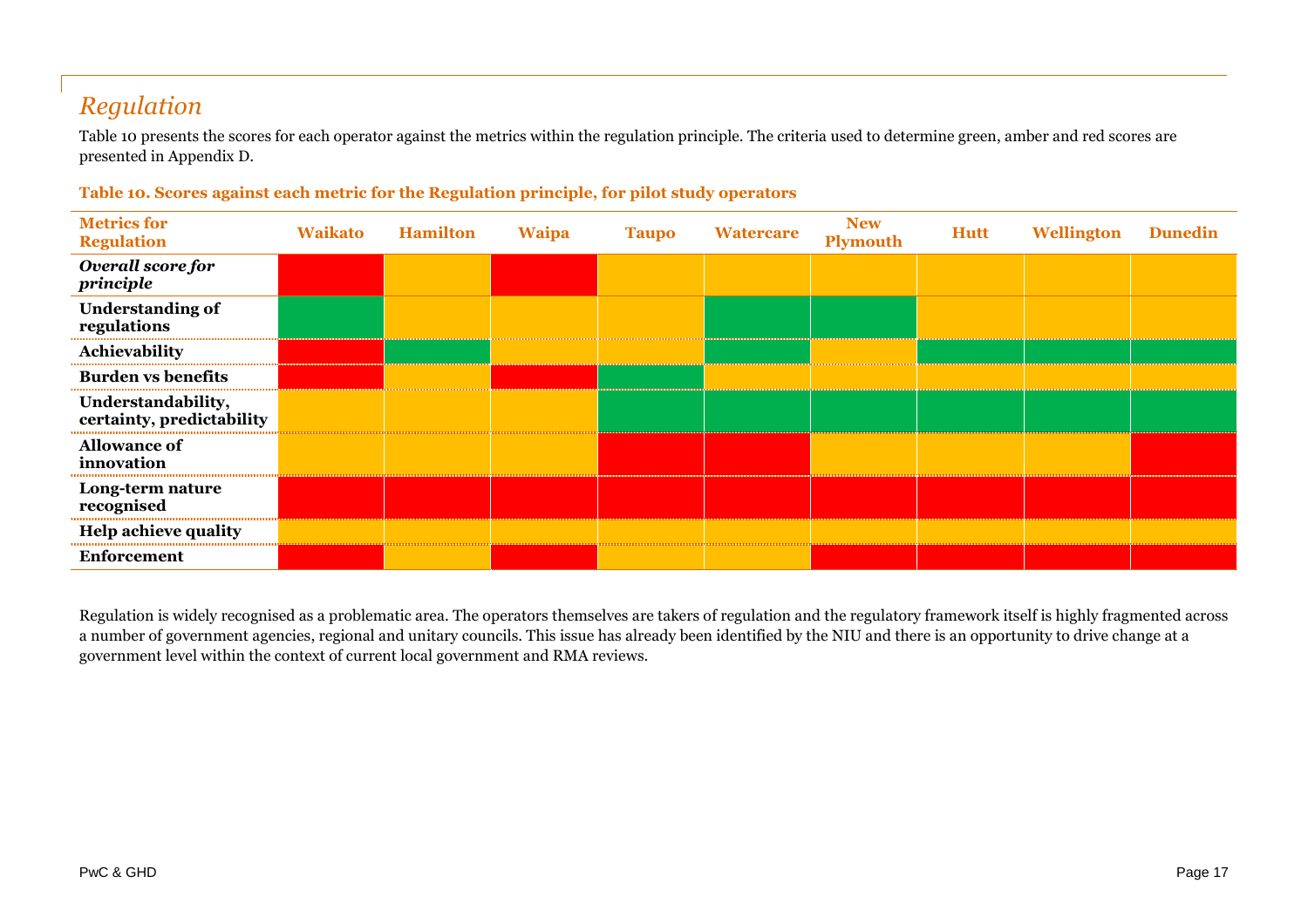## *Coordination*

[Table 11](#page-29-0) presents the scores for each operator against the metrics within the coordination principle. The criteria used to determine green, amber and red scores are presentedin [Appendix D.](#page-42-0)

#### <span id="page-29-0"></span>**Table 11. Scores against each metric for the Coordination principle, for pilot study operators**

| <b>Metrics for</b><br><b>Coordination</b>                          | <b>Waikato</b><br><b>DC</b> | <b>Hamilton</b><br>CC | <b>Waipa DC Taupo DC</b> | <b>Watercare</b> | <b>New</b><br><b>Plymouth</b><br><b>DC</b> | <b>Hutt CC</b> | Wellington<br>$\bf CC$ | <b>Dunedin</b><br>CC |
|--------------------------------------------------------------------|-----------------------------|-----------------------|--------------------------|------------------|--------------------------------------------|----------------|------------------------|----------------------|
| <b>Overall score for</b><br>principle                              |                             |                       |                          |                  |                                            |                |                        |                      |
| <b>Interface with land-use</b><br>planners                         |                             |                       |                          |                  |                                            |                |                        |                      |
| <b>Recognition of regional</b><br>plans                            |                             |                       |                          |                  |                                            |                |                        |                      |
| <b>Collaboration with</b><br>other operators on<br>water use plans |                             |                       |                          |                  |                                            |                |                        |                      |
| <b>Collaboration with</b><br>other operators on<br>delivery*       |                             |                       |                          |                  |                                            |                |                        |                      |
| <b>Collaboration with</b><br>other infrastructure<br>providers     |                             |                       |                          |                  |                                            |                |                        |                      |

Note: (\*) The score for this metric was derived from scores for sub-metrics. The scores for each sub-metric are shownin [Appendix C.](#page-39-0)

'Black' scores mean that the metric was considered 'not applicable' for that operator.

Generally the councils have adequate coordination mechanisms in place for council land use planning, which was a critical coordination principle issue. However, improvement areas highlighted included collaboration with other councils where there was the opportunity for cross-boundary infrastructure and also collaboration with other infrastructure providers such as those in the energy and telecommunications sectors.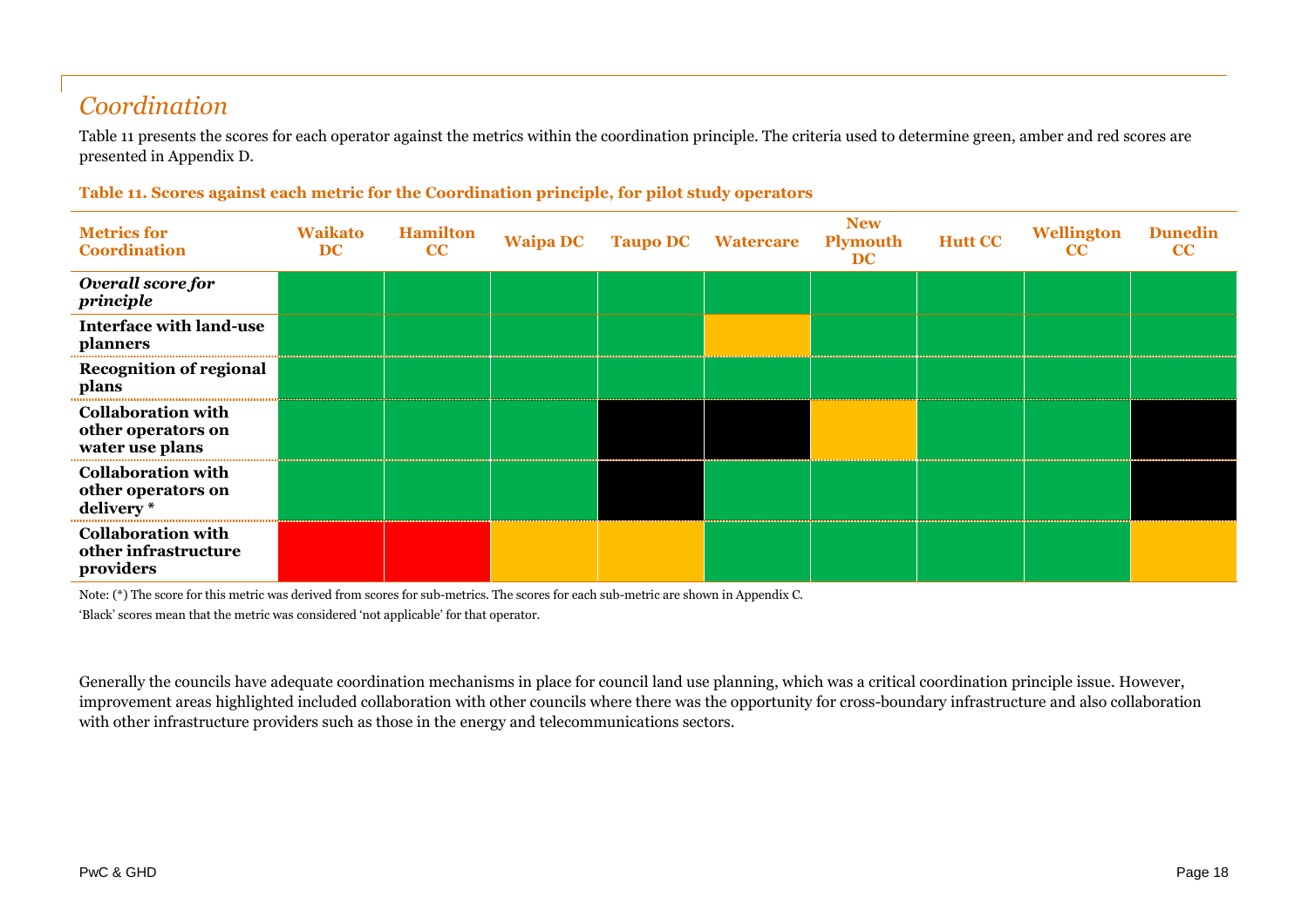## <span id="page-30-0"></span>*5. Analysis of pilot study results*

In this section we analyse and discuss the results of the pilot study.

## *5.1. Overall view of performance*

Overall, the performance of the operators in our pilot study is better than the NIP sector wide assessment. This is evident when comparing the operators' scoresin [Table 5](#page-23-2) with the NIP scoresin [Table 3.](#page-14-1) This may be due to a combination of factors including the exclusion of stormwater and productive water from our study, and improvements in operators' performance since the NIP was published. We note that many operators demonstrated processes and decision-making which were improving over time.

At the level of individual metrics, there was a large mix of results, showing a very complex picture of differing performance across the operators. All operators received a mix of green, amber and red scores – in many cases, even within a principle. All operators gained at least several green scores across all the metrics, illustrating best practice, despite some receiving relatively poor scores overall. While there were some clear trends across the scores, there were also some pockets of variance, related to the specific situation of the operator in that area.

The four Waikato-based operators did not perform as well as the five comparator operators. There are several likely factors which drive this difference, which we discuss in section [5.2.](#page-30-1)

## <span id="page-30-1"></span>*5.2. Features of those operators receiving good scores*

## *Scale and strategic focus*

There is a clear correlation between an operator's scale and its results. Larger operators scored better than smaller operators. [Table 12](#page-30-2) presents the operators' scores for each principle, with the operators ordered by size.

| Principles                                | Watercare Wellington Hamilton Dunedin |  | Hutt | New<br>Plymouth | Taupo | Waipa |  |
|-------------------------------------------|---------------------------------------|--|------|-----------------|-------|-------|--|
| <b>Investment Analysis</b>                |                                       |  |      |                 |       |       |  |
| <b>Resilience</b>                         |                                       |  |      |                 |       |       |  |
| <b>Funding Mechanisms</b>                 |                                       |  |      |                 |       |       |  |
| <b>Accountability and<br/>Performance</b> |                                       |  |      |                 |       |       |  |
| <b>Regulation</b>                         |                                       |  |      |                 |       |       |  |
|                                           |                                       |  |      |                 |       |       |  |

<span id="page-30-2"></span>**Table 12. Scores against each principle for pilot study operators, ordered by annual costs incurred**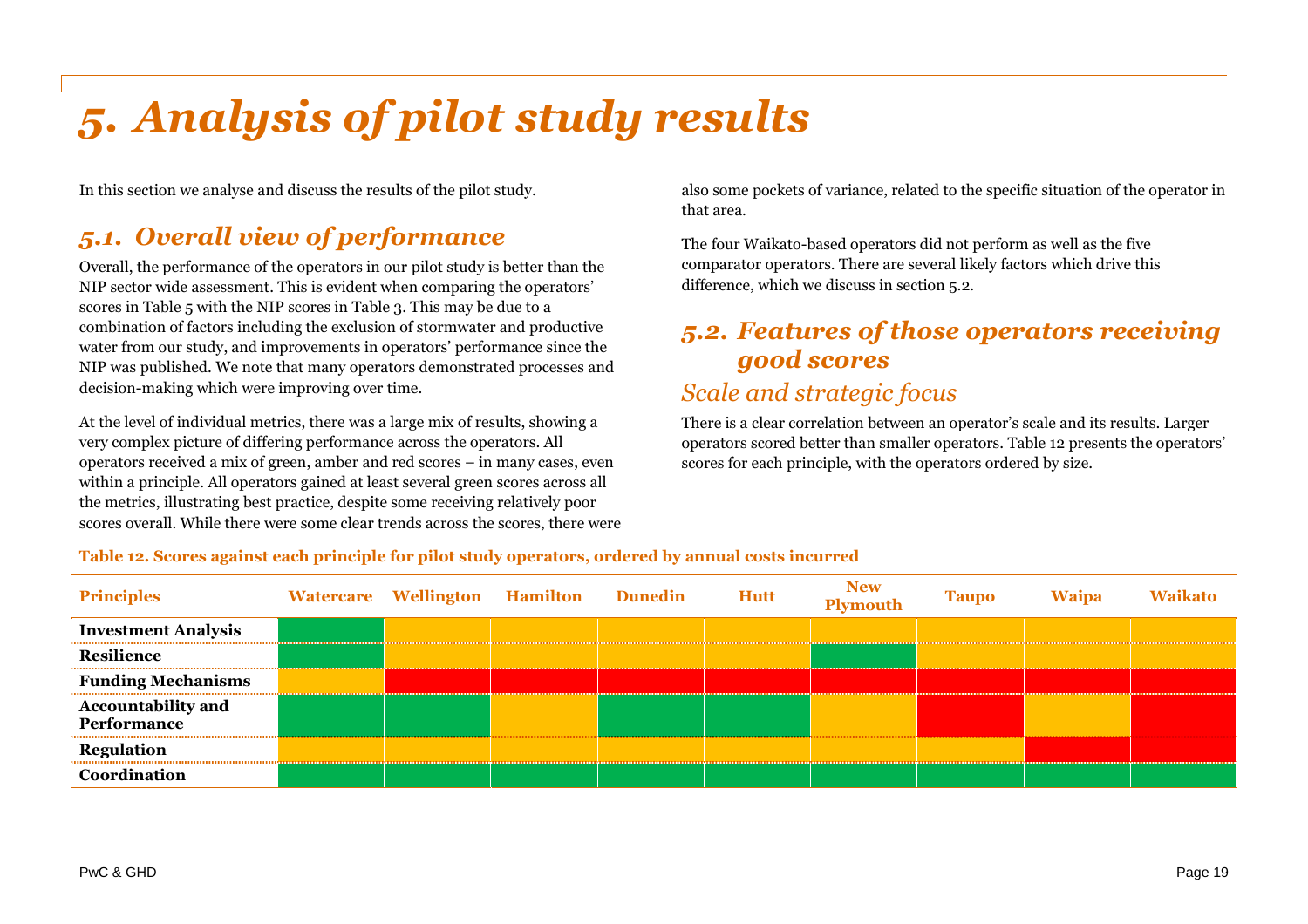The key reason why scores are correlated with scale is that increased scale provides better ability to achieve greater strategic focus on the provision of water services.

The more attention that operators were devoting to water infrastructure generally, the more focused they were across the range of assessment metrics and in implementation of better practice. There are multiple factors which help achieve greater strategic focus. These include increased scale, being a singlepurpose-entity, and employment of staff with a dedicated focus on water.

Scale is also useful because it enables the provision of additional resources, enhancing operators' ability to cover all elements of the process of providing water services.

The participating councils used several different governance models. The study found that single-purpose entities have a greater degree of strategic focus. The single purpose operator is able to maximise a range of other benefits including performance, accountability and transparency.

It is possible to have strategic focus without having large scale. For example, New Plymouth achieved scores befitting a much larger organisation, largely through management having a special focus on water.

In addition, shared services arrangements can help achieve some of the benefits typically achieved by greater scale, without integration. The two main examples of shared services in our pilot operators are Capacity and the shared services arrangements between Waikato, Hamilton and Waipa. While these can achieve many benefits, they cannot fully replicate the benefits of an amalgamated water operator.

The ability to share services, and to coordinate and collaborate more generally, is easier for operators which are geographically proximate. For example, the main service areas of the Waikato and Waipa districts are very close to Hamilton city, which provides more opportunities for collaboration. In contrast, the main service areas of Taupo and Dunedin councils are some distance from the main service areas in the adjacent districts.

## *5.3. Factors inhibiting good performance*

The study identified a number of factors that inhibited good performance. Resolution would require a combination of both local and national responses.

#### Regulation

All the operators currently suffer from a disparate regulatory environment with regulations spread across a range of central and regional agencies, often with conflicting priorities. Given the operators are "takers" of regulation, they have limited opportunity to influence this principle.

#### Change capability

The majority of operators had proactively sought reform from their governing bodies across a range of improvement areas including governance and funding mechanisms. In many instances they were unable to progress them due to community resistance to change and the political reflection of this.

#### Affordability

The ongoing requirement for operators to upgrade water and wastewater systems continues to create affordability challenges in small districts which cannot spread costs across a wider network. The Auckland area is an exception where the new integrated Watercare is able to manage the satellite infrastructure in the former rural districts of Franklin and Rodney within its overall network.

Feedback from operators highlighted that this issue is in part the result of quality standards being set by government agencies without consideration of the cost of achieving them or funding required. In many areas, the local community may prefer to receive lower quality services for lower funding requirements. But the current regulatory framework does not allow local communities to consider variations from national standards.

#### Funding

While in some areas consideration has been given, little progress was evidenced by the councils in terms of the consideration of alternative funding tools as recommended by the NIP. In addition, it was evident there were a number of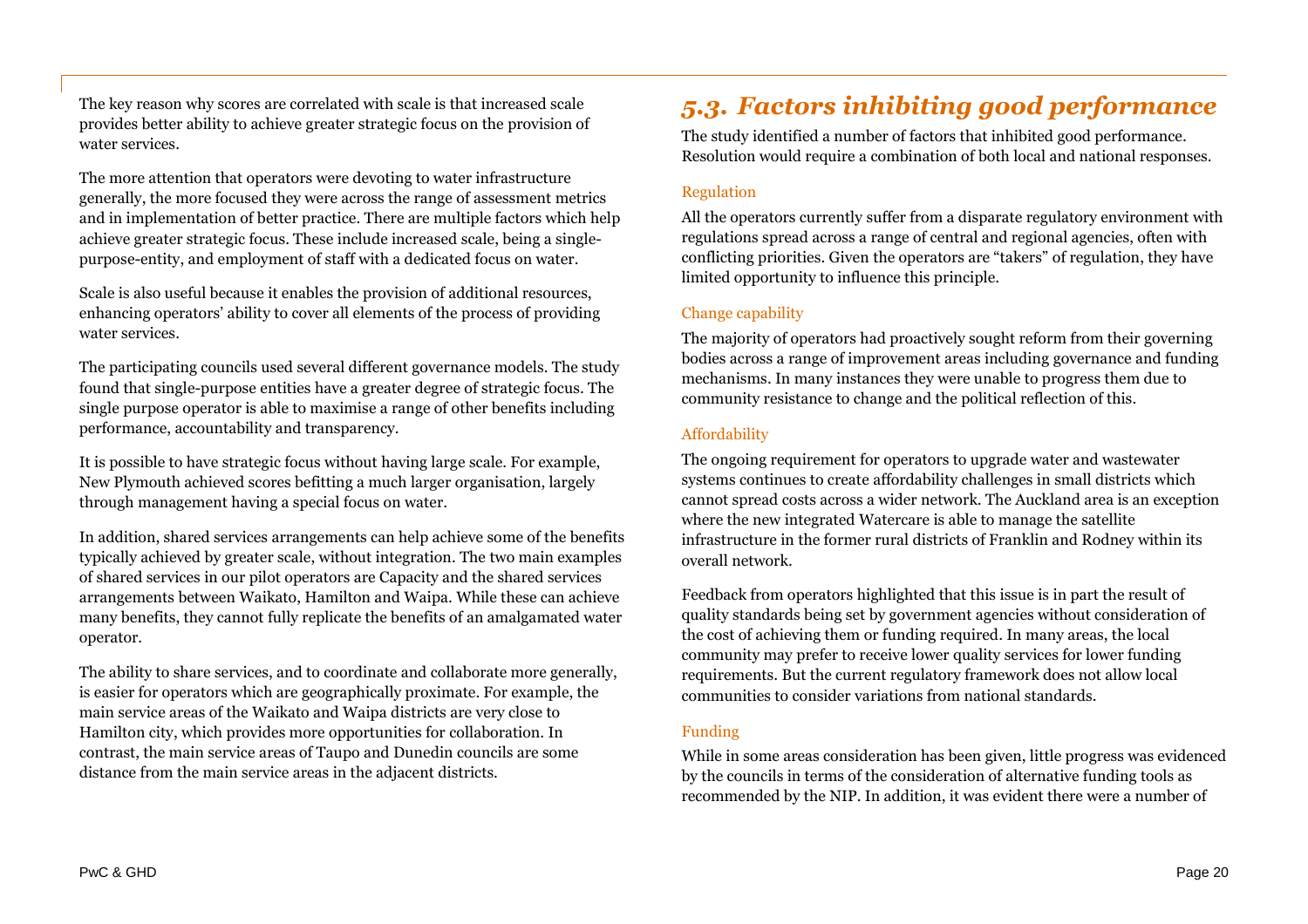issues relating to the robustness of operational and balance sheet financial data able to be produced by a number of operators.

#### Resilience

A number of the councils have to grapple with infrastructure resilience issues. Given the reluctance to consider other governance and funding models, mitigation of critical areas of risk is more difficult to achieve.

## *5.4. General operator issues*

During the data collection phase, all participants were asked to consider current industry issues. Analysis of these issues highlight that they generally fall into two areas, the first being generic industry-wide, and the other being specific to the smaller operators.

## *Generic issues*

Industry-wide issues include:

- increased funding requirements driven by a combination of factors including:
	- o increases in growth
	- o increased service levels required under legislation
	- o ageing infrastructure
- lack of a coherent approach to national water policy which has led to a highly complex regulatory environment
- the RMA consenting process being very expensive and time consuming, particularly given that each consent stands on its own merits despite a high degree of commonality across many consents
- general demand for increased security of supply as infrastructure issues have become more familiar to the community generally
- requirements for fire service pressure flow upgrades which are costly and are arguably only appropriate for large urban areas
- staff retention given the fragmentation around the industry and also its general lack of profile.

## *Small operators*

Specific issues that relate to the smaller operators included:

- affordability of schemes for small towns
- operation of multiple schemes, making compliance difficult, impractical and involving higher compliance costs
- capacity of smaller councils to allocate resources to all compliance requirements.

Regarding affordability, we note that the provision of water and wastewater involves a series of activities (see [Figure 2](#page-32-0)), each of which can be costly. These activities are often subject to considerable economies of scale, and small towns typically face a higher per-person cost than larger towns and cities.

#### <span id="page-32-0"></span>**Figure 2. Water and wastewater activity chain.**

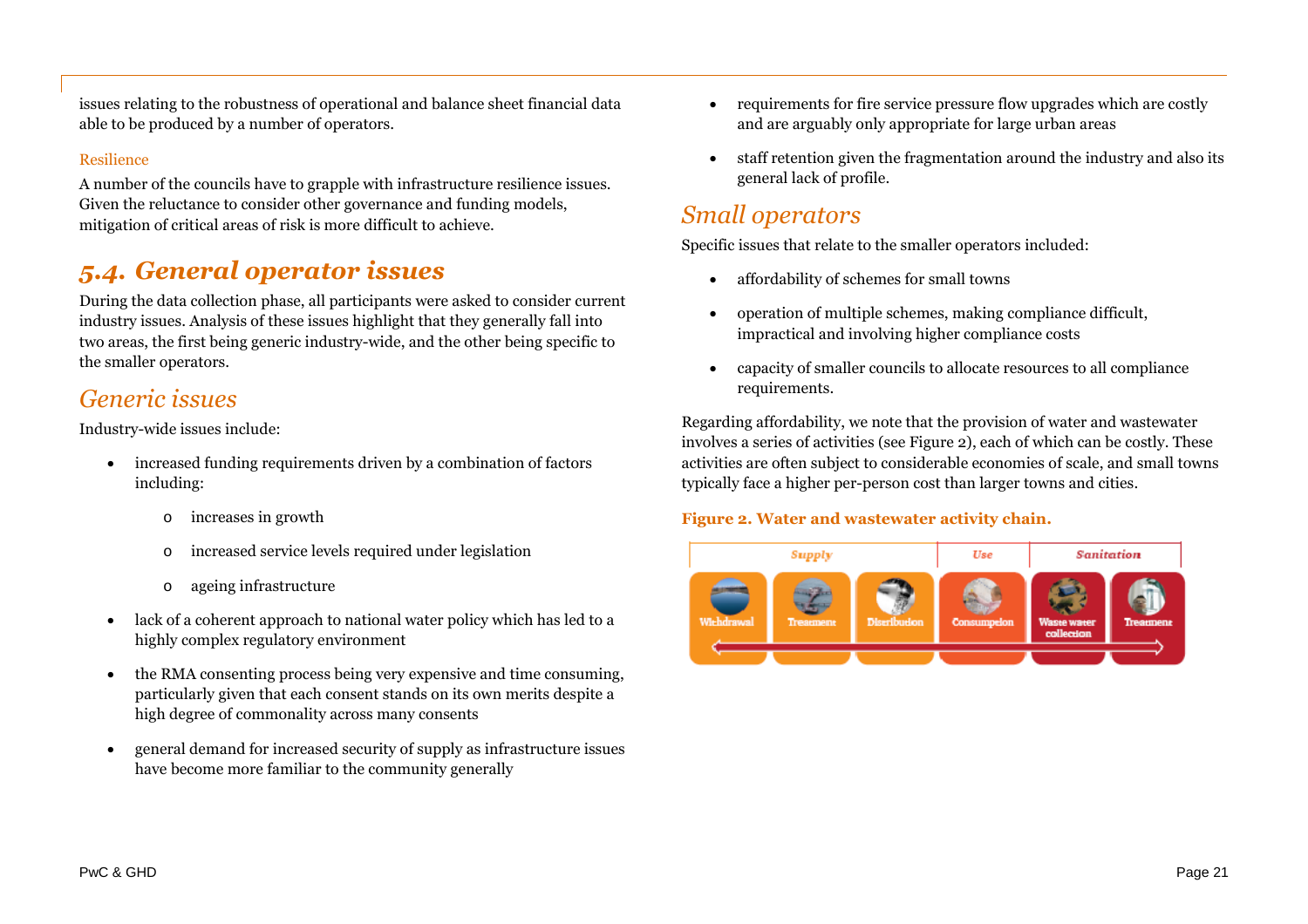### *Other matters*

Other significant matters of concern that were not necessarily shared by all operators, included:

- uncertainty regarding future bulk water sources
- integration of fragmented metropolitan services
- community and elected member technical competency and understanding of strategic issues
- managing conflicts between land development and water use
- lack of flexibility of drinking water, and other quality, standards
- not being able to quantify the economic value of water to guide priorities, particularly between productive and urban water demands.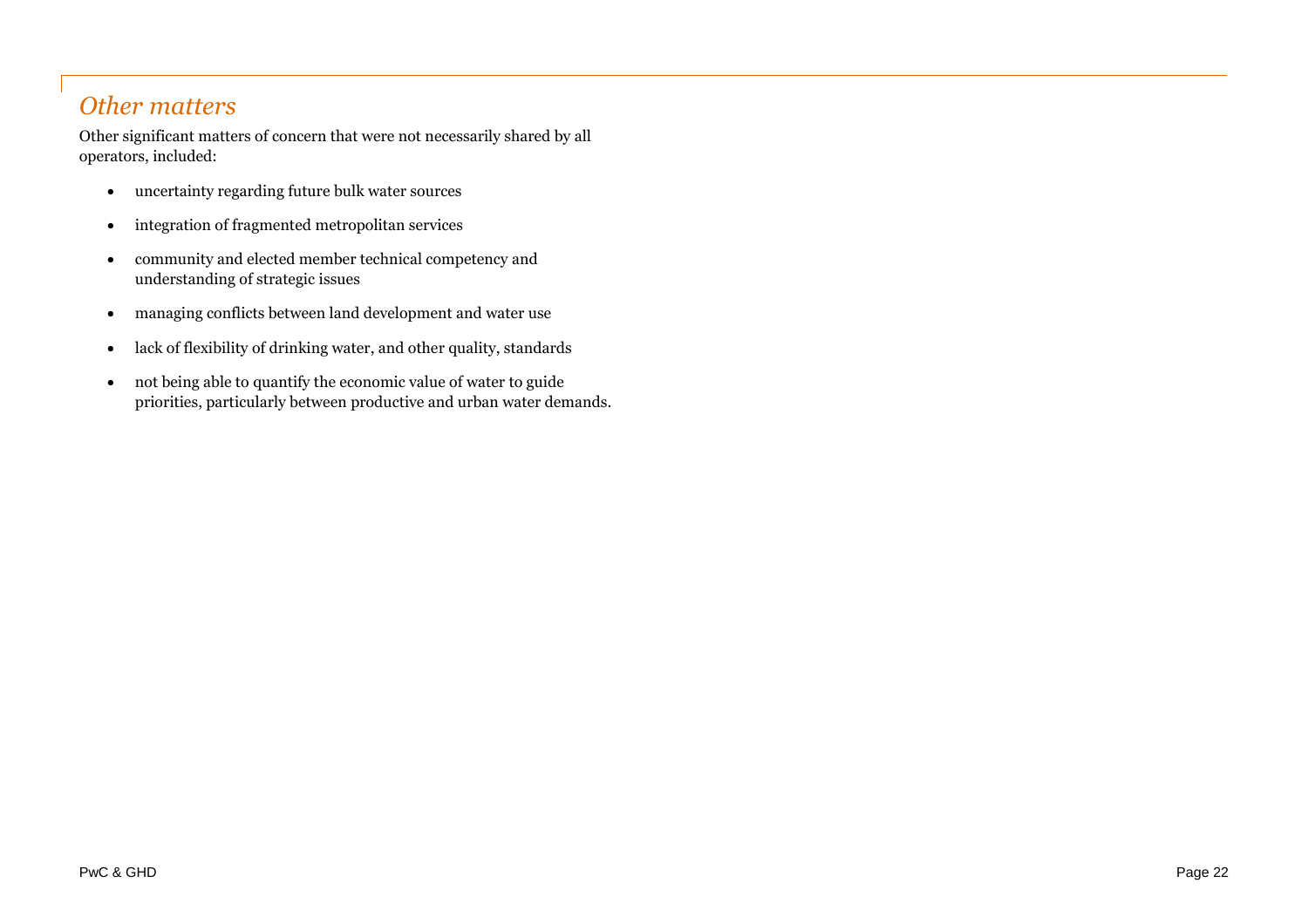## <span id="page-34-0"></span>*6. Recommendations and next steps*

## *6.1. Recommendations for improvement General opportunities*

The NIU, in its 2011 NIP, identified three key areas of opportunity to improve urban water infrastructure:

- improved management of urban water assets
- more efficient water use
- an improved and coordinated regulatory environment.

In addition, it outlined that Government was to:

- work with local government to educate water users about the real costs of water
- educate users on the importance of volumetric charging from a resource rationalisation perspective
- facilitate the sharing of best practice and procurement asset management and infrastructure funding
- identify cross-sector alternate methods for long term procurement
- work with local government to improve asset management capability
- in the regulatory and policy environment:
	- o seek to reduce compliance and transaction costs
	- o collaborate to establish a consistent and clear decision-making framework between the levels of government
- o establish a common platform for reporting nationally against 'three waters' infrastructure
- o continue to work on the best means of regulating and seeking compliance with drinking water quality standards.

The results of the pilot study reinforce the need for central and local government to progress these opportunities. However the study also highlights that more fundamental change will be required to improve the performance of this sector in the short to medium term. In particular, there is a need to:

- consider and address the issue of scale and resources, which is a problem that cannot be addressed by the smaller operators unless they commit to cross border integration via joint CCOs or similar
- provide a mandate for operators to move toward modern utility governance structures
- actively promote the implementation of wider funding mechanisms including volumetric charging where it makes sense to do so
- utilise the proposed review of regulation arising from the Better Local Government programme to rationalise the current disparate national regulatory framework.

## *Specific opportunities*

At a detailed principle level, opportunities have been identified to improve individual scores.

#### Investment Analysis

Utilisation of enhanced investment analysis will provide a better understanding of the wider economic benefits of proposed expenditures in addition to more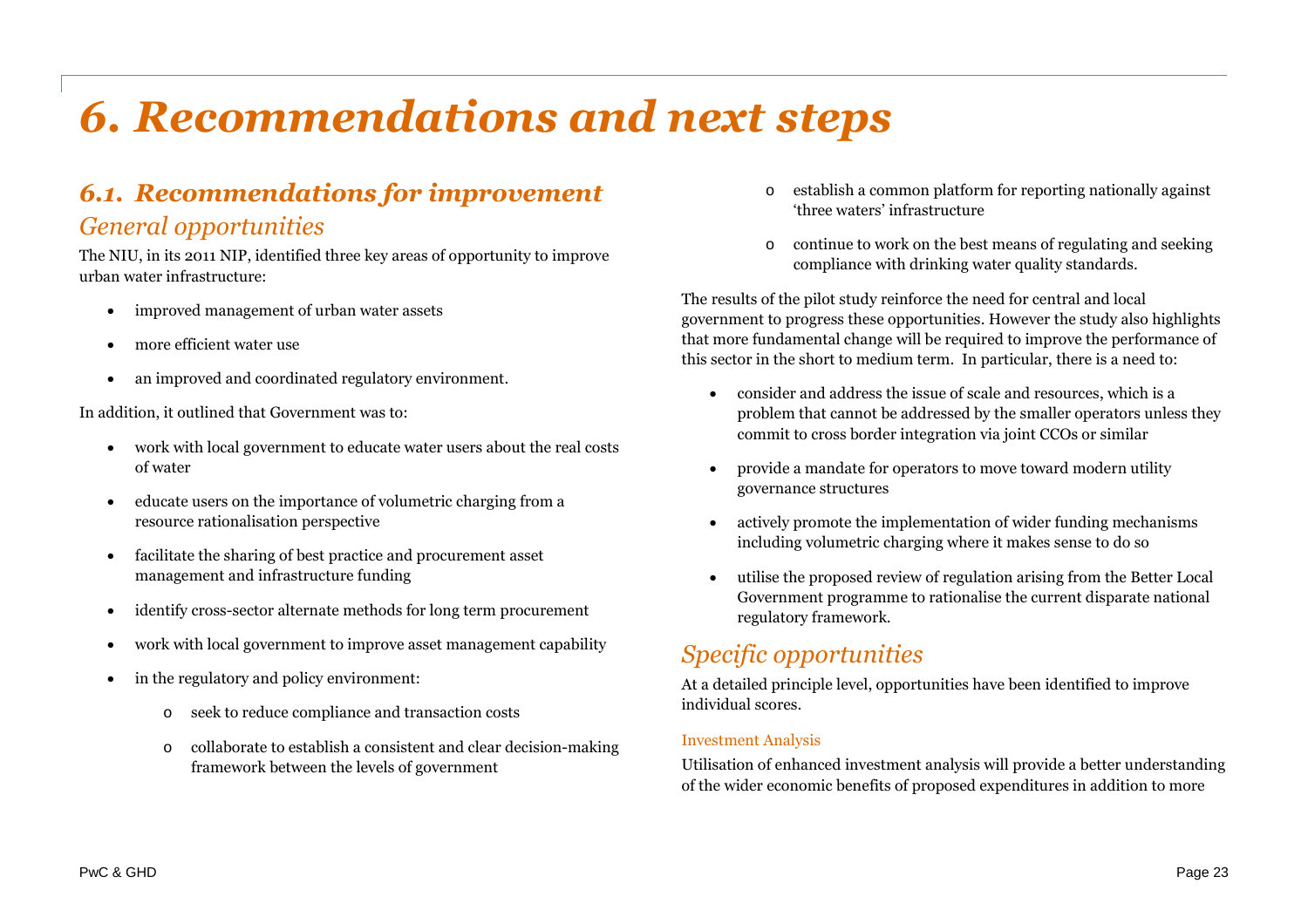robust cost benefit assessment. Operator scale influences the ability and extent to which analysis can be successfully implemented.

There was very limited consideration of other infrastructure funding opportunities such as public private partnerships (PPPs). This was due to multiple factors, including lack of project scale, regulatory requirements, and lack of political appetite.

Recommendations related to this principle are to:

- actively consider different ownership structures
- implement robust demand forecast processing
- adopt greater consideration of asset lives during AMP appraisal processes
- better understand the value of reduced levels of service.

#### Resilience

Hazards and risks are generally well understood, but there is some work to do in the area of mitigations for these risks.

Recommendations related to this principle are to:

- implement comprehensive asset assessment in terms of natural hazards and vulnerabilities
- undertake more work in the area of network duplication and redundancy
- formalise contingency plans for power outages.

#### Funding Mechanisms

Subject to some limited exceptions, there is a high dependency on rates. This provides weak signals to the economic use of water and wastewater assets. Scale of project size was an issue in considering broader funding mechanisms.

Recommendations related to this principle are to:

- put in place improvement programmes for the implementation of capital works budgets as outlined in the annual and long term plans
- review and refine the cost and revenue equations for water and wastewater
- consider the wider range of funding tools available, including volumetric metering, where it makes sense to do so.

#### Accountability and Performance

Generally operators had performance indicator frameworks in place. A number were involved in external benchmarking activities. It was not evident however, that these were being used as a driver to continually review assets as a means of improving investment and service deliver outcomes.

Recommendations related to this principle are to:

- develop a focused set of KPIs to drive performance improvement
- undertake robust condition assessments within the context of the asset management plan reviews
- consider where appropriate other governance models for the operation of water and wastewater services
- implement a consistent reporting framework that is comparable across operators.

#### Regulation

Operators have limited opportunity to influence the regulatory framework under which they operate, for the betterment of their operations and service delivery. Shared or integrated arrangements can mitigate some of the variability and apparent lack of affordability of compliance costs evident for smaller operators.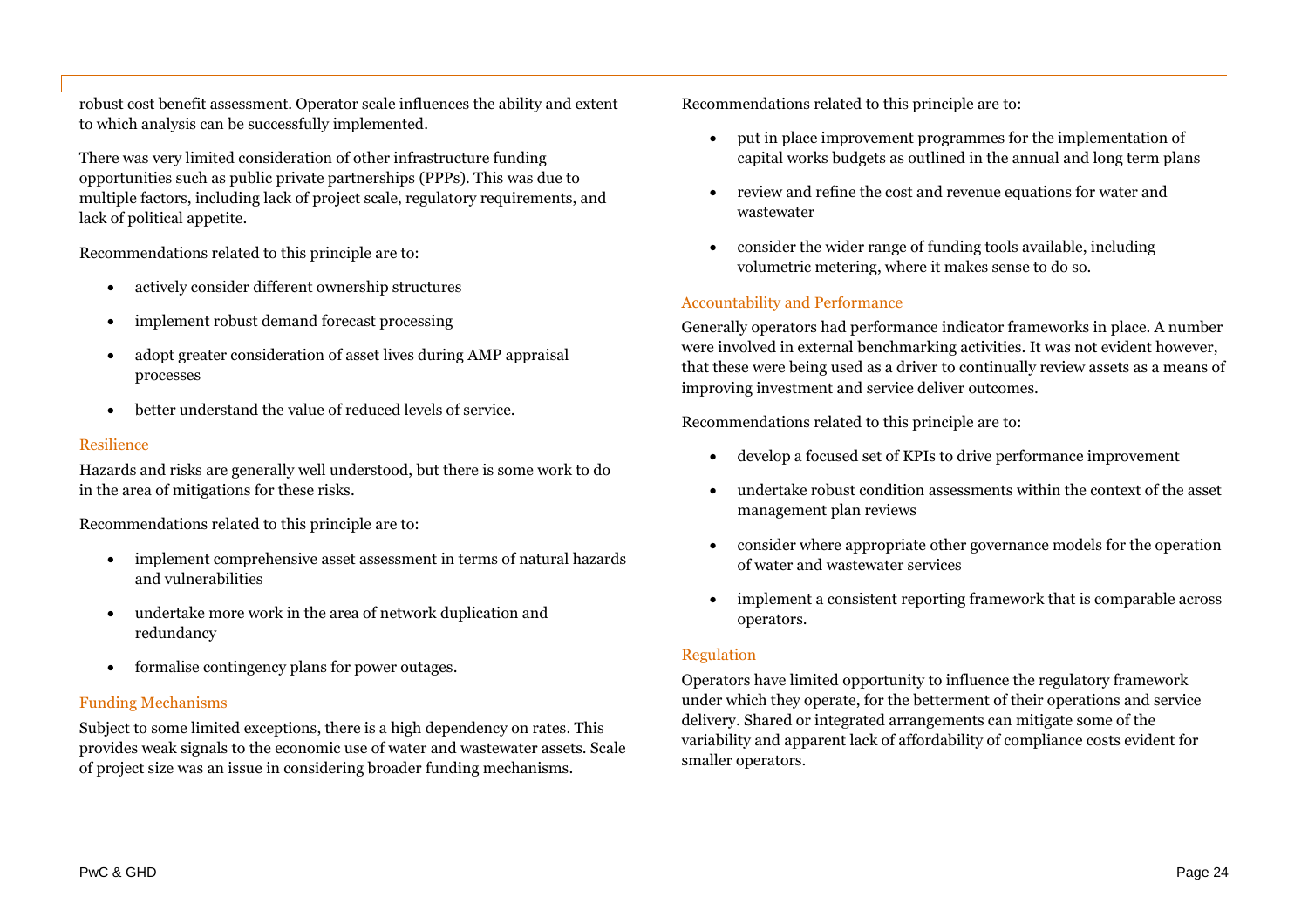Recommendations related to this principle are to:

 advocate for rationalisation of the current regulatory regime through existing local government and RMA reform processes.

#### Coordination

While there is room for improvement, infrastructure decisions are generally well coordinated across the operators and are integrated with broader council land-use decisions.

Recommendations related to this principle are to:

 seek further collaboration opportunities with other infrastructure providers.

Specific initiatives for individual council approval were identified and documented during the analysis phase. These have been provided directly to each operator.

### *6.2. Next steps*

We have set out above a list of opportunities for achieving improvement in the water and wastewater sector. Some involve improvements by individual operators; others require regulatory and/or governance solutions.

- We recommend that the participating operators utilise the outcomes of their individual assessments to inform their business planning priorities, and provide further direction for current improvement processes (including shared services arrangements).
- We recommend that the findings, and opportunities identified, be incorporated into the infrastructure workstream being established as part of the *Better Local Government* programme.

The findings of this study help industry bodies better understand the nature of performance in the sector.

- We recommend that WNZ, NZCID, LGNZ and INGENIUM use the findings to inform their thinking regarding the potential outcomes for water and wastewater within any proposed council integration that may arise as a result of the *Better Local Government* reform programme.
- We recommend that the NIU use the findings to inform future NIPs, including assessments of the sector's performance and priorities for improvement.

In addition, we support any movement to assess performance across all of New Zealand's water and wastewater operators. We believe that the framework used for this pilot study is appropriate for this purpose. We would expect that details of the methodology may change as part of an evolutionary process, eg due to future refinements to the NIP principles, or additional availability of information such as that relating to the funding mechanisms principle.

LGNZ has expressed a desire to continue to progress a performance assessment of all water and wastewater operators across New Zealand, in conjunction with WNZ and INGENIUM. They have suggested that the assessment methodology described in this report could be used as a basis for this assessment, subject to further refinements of the metrics and criteria. In addition, they wish to consider the merits of alternative frameworks with which performance could be assessed (eg frameworks which are not explicitly based on the NIP principles).

There is the potential for an assessment of this type to be used as a regular reporting framework across all water and wastewater operators. In addition to publication of information, there may be opportunities to consider incentivising operators for continuous improvement.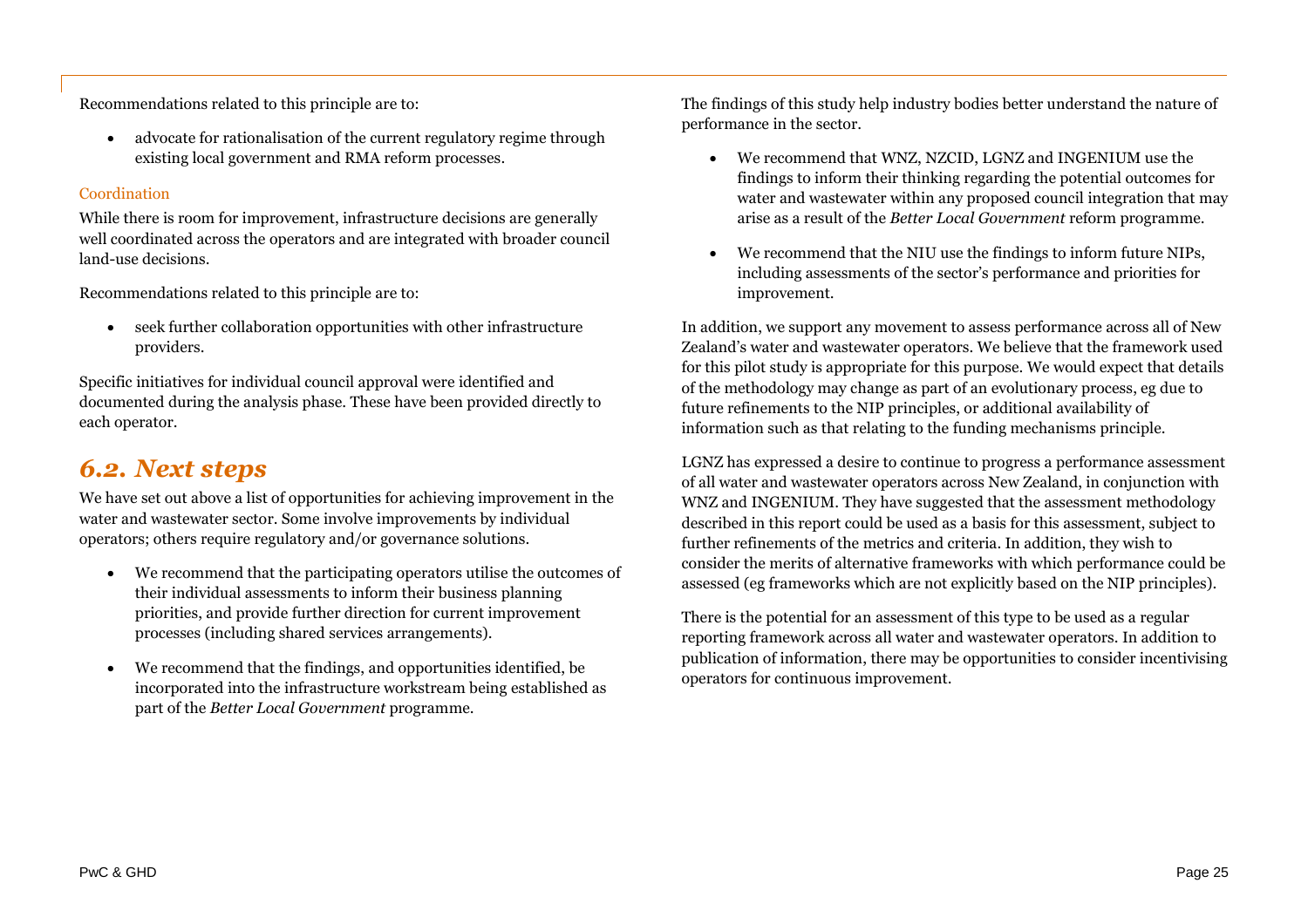## <span id="page-37-0"></span>*Appendix A : Agencies regulating provision of water and wastewater services*

[Table 13](#page-37-1) lists the government agencies which regulate the provision of water and wastewater services.

<span id="page-37-1"></span>**Table 13. Agencies regulating the provision of water and wastewater services**

| Ministry for the Environment                    |
|-------------------------------------------------|
| <b>Ministry of Health</b>                       |
| District Health Boards                          |
| Ministry of Business, Innovation and Employment |
| Department of Internal Affairs                  |
| Regional councils                               |
| <b>Unitary councils</b>                         |
| <b>Environmental Protection Authority</b>       |

In addition, the Department of Conservation and the Ministry for Primary Industries are involved in the regulation of water more generally.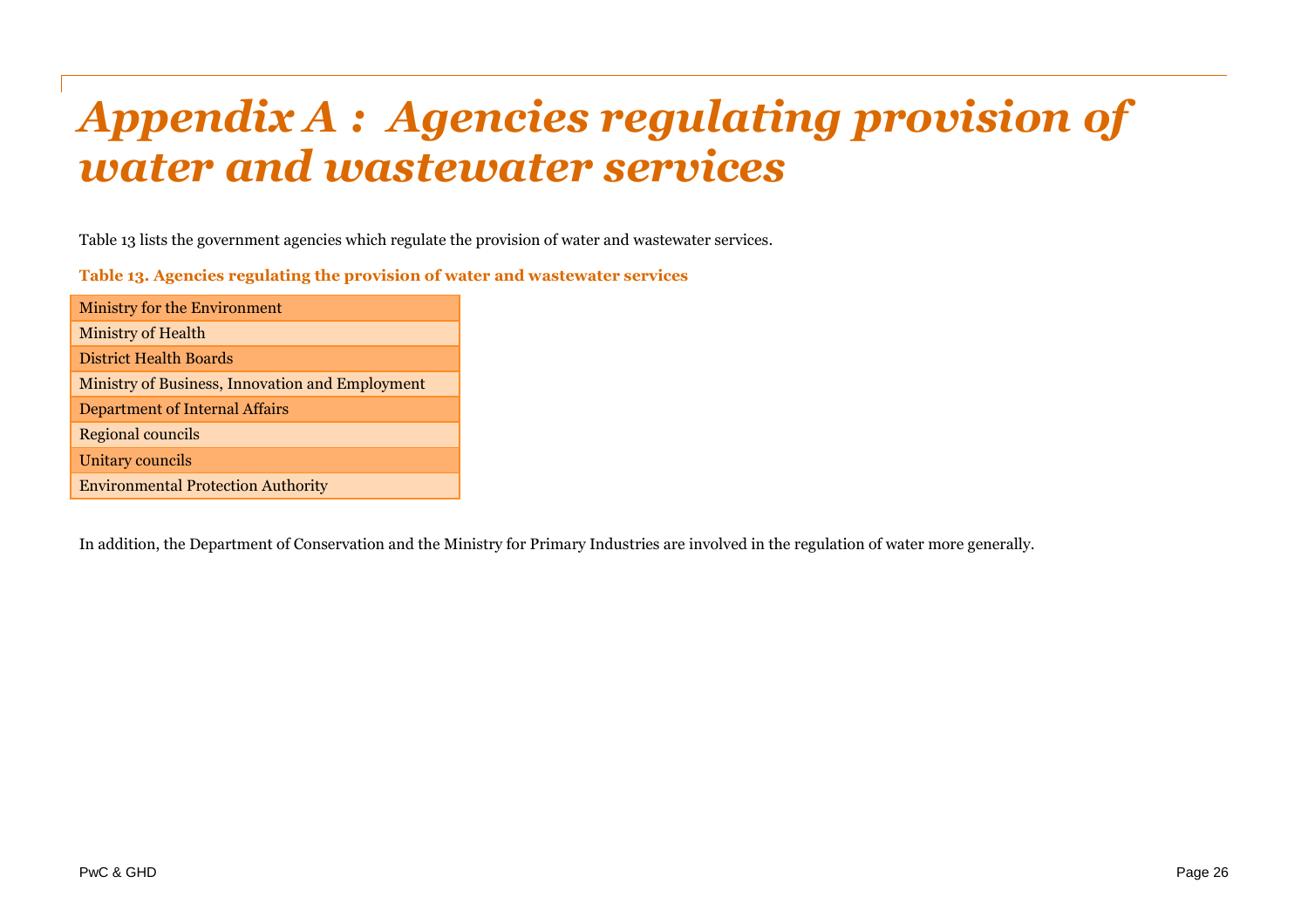## <span id="page-38-0"></span>*Appendix B : Stakeholder engagement*

| <b>Organisation</b>                                  | <b>Representatives</b>                         | <b>Involvement</b>                                         |
|------------------------------------------------------|------------------------------------------------|------------------------------------------------------------|
| <b>BNZ</b>                                           | Ross Campbell                                  | Assisted in funding the study                              |
| Capacity *                                           | David Hill, Robert McCrone                     | Helped develop methodology; provided information for study |
| Dunedin City Council                                 | John Mackie, Laura McElhone, Graeme Mitchell   | Helped develop methodology; provided information for study |
| <b>Hamilton City Council</b>                         | Tim Harty, Emily Botje, Emma Klinkhammer       | Helped develop methodology; provided information for study |
| <b>INGENIUM</b>                                      | Board members                                  | Consulted on methodology                                   |
| Local Government New Zealand                         | <b>Geoff Swainson</b>                          | Consulted on methodology                                   |
| New Plymouth District Council                        | Anthony Wilson, Brent Manning                  | Helped develop methodology; provided information for study |
| New Zealand Council of Infrastructure<br>Development | Stephen Selwood                                | Helped develop methodology                                 |
| South Waikato District Council                       | <b>Andrew Pascoe</b>                           | Helped develop methodology                                 |
| Taupo District Council                               | Ramesh Sharma                                  | Helped develop methodology; provided information for study |
| The Treasury                                         | Brian Hallinan, Olivia Sullivan                | Helped develop methodology                                 |
| <b>Waikato District Council</b>                      | Richard Bax, Mervyn Sumanaratne                | Helped develop methodology; provided information for study |
| Waikato Regional Council                             | Scott Fowlds, David Speirs                     | Helped develop methodology                                 |
| Waikato River Authority                              | <b>Bob Penter</b>                              | Consulted on methodology                                   |
| Waipa District Council                               | Joanne Cumming, Barry Bergin, Lorraine Kendrik | Helped develop methodology; provided information for study |
| <b>Watercare Services Limited</b>                    | John Brockies, Myles Lind, Raveen Jaduram      | Helped develop methodology; provided information for study |
| Water New Zealand                                    | Murray Gibb, Peter Whitehouse, Margaret Devlin | Helped develop methodology                                 |

#### **Table 14. Organisations, and their individual participants, who attended meetings to help develop the methodology**

Note: (\*) Capacity represented Hutt and Wellington City Councils.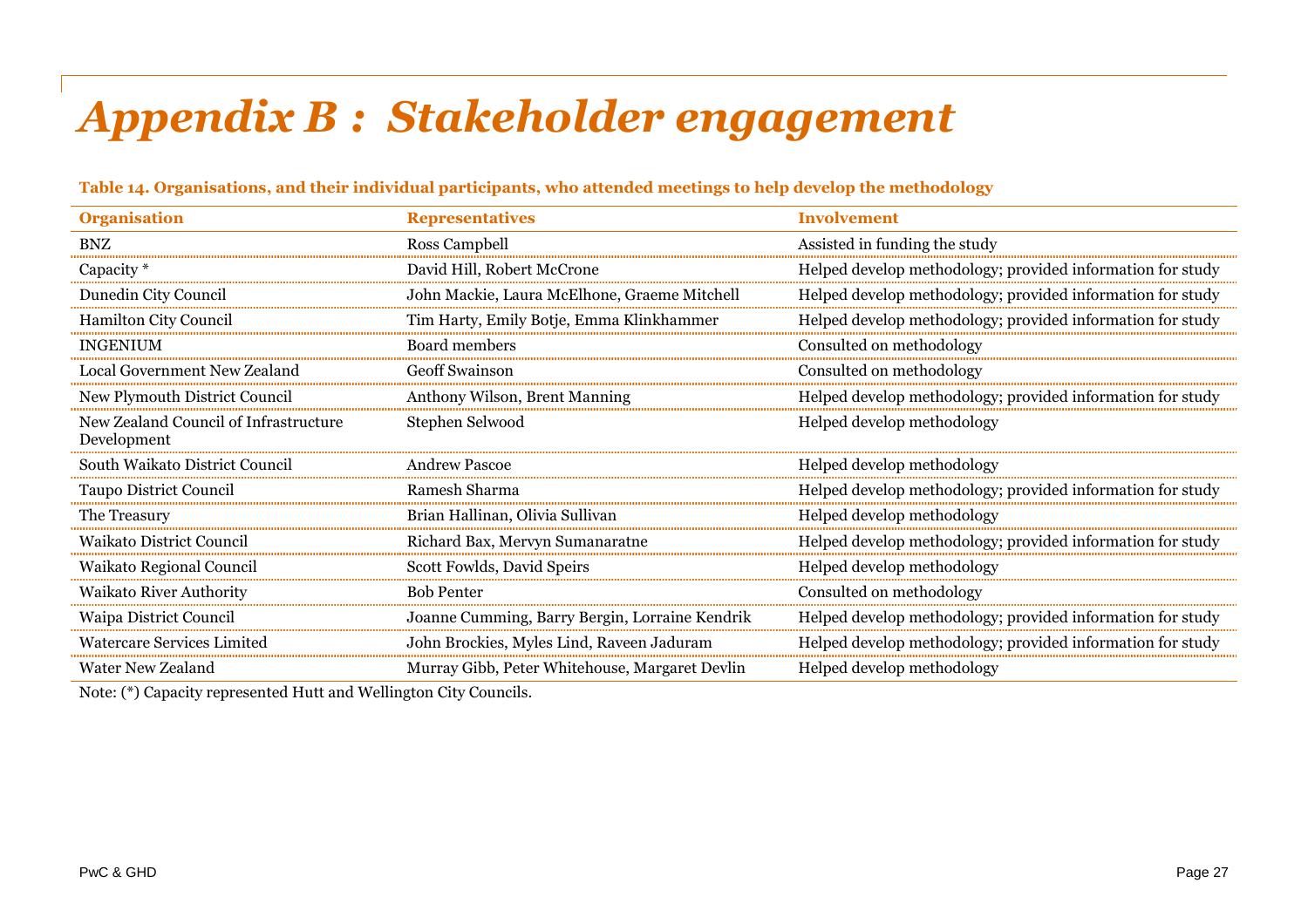## <span id="page-39-0"></span>*Appendix C : Scores for sub-metrics*

Several of the metrics have their scores derived from the scores for sub-metrics. The tables below present the scores for these sub-metrics. We note that the method for deriving scores for the metrics from those for sub-metrics is the same as the method for deriving scores for principles from scores for metrics.

| <b>Sub-metrics</b>                                         | <b>Waikato</b> | Hamilton | <b>Waipa</b> | <b>Taupo</b> | <b>Watercare</b> | New<br>Plymouth | <b>Hutt</b> | <b>Wellington</b> | <b>Dunedin</b> |
|------------------------------------------------------------|----------------|----------|--------------|--------------|------------------|-----------------|-------------|-------------------|----------------|
| Overall score for "costs<br>& benefits included"<br>metric |                |          |              |              |                  |                 |             |                   |                |
| <b>Environmental effects</b>                               |                |          |              |              |                  |                 |             |                   |                |
| Social effects                                             |                |          |              |              |                  |                 |             |                   |                |
| Economic development                                       |                |          |              |              |                  |                 |             |                   |                |
| Integration with other<br>sectors                          |                |          |              |              |                  |                 |             |                   |                |
| Value of reduced service<br>levels                         |                |          |              |              |                  |                 |             |                   |                |
| Future legislative change                                  |                |          |              |              |                  |                 |             |                   |                |

**Table 15. Scores against the sub-metrics for the "costs and benefits included" metric within the Investment Analysis principle**

#### **Table 16. Scores against the sub-metrics for the "network resilience consideration" metric within the Resilience principle**

| <b>Sub-metrics</b>                                                | <b>Waikato</b> | <b>Hamilton</b> | <b>Waipa</b> | <b>Taupo</b> | <b>Watercare</b> | New<br>Plymouth | <b>Hutt</b> | <b>Wellington</b> | <b>Dunedin</b> |
|-------------------------------------------------------------------|----------------|-----------------|--------------|--------------|------------------|-----------------|-------------|-------------------|----------------|
| Overall score for<br>"network resilience<br>consideration" metric |                |                 |              |              |                  |                 |             |                   |                |
| Duplications and<br>redundancies                                  |                |                 |              |              |                  |                 |             |                   |                |
| Secondary power supplies                                          |                |                 |              |              |                  |                 |             |                   |                |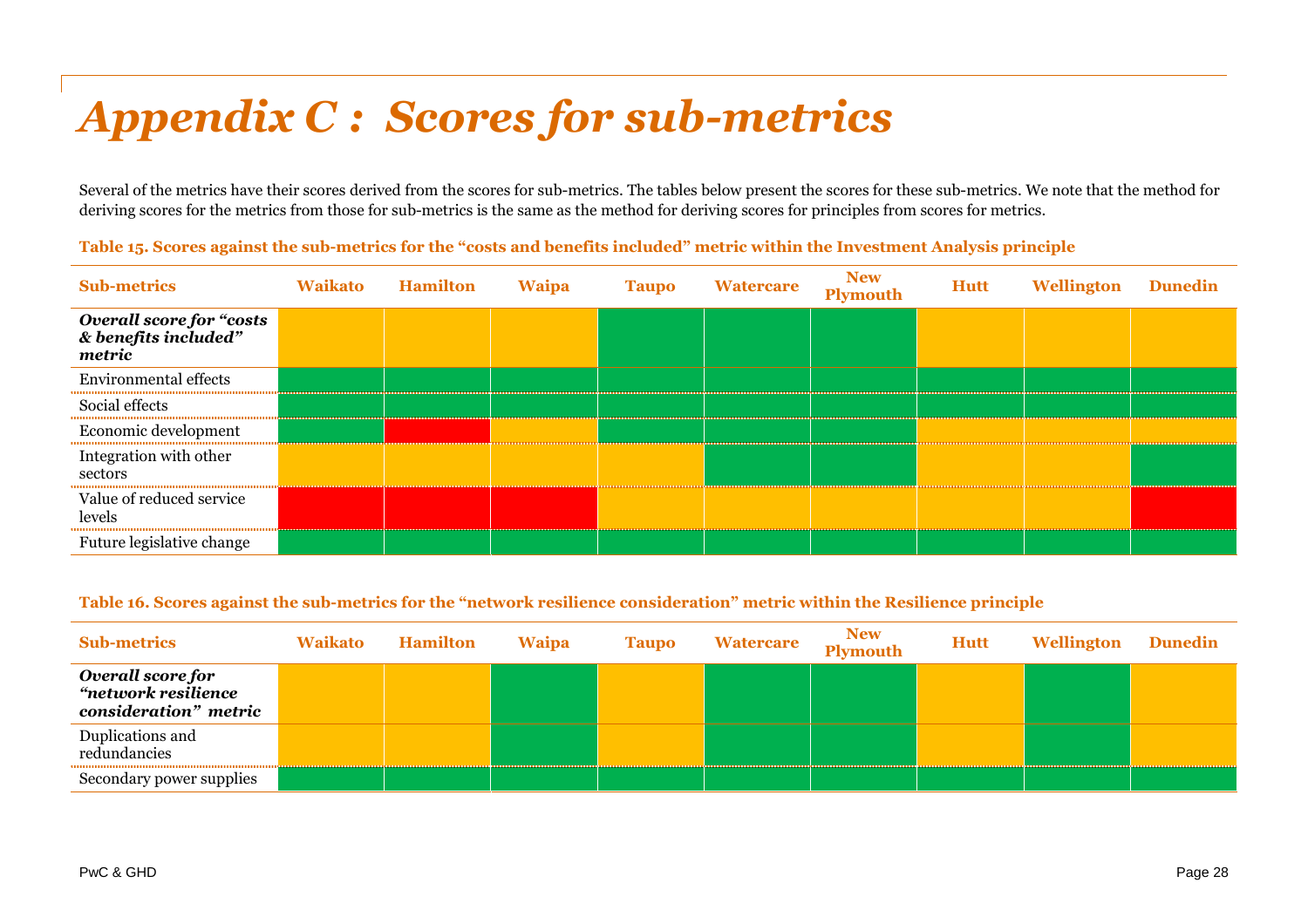#### **Table 17. Scores against the sub-metrics for the "actual vs planned capex", "costs vs revenues", "funding tools used" and "consideration of alternative tools" metrics within the Funding Mechanisms principle**

| <b>Sub-metrics</b>                                                     | <b>Waikato</b> | <b>Hamilton</b> | <b>Waipa</b> | <b>Taupo</b> | <b>Watercare</b> | <b>New</b><br><b>Plymouth</b> | <b>Hutt</b> | <b>Wellington</b> | <b>Dunedin</b> |
|------------------------------------------------------------------------|----------------|-----------------|--------------|--------------|------------------|-------------------------------|-------------|-------------------|----------------|
| Overall score for<br>"actual vs planned<br>capex" metric               |                |                 |              |              |                  |                               |             |                   |                |
| Water                                                                  |                |                 |              |              |                  |                               |             |                   |                |
| Wastewater                                                             |                |                 |              |              |                  |                               |             |                   |                |
| <b>Overall score for "costs</b><br><i>vs</i> revenues" metric          |                |                 |              |              |                  |                               |             |                   |                |
| Water                                                                  |                |                 |              |              |                  |                               |             |                   |                |
| Wastewater                                                             |                |                 |              |              |                  |                               |             |                   |                |
| Overall score for<br>"funding tools used"<br>metric                    |                |                 |              |              |                  |                               |             |                   |                |
| Water                                                                  |                |                 |              |              |                  |                               |             |                   |                |
| Wastewater                                                             |                |                 |              |              |                  |                               |             |                   |                |
| Overall score for<br>"consideration of<br>alternative tools"<br>metric |                |                 |              |              |                  |                               |             |                   |                |
| Metering                                                               |                |                 |              |              |                  |                               |             |                   |                |
| Volumetric vs fixed charges                                            |                |                 |              |              |                  |                               |             |                   |                |
| User charges vs rates                                                  |                |                 |              |              |                  |                               |             |                   |                |
| Targeted vs general rates                                              |                |                 |              |              |                  |                               |             |                   |                |
| Development contributions<br>policy                                    |                |                 |              |              |                  |                               |             |                   |                |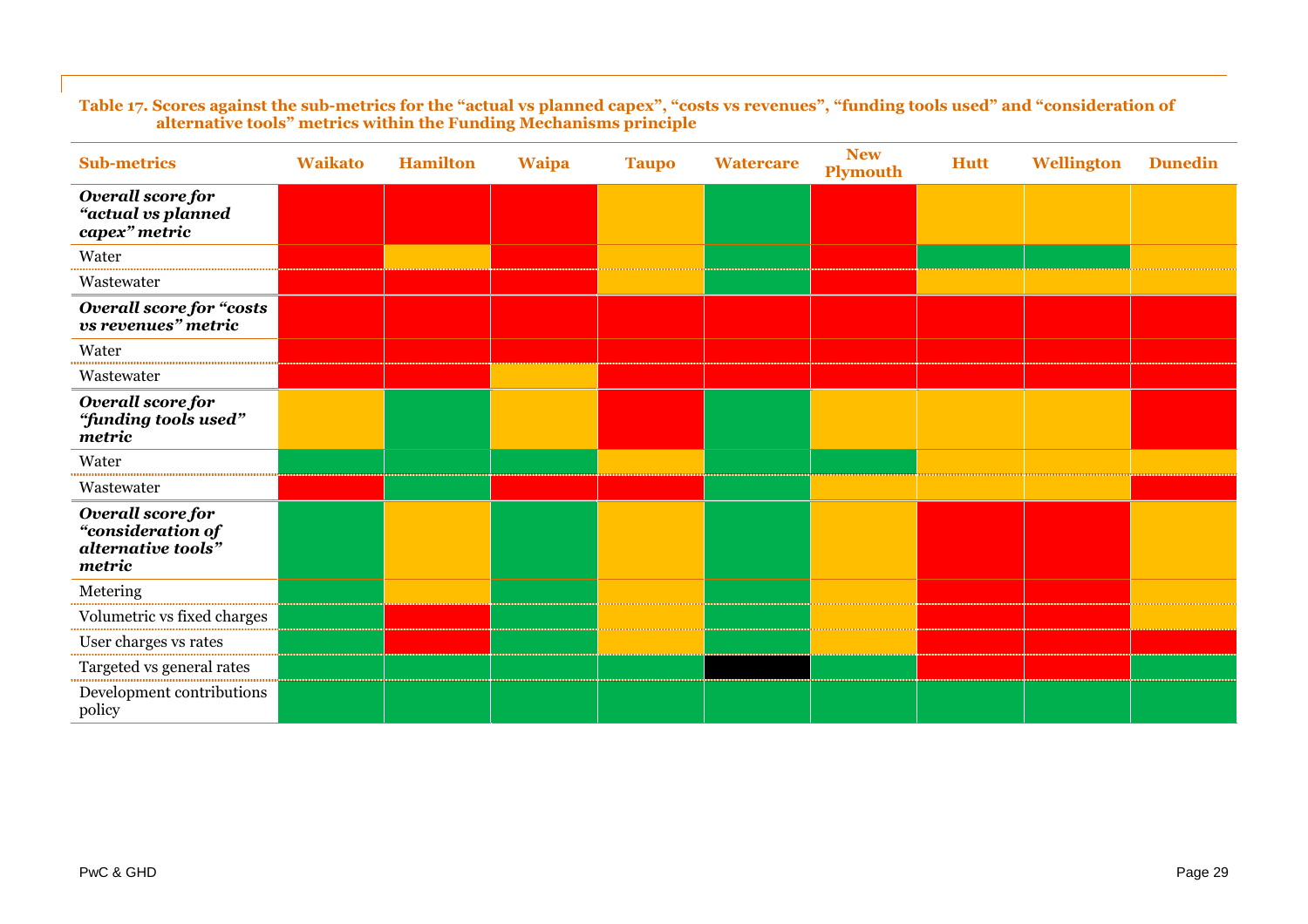| <b>Sub-metrics</b>                                               | <b>Waikato</b> | <b>Hamilton</b> | <b>Waipa</b> | <b>Taupo</b> | <b>Watercare</b> | New<br>Plymouth | Hutt | Wellington | <b>Dunedin</b> |
|------------------------------------------------------------------|----------------|-----------------|--------------|--------------|------------------|-----------------|------|------------|----------------|
| Overall score for<br>"operational model<br>consideration" metric |                |                 |              |              |                  |                 |      |            |                |
| Governance                                                       |                |                 |              |              |                  |                 |      |            |                |
| Service delivery                                                 |                |                 |              |              |                  |                 |      |            |                |

**Table 18. Scores against the sub-metrics for the "operational model consideration" metric within the Accountability and Performance principle**

#### **Table 19. Scores against the sub-metrics for the "collaboration with other operators on delivery" metric within the Collaboration principle**

| <b>Sub-metrics</b>                                                                 | <b>Waikato</b> | <b>Hamilton</b> | <b>Waipa</b> | <b>Taupo</b> | <b>Watercare</b> | New<br>Plymouth | <b>Hutt</b> | Wellington | <b>Dunedin</b> |
|------------------------------------------------------------------------------------|----------------|-----------------|--------------|--------------|------------------|-----------------|-------------|------------|----------------|
| Overall score for<br>"collaboration with<br>other operators on<br>delivery" metric |                |                 |              |              |                  |                 |             |            |                |
| Governance                                                                         |                |                 |              |              |                  |                 |             |            |                |
| Service delivery                                                                   |                |                 |              |              |                  |                 |             |            |                |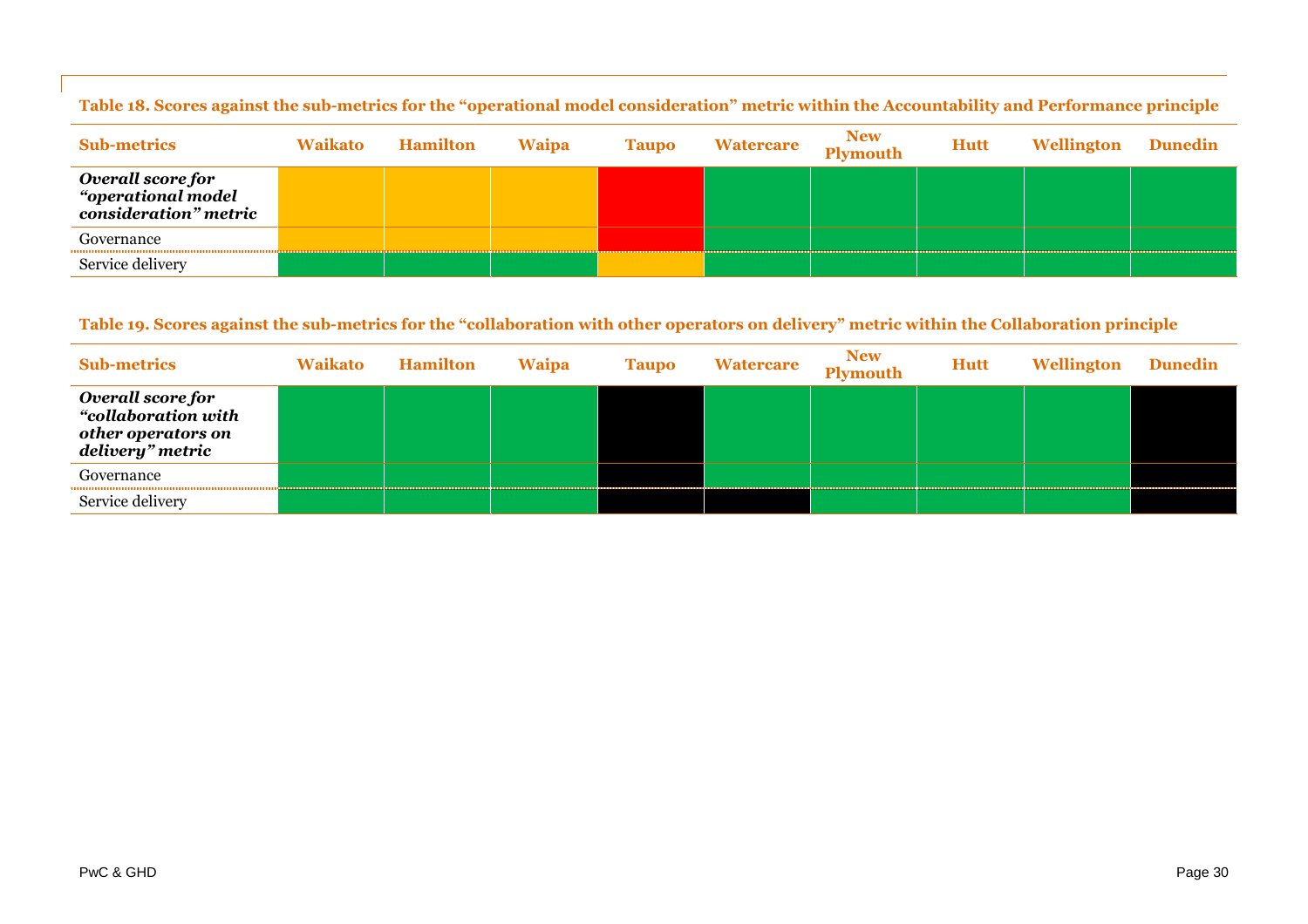## <span id="page-42-0"></span>*Appendix D : Achievement criteria for determining traffic light scores for each metric*

The tables in this appendix present the criteria used to set scores for each metric and sub-metric. As discussed in section [2.4](#page-15-1), the criteria were developed jointly with the participating councils, study partners, and other stakeholders. For some metrics, we have included additional information to explain why the criteria were selected.

### *Investment Analysis*

| <b>Metric</b>                         | Criteria for green score                                                                                    | <b>Criteria for amber score</b>                                       | <b>Criteria for red score</b> |
|---------------------------------------|-------------------------------------------------------------------------------------------------------------|-----------------------------------------------------------------------|-------------------------------|
| Methodology                           | External guidelines                                                                                         | Internal guidelines                                                   | Minimal guidelines            |
| <b>AMP</b> revisions                  | Live, updated at least annually                                                                             | At least 3 yearly with LTP                                            | Less frequently than 3 years  |
| Ownership structure consideration     | Need to have some projects of<br>sufficient scale, and to seriously<br>consider them for each large project | Scale plus some consideration                                         | No scale or no consideration  |
| <b>Demand forecasting process</b>     | Have detailed data, and forecasts<br>internally consistent with assumptions<br>(eg demand management)       | Limited data, but forecasts internally<br>consistent with assumptions | Internal inconsistencies      |
| Time period for appraisal             | Useful lives                                                                                                | Long term where appropriate                                           | Short term                    |
| Cost & benefits included              |                                                                                                             |                                                                       |                               |
| Environmental effects                 | Included to a sufficient extent                                                                             | Included to a limited extent                                          | Not included                  |
| Social effects                        | Included to a sufficient extent                                                                             | Included to a limited extent                                          | Not included                  |
| Economic development                  | Yes with examples                                                                                           | In general or to some extent                                          | No consideration              |
| Integration with other sectors        | Yes with examples                                                                                           | In general or to some extent                                          | No consideration              |
| Value of reduced levels of service    | Valued                                                                                                      | Qualitative consideration, or only<br>some items considered           | Not really considered         |
| Future legislative change             | Money spent in advance of<br>requirement                                                                    | Consideration in advance                                              | Not considered                |
| <b>Basis of replacement decisions</b> | Condition assessment                                                                                        | Some condition assessment, some<br>design life                        | Design life                   |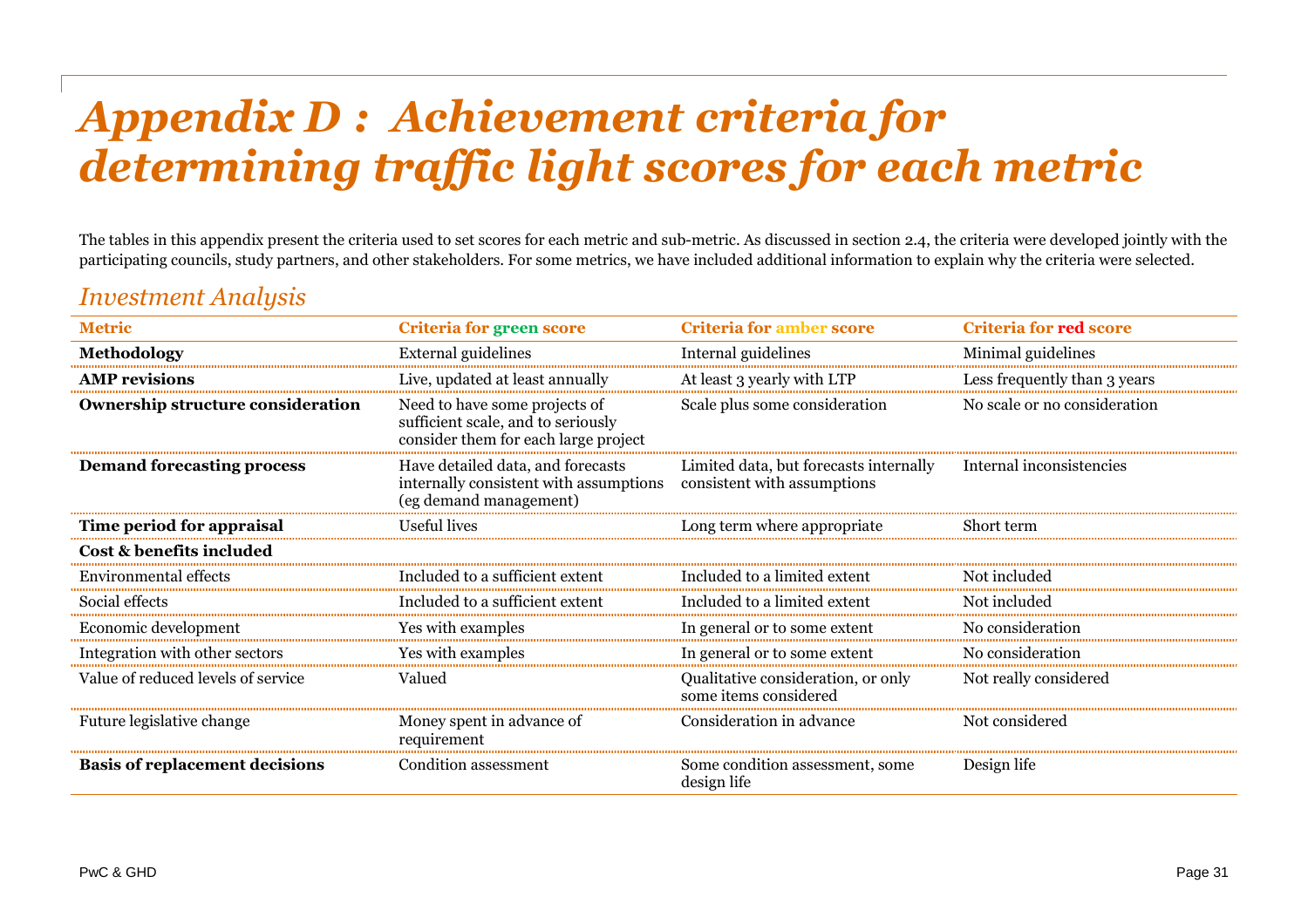## *Resilience*

| <b>Metric</b>                      | Criteria for green score                                   | <b>Criteria for amber score</b>                                                                         | <b>Criteria for red score</b>                                                                            |
|------------------------------------|------------------------------------------------------------|---------------------------------------------------------------------------------------------------------|----------------------------------------------------------------------------------------------------------|
| Design & construction standards    | No problems; have code of<br>compliance, manual or similar | Some code of compliance or similar,<br>but issues experienced                                           | Inconsistent standards, minimal code<br>of compliance of similar, or significant<br>problems experienced |
| Natural hazard risk assessments    | Most assets assessed for natural<br>hazard risk            | Some assets assessed (eg for critical<br>assets)                                                        | Minimal understanding of natural<br>hazard risk                                                          |
| <b>Vulnerability assessments</b>   | Most assets to a standard                                  | Critical assets                                                                                         | Not even all critical assets                                                                             |
| Key risks: understand & mitigation | Well understood and well mitigated                         | Either (i) well understood but limited<br>mitigation, or (ii) some understanding<br>and some mitigation | Minimal understanding and<br>mitigation                                                                  |
| Network resilience consideration   |                                                            |                                                                                                         |                                                                                                          |
| Duplication & redundancies         | Serious consideration                                      | Some consideration                                                                                      | Minimal consideration                                                                                    |
| Secondary power supplies           | Serious consideration                                      | Some consideration                                                                                      | Minimal consideration                                                                                    |
| Power outage contingency plan      | Contingency plan and agreement with<br>Lines Company       | <b>Contingency Plan</b>                                                                                 | Limited contingency plan                                                                                 |

## *Funding Mechanisms*

| <b>Metric</b>                  | <b>Criteria for green score</b>                                                                    | <b>Criteria for amber score</b>                                           | <b>Criteria for red score</b> |
|--------------------------------|----------------------------------------------------------------------------------------------------|---------------------------------------------------------------------------|-------------------------------|
| <b>Actual vs planned capex</b> |                                                                                                    |                                                                           |                               |
| Water                          | Actual within 10% of budget on<br>average or in total over 3 years, and<br>within 20% in each year | Actual within 20% of budget on<br>average or in total over 3 years        | Other                         |
| Wastewater                     | Actual within 10% of budget on<br>average or in total over 3 years, and<br>within 20% in each year | Actual within 20% of budget on<br>average or in total over 3 years        | Other                         |
| Costs vs revenue               |                                                                                                    |                                                                           |                               |
| Water                          | Revenue between 0-5% above costs, in<br>average or in total over 3 years                           | Revenue between 5-10% above costs,<br>in average or in total over 3 years | Other                         |
| Wastewater                     | Revenue between 0-5% above costs, in<br>average or in total over 3 years                           | Revenue between 5-10% above costs,<br>in average or in total over 3 years | Other                         |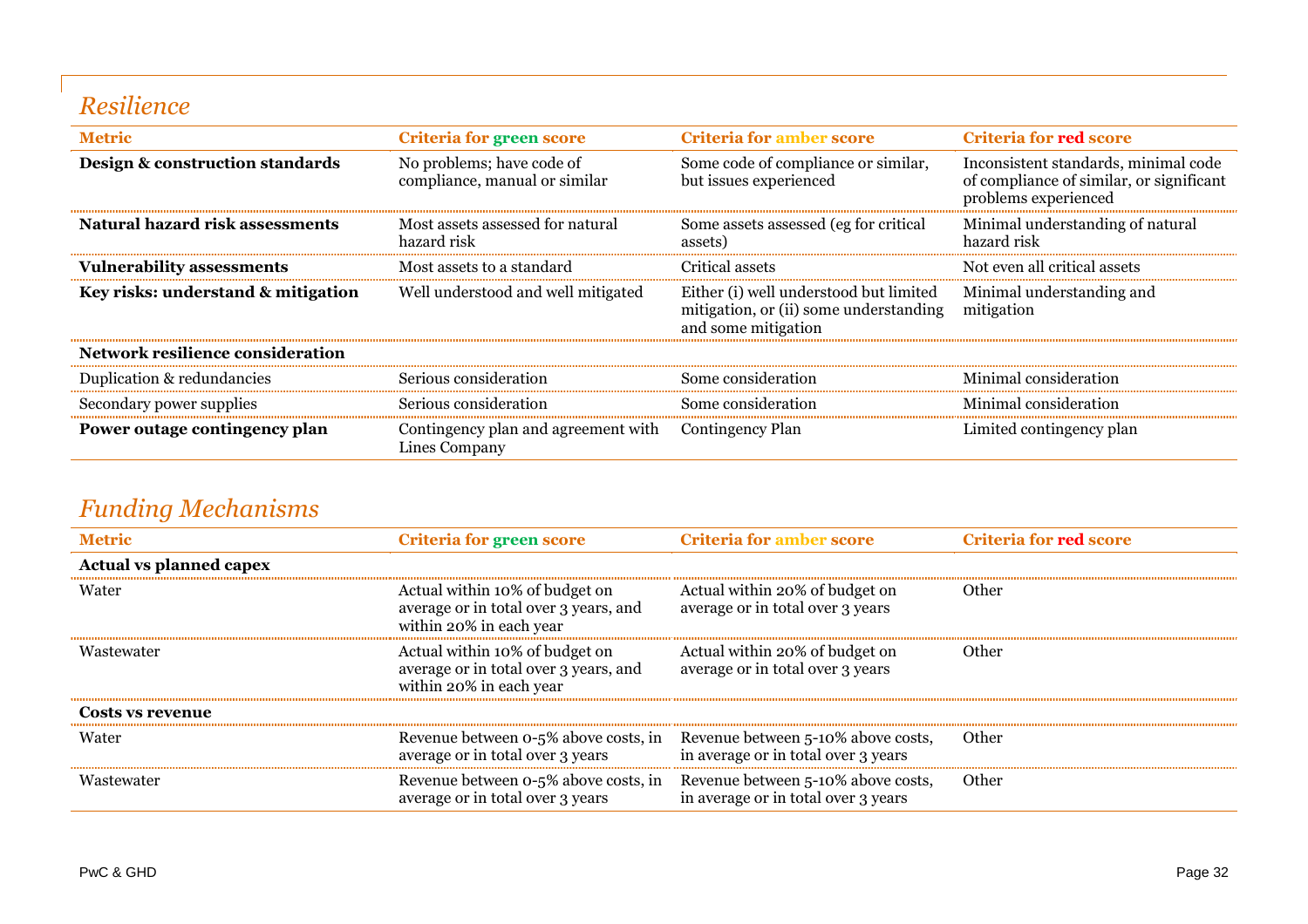| <b>Metric</b>                             | Criteria for green score                                                            | <b>Criteria for amber score</b>                                                                                 | <b>Criteria for red score</b> |
|-------------------------------------------|-------------------------------------------------------------------------------------|-----------------------------------------------------------------------------------------------------------------|-------------------------------|
| Funding tools used 1                      |                                                                                     |                                                                                                                 |                               |
| Water                                     | Volumetric charges account for at<br>least 30% of revenue, in total over 3<br>years | Volumetric charges account for 10-<br>30% of revenue, and targeted rates at<br>least 50%, in total over 3 years | Other                         |
| Wastewater                                | Volumetric charges account for at<br>least 30% of revenue, in total over 3<br>years | Volumetric charges account for 10-<br>30% of revenue, and targeted rates at<br>least 50%, in total over 3 years | Other                         |
| <b>Consideration of alternative tools</b> |                                                                                     |                                                                                                                 |                               |
| Metering                                  | Full study undertaken, or already<br>universal metering                             | Some consideration                                                                                              | Minimal consideration         |
| Volumetric vs fixed charges               | Full study undertaken                                                               | Some consideration                                                                                              | Minimal consideration         |
| User charges vs rates                     | Full study undertaken, or only user<br>charges used                                 | Some consideration                                                                                              | Minimal consideration         |
| Targeted vs general rates *               | Full study undertaken, or all rates<br>targeted                                     | Some consideration                                                                                              | Minimal consideration         |
| Development contributions policy          | Yes                                                                                 | Some consideration                                                                                              | No                            |

Note: (\*) This metric was deemed 'not applicable' if no rates were used.

(1) The aim of these thresholds is to set objective criteria around our desired behaviour. In essence, to achieve a green score an operator must charge domestic customers volumetrically, at least to some extent, while to achieve an amber score an operator must charge non-domestic customers volumetrically and then use targeted rates to cover most of domestic costs. While the numerical thresholds chosen are somewhat arbitrary, it was decided that objective numerical criteria were preferable to behaviour-based criteria for these metrics. We considered a higher threshold than 30% to achieve a green score, but it was decided that this would unfairly penalise operators who use volumetric charges but consider that using a large fixed charge component alongside a volumetric charge is appropriate.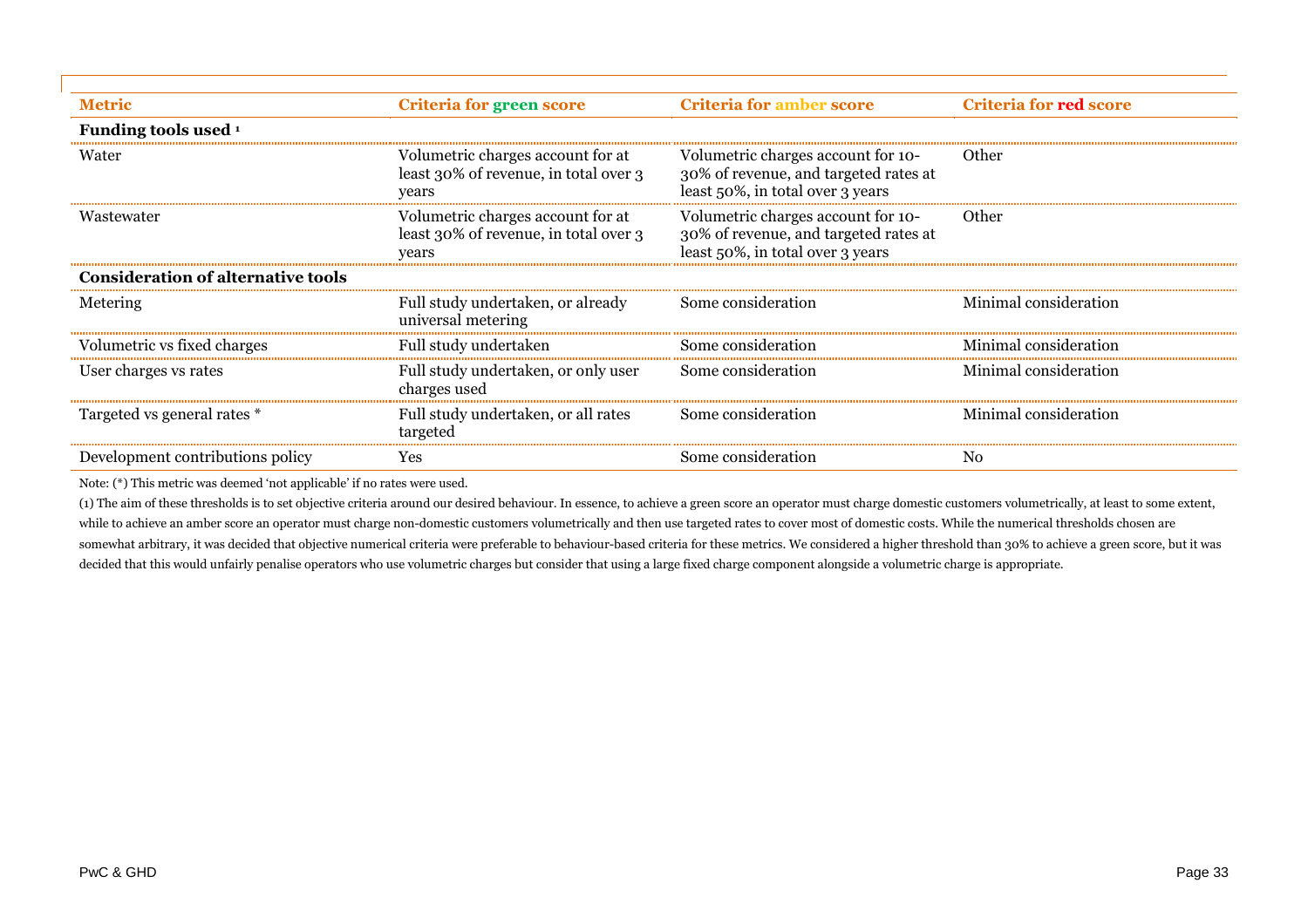| <b>Metric</b>                          | Criteria for green score                                                                                                                                                                                                                                | <b>Criteria for amber score</b>                                                                                                                                                                                                         | <b>Criteria for red score</b>                                                |
|----------------------------------------|---------------------------------------------------------------------------------------------------------------------------------------------------------------------------------------------------------------------------------------------------------|-----------------------------------------------------------------------------------------------------------------------------------------------------------------------------------------------------------------------------------------|------------------------------------------------------------------------------|
| <b>KPIs</b>                            | $8-25$ KPIs;<br>In general they enable an assessment<br>of performance;<br>Include at least 5 KPIs related to the<br>following 6 areas: water leakage, water<br>quality, sewer overflows, service<br>interruptions, customer service, cost<br>recovery. | In general they enable an assessment<br>of performance;<br>Include at least 3 KPIs related to the<br>following 6 areas: water leakage, water<br>quality, sewer overflows, service<br>interruptions, customer service, cost<br>recovery. | Other                                                                        |
| <b>Benchmarking</b>                    | Water NZ and something else                                                                                                                                                                                                                             | Water NZ                                                                                                                                                                                                                                | Not Water NZ                                                                 |
| <b>Condition assessments</b>           | Done at least 3 yearly, reflected in<br>LTP, for all critical assets and a<br>sample of others                                                                                                                                                          | Some conditional assessment, and<br>linked to LTP                                                                                                                                                                                       | Minimal condition assessment or poor<br>link to LTP                          |
| Criticality assessments & hierarchy    | Rigorous assessment & documented<br>hierarchy                                                                                                                                                                                                           | Informal hierarchy and/or assessment Minimal assessments                                                                                                                                                                                |                                                                              |
| <b>Operational model consideration</b> |                                                                                                                                                                                                                                                         |                                                                                                                                                                                                                                         |                                                                              |
| Governance                             | Formal consideration of external<br>governance options                                                                                                                                                                                                  | Some and/or informal consideration<br>of external options                                                                                                                                                                               | Minimal consideration<br>- eg only considered structure of in-<br>house dept |
| Service delivery                       | Formal consideration                                                                                                                                                                                                                                    | Some consideration                                                                                                                                                                                                                      | Minimal consideration                                                        |

## *Accountability and Performance*

## *Regulation*

| <b>Metric</b>                                   | <b>Criteria for green score</b>                              | <b>Criteria for amber score</b>                                       | <b>Criteria for red score</b> |
|-------------------------------------------------|--------------------------------------------------------------|-----------------------------------------------------------------------|-------------------------------|
| <b>Understanding of regulations</b>             | Formal identification process, and<br>internal documentation | Intuitive knowledge of main<br>regulations                            | Limited understanding         |
| Achievability                                   | Yes - need scale to be able to achieve<br>with resources     | Yes, but difficult (eg because of limited Generally not<br>resources) |                               |
| <b>Burden vs benefits</b>                       | Yes                                                          | To some extent                                                        | No                            |
| Understandability, certainty,<br>predictability | Yes, understood and predictable                              | To some extent                                                        | No                            |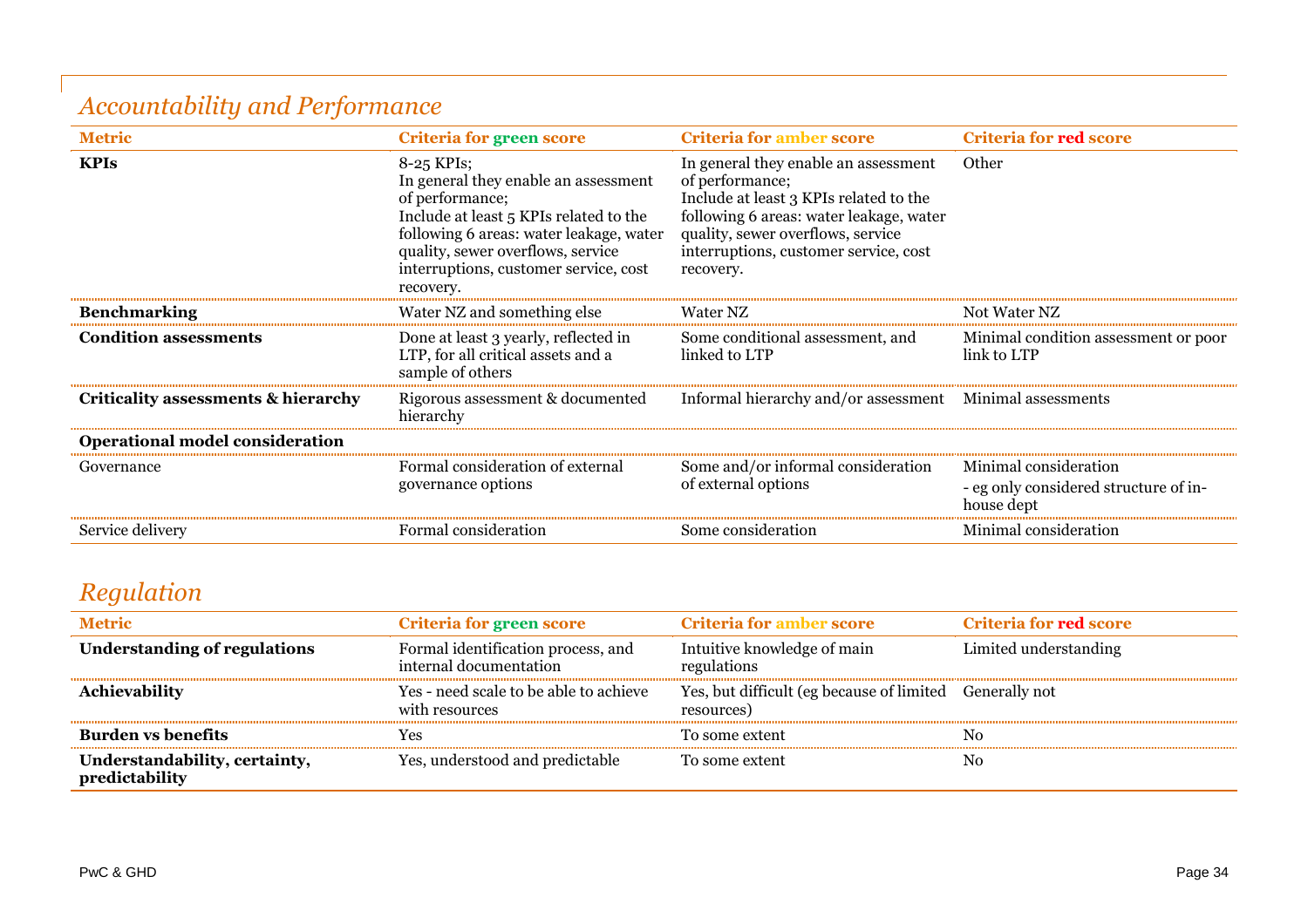| <b>Metric</b>               | <b>Criteria for green score</b>           | <b>Criteria for amber score</b>                                              | <b>Criteria for red score</b>              |
|-----------------------------|-------------------------------------------|------------------------------------------------------------------------------|--------------------------------------------|
| Allowance of innovation     | Regional council encourages<br>innovation | Some allowance                                                               | Minimal allowance                          |
| Long-term nature recognised | Yes                                       | To some extent                                                               | N0                                         |
| <b>Help achieve quality</b> | Yes                                       | Partial (eg drinking water is national,<br>but wastewater standards are not) | N <sub>0</sub>                             |
| Enforcement                 | Strong, well-understood, predictable      | Mixed (incl prosecution experience)                                          | Inconsistent and uncertain, and/or<br>weak |

## *Coordination*

| <b>Metric</b>                                                     | Criteria for green score                                                                       | <b>Criteria for amber score</b>                                         | Criteria for red score |
|-------------------------------------------------------------------|------------------------------------------------------------------------------------------------|-------------------------------------------------------------------------|------------------------|
| Interface with land-use planners                                  | Consistent plans, useful interaction<br>between planners; right throughout<br>planning process | Problematic engagement                                                  | Inconsistent planning  |
| <b>Recognition of regional plans</b>                              | Have a regional water plan and this<br>being followed in AMP                                   | No regional water plan but<br>consistency with District Plan            | Inconsistency          |
| <b>Collaboration with other operators</b><br>on water use plans * | Collaboration with other councils                                                              | Limited collaboration                                                   | No collaboration       |
| <b>Collaboration with other operators</b><br>on delivery *        |                                                                                                |                                                                         |                        |
| Capital investments & assets                                      | Extensive collaboration with other<br>providers                                                | Limited collaboration                                                   | No collaboration       |
| Operations & maintenance                                          | Extensive collaboration with other<br>providers                                                | Limited collaboration                                                   | No collaboration       |
| <b>Collaboration with other</b><br>infrastructure providers       | Extensive attempts at collaboration,<br>with providers both within council<br>and external     | Some attempt at collaboration, eg only<br>with providers within council | Minimal collaboration  |

Note: (\*) This metric was deemed 'not applicable' if the geography of the area either doesn't allow collaboration or limits its usefulness.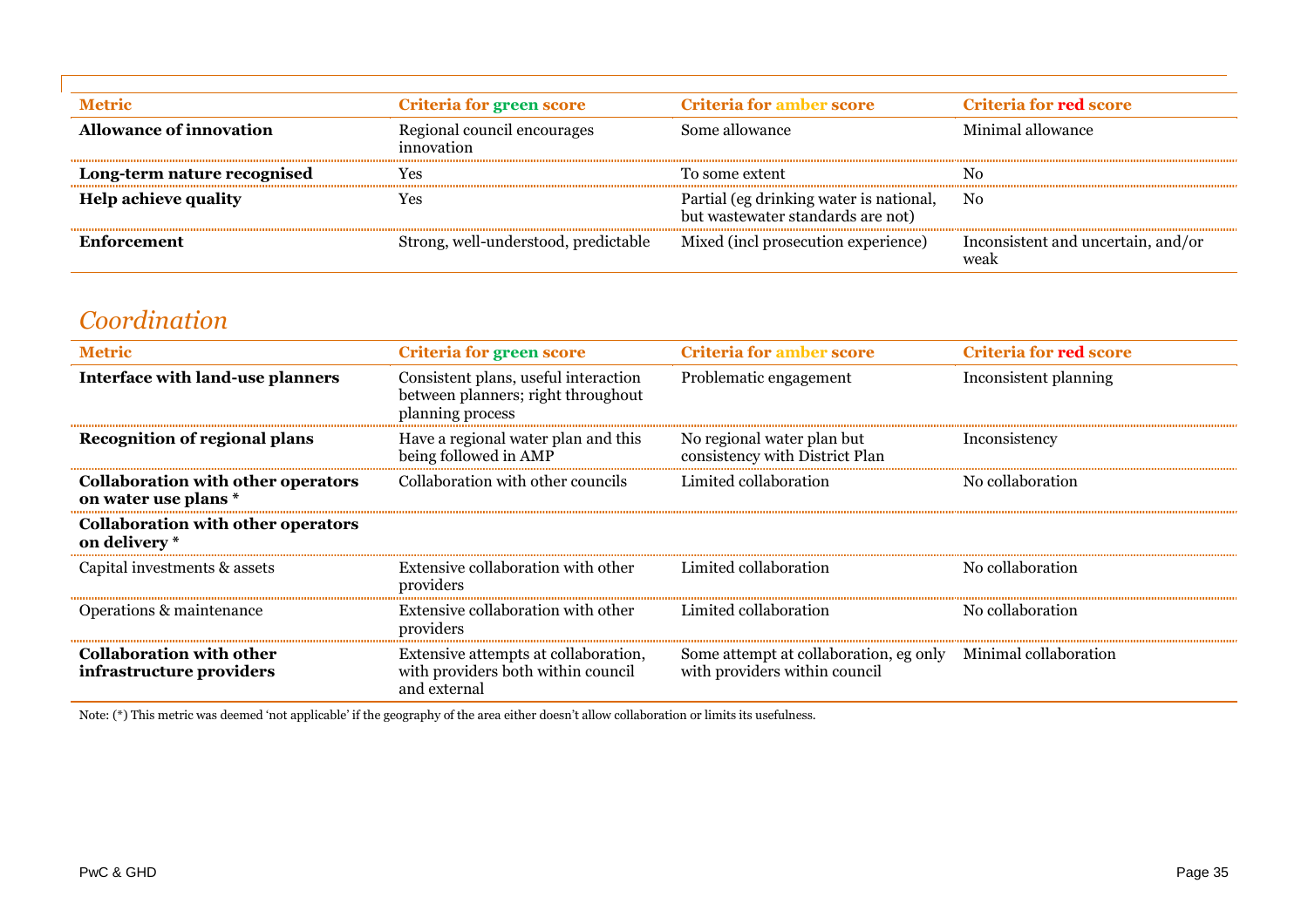## <span id="page-47-0"></span>*Appendix E : Questions asked of respondents*

### *Investment Analysis*

| <b>Metric</b>                            | <b>Question asked of operators</b>                                                                                                                               |
|------------------------------------------|------------------------------------------------------------------------------------------------------------------------------------------------------------------|
| Methodology                              | When appraising potential capital investments in your most recent AMP/LTP, did you follow any published guidance or<br>methodologies?                            |
|                                          | If so, please name it/them. If not, please explain why.                                                                                                          |
| <b>AMP</b> revisions                     | How often do you review your AMP?                                                                                                                                |
|                                          | For example, do you revisit the AMP following preparation of the LTP or annual plans? And if so, is the revised AMP<br>used as an input into annual plans?       |
|                                          | What are the key drivers for reviewing the AMP?                                                                                                                  |
| <b>Ownership structure consideration</b> | When appraising potential capital investments in your most recent AMP/LTP, did you consider the merits of different<br>ownership structures?                     |
|                                          | Examples include: joint ventures with other councils, PPPs, BOOT schemes, and other options involving ownership by<br>entities other than council.               |
|                                          | If yes, please provide evidence.                                                                                                                                 |
| <b>Demand forecasting process</b>        | Please state and explain the formula used in the most recent AMP/LTP to estimate peak and average volumes of water<br>consumption in future years.               |
|                                          | Please provide, referencing any sources, inputs to this calculation (e.g. projected population changes).                                                         |
| Time period for appraisal                | When appraising potential capital investments in your most recent AMP/LTP, over what period did you consider the<br>future costs and benefits of the investment? |
|                                          | Does this differ by investment type?                                                                                                                             |
|                                          | Why did you choose this time period(s)?                                                                                                                          |
| Cost & benefits included                 | When appraising potential capital investments in your most recent AMP/LTP, did you consider/include:                                                             |
|                                          | the value of environmental effects?                                                                                                                              |
|                                          | the value of social & cultural effects?                                                                                                                          |
|                                          | the possibilities for economic development, attraction of new investment, and retention of existing industries?                                                  |
|                                          | possible integration with networks from other infrastructure sectors?                                                                                            |
|                                          | the value of water restrictions to different customers?                                                                                                          |
|                                          | future legislative changes?                                                                                                                                      |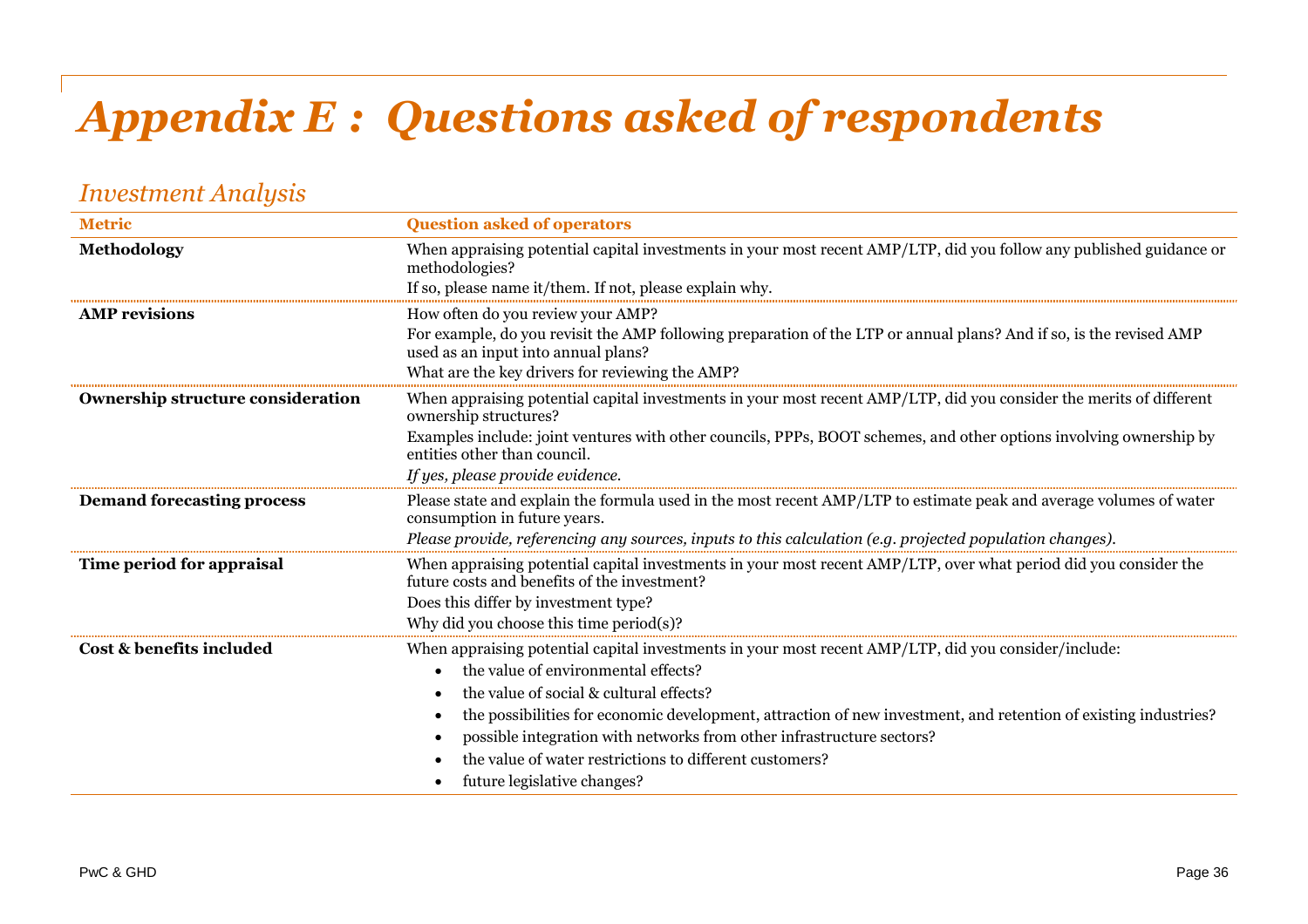| <b>Metric</b>                         | <b>Ouestion asked of operators</b>                               |
|---------------------------------------|------------------------------------------------------------------|
|                                       | If yes to any, please provide evidence.                          |
| <b>Basis of replacement decisions</b> | How is asset replacement decisions made?                         |
|                                       | Do they utilise condition assessments and/or asset design lives? |

## *Resilience*

| <b>Metric</b>                      | <b>Question asked of operators</b>                                                                                                                                                                                                                                                                                                                                         |  |
|------------------------------------|----------------------------------------------------------------------------------------------------------------------------------------------------------------------------------------------------------------------------------------------------------------------------------------------------------------------------------------------------------------------------|--|
| Design & construction standards    | What design and construction standards will the assets you propose to construct in the next 2 years meet?<br>Are these standards mandatory?<br>Who, if anyone, has specified that you have to meet these standards?                                                                                                                                                        |  |
|                                    | Do these standards meet international best practice?                                                                                                                                                                                                                                                                                                                       |  |
| Natural hazard risk assessments    | What proportion (by value) of your assets has been recently subjected to a risk assessment for natural hazards?<br>What risk mitigation measures, if any, have you put in place?                                                                                                                                                                                           |  |
| <b>Vulnerability assessments</b>   | How often do you assess your network and asset base for vulnerabilities?                                                                                                                                                                                                                                                                                                   |  |
|                                    | Is this assessment carried out to any particular standard, or based on any particular guidance?                                                                                                                                                                                                                                                                            |  |
| Key risks: understand & mitigation | What are your top five risks (by the effect on your ability to provide services)?<br>For each risk:<br>how have you sought to mitigate it?<br>$\bullet$<br>how do you plan to respond if it occurs?<br>Please provide evidence of any discussion/consideration of mitigants. Please provide evidence of any response plan.                                                 |  |
| Network resilience consideration   | When considering potential capital investments prior to your most recent AMP/LTP, did you consider the merits of:<br>duplicating any existing assets (e.g. mains/sewers, pumping stations, abstraction points, treatment facilities)?<br>$\bullet$<br>providing secondary (back-up) power supplies?<br>If yes, please provide evidence of any discussion or consideration. |  |
| Power outage contingency plan      | What processes do you have in place to respond to a significant power outage?<br>What do you expect would happen in such a case?<br>What arrangements, if any, do you have with your power suppliers regarding outages?                                                                                                                                                    |  |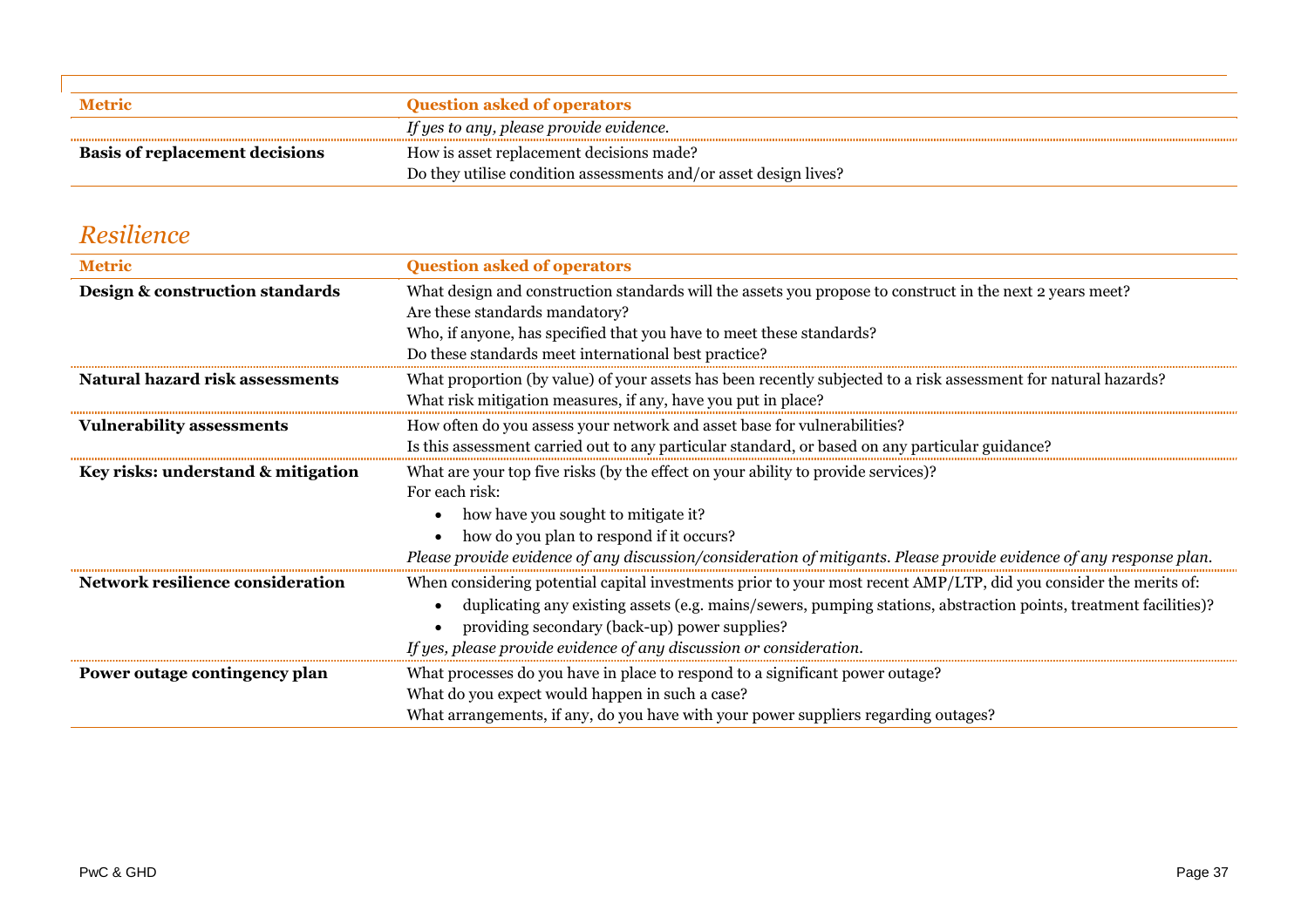## *Funding Mechanisms*

| <b>Metric</b>                             | <b>Question asked of operators</b>                                                                                                                                                                                                            |  |
|-------------------------------------------|-----------------------------------------------------------------------------------------------------------------------------------------------------------------------------------------------------------------------------------------------|--|
| <b>Actual vs planned capex</b>            | Please provide annual values, over at least the last 3 years, for your actual capex, for both water and wastewater.<br>Please provide annual values, over at least the last 3 years, for the projected capex for both water and wastewater in |  |
|                                           | your annual plans.                                                                                                                                                                                                                            |  |
|                                           | What % of your planned capital programmes (water and wastewater) did you deliver in each year?                                                                                                                                                |  |
| Costs vs revenue                          | Please provide annual values, over at least the last 3 years, for both water and wastewater, for:                                                                                                                                             |  |
|                                           | revenues collected (excludes general rates)<br>$\bullet$                                                                                                                                                                                      |  |
|                                           | financial costs incurred (i.e. include depreciation & interest costs, not cash capex).                                                                                                                                                        |  |
| <b>Funding tools used</b>                 | Please provide, for each of the last 3 years, for both water and wastewater, the proportion of total revenue for that<br>service (excludes general rates) collected through each of the following methods:                                    |  |
|                                           | fixed charges<br>$\bullet$                                                                                                                                                                                                                    |  |
|                                           | volumetric charges                                                                                                                                                                                                                            |  |
|                                           | targeted rates                                                                                                                                                                                                                                |  |
|                                           | development contributions<br>$\bullet$                                                                                                                                                                                                        |  |
|                                           | connection/disconnection fees                                                                                                                                                                                                                 |  |
|                                           | other external revenue                                                                                                                                                                                                                        |  |
| <b>Consideration of alternative tools</b> | In your most recent LTP, did you consider the merits of any of the following:                                                                                                                                                                 |  |
|                                           | metering domestic customers (unless already fully metered)?                                                                                                                                                                                   |  |
|                                           | changing the mix of volumetric and fixed charges?<br>$\bullet$                                                                                                                                                                                |  |
|                                           | changing the mix of user charges and rates (unless rates not used)?<br>$\bullet$                                                                                                                                                              |  |
|                                           | changing the mix of targeted and general rates (unless rates not used)?                                                                                                                                                                       |  |
|                                           | revising the development contributions policy?                                                                                                                                                                                                |  |
|                                           | If yes to any, please provide evidence.                                                                                                                                                                                                       |  |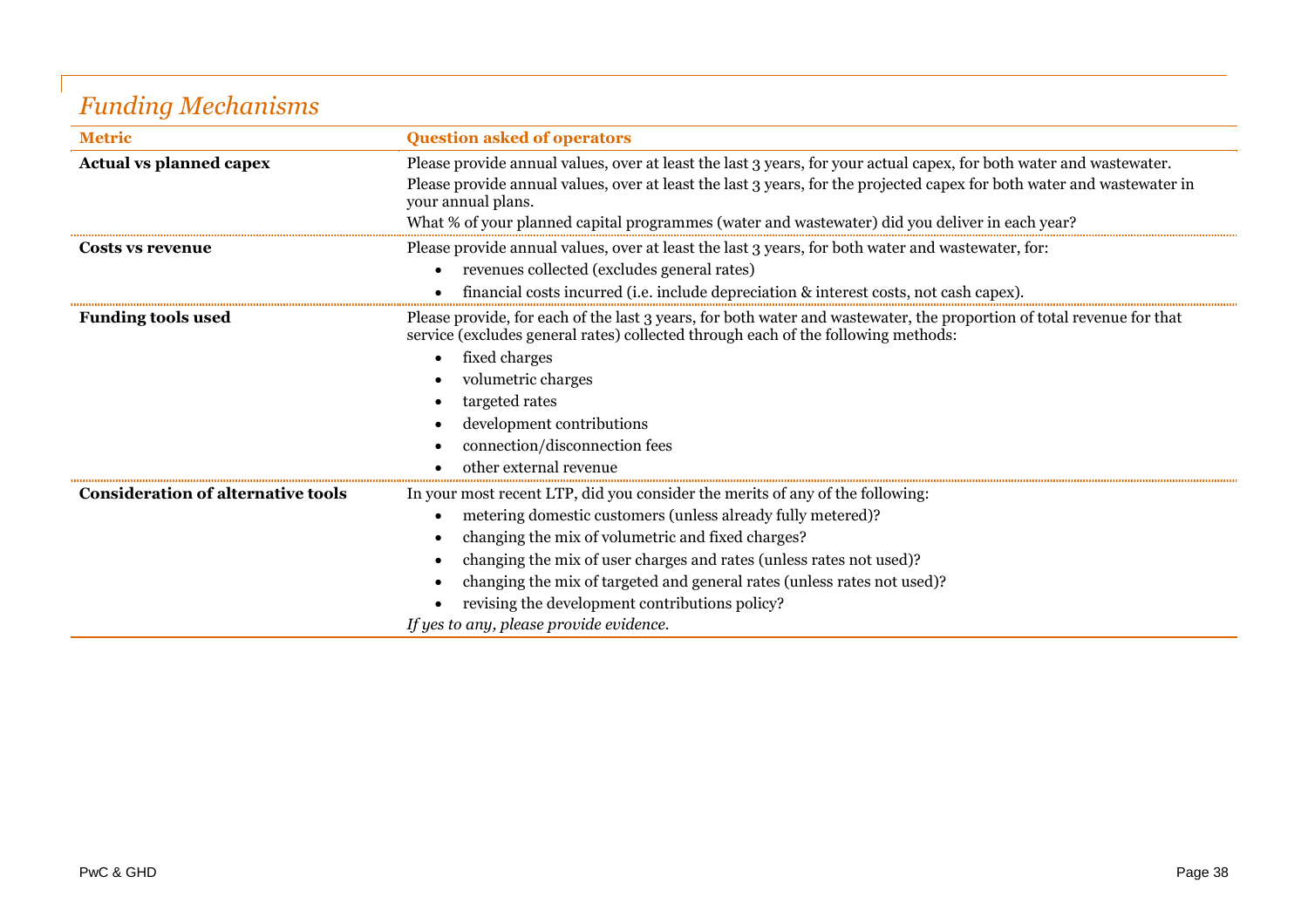## *Accountability and Performance*

| <b>Metric</b>                          | <b>Question asked of operators</b>                                                                                                                                                                                                               |  |  |
|----------------------------------------|--------------------------------------------------------------------------------------------------------------------------------------------------------------------------------------------------------------------------------------------------|--|--|
| <b>KPIs</b>                            | What are your key KPIs for water and wastewater?                                                                                                                                                                                                 |  |  |
|                                        | For each, do you have sufficient information to be able to assess it on a robust basis?                                                                                                                                                          |  |  |
|                                        | Please provide results, for the most recent year, for each of your KPIs.                                                                                                                                                                         |  |  |
|                                        | For each KPI, please state whether your result is an actual or an estimate.                                                                                                                                                                      |  |  |
| <b>Benchmarking</b>                    | Do you undertake benchmarking exercises? Are you a part of external benchmarking exercises/groups (e.g. WSAA,<br>Water NZ)?                                                                                                                      |  |  |
|                                        | If yes, please briefly explain what you do in this area.                                                                                                                                                                                         |  |  |
| <b>Condition assessments</b>           | How frequently do you assess your assets for condition and fitness for purpose?                                                                                                                                                                  |  |  |
|                                        | Is the assessment programme linked to your LTP?                                                                                                                                                                                                  |  |  |
|                                        | What proportion of assets do you sample?                                                                                                                                                                                                         |  |  |
| Criticality assessments & hierarchy    | Do you undertake assessments of asset criticality? How formal is your hierarchy of assets, in terms of criticality?<br>How does your asset management differ by criticality? How often do you re-consider the management of different<br>assets? |  |  |
|                                        | Please explain any difference between asset types.                                                                                                                                                                                               |  |  |
| <b>Operational model consideration</b> | When was the last time you considered the merits of your current operational model, and any potential alternative<br>models, for each of the following:                                                                                          |  |  |
|                                        | the relationship between the ultimate decision-makers of the "water unit" and the council?                                                                                                                                                       |  |  |
|                                        | e.g. in-house council departments, stand-alone council business units, CCOs, and all the associated<br>$\circ$<br>arrangements                                                                                                                   |  |  |
|                                        | the delivery of construction, maintenance and related services?<br>$\bullet$                                                                                                                                                                     |  |  |
|                                        | i.e. who undertakes the work, who they report to, how they are funded<br>$\circ$                                                                                                                                                                 |  |  |
|                                        | e.g. in-house provision, sub-contract to external providers                                                                                                                                                                                      |  |  |
|                                        | ownership and management of assets?<br>$\bullet$                                                                                                                                                                                                 |  |  |
|                                        | e.g. private ownership, joint ventures, sub-contracted asset management<br>$\circ$                                                                                                                                                               |  |  |
|                                        | Please provide evidence and results of any consideration.                                                                                                                                                                                        |  |  |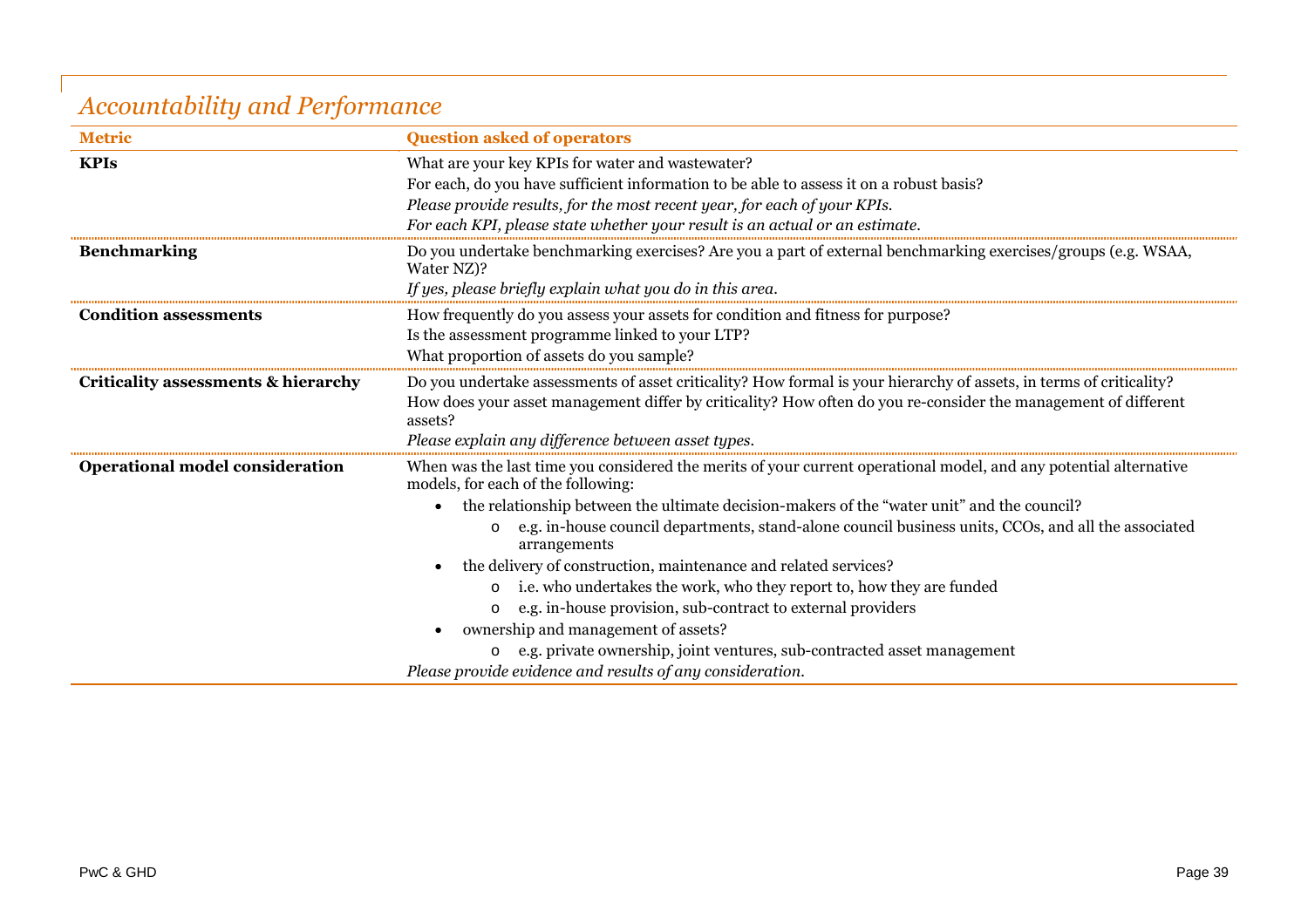## *Regulation*

| <b>Metric</b>                       | <b>Question asked of operators</b>                                                                                     |
|-------------------------------------|------------------------------------------------------------------------------------------------------------------------|
| <b>Understanding of regulations</b> | Name the main parties who you understand regulate your activities.                                                     |
|                                     | Are each party's specific roles published? If so, where?                                                               |
|                                     | State any overlaps of regulatory roles as you see them.                                                                |
| Achievability                       | Are regulations generally achievable in practice?                                                                      |
| <b>Burden vs benefits</b>           | Is the burden of current regulations proportionate to the benefit achieved from them?                                  |
| Understandability, certainty,       | Are regulations well-understood?                                                                                       |
| predictability                      | Do they provide you with certainty regarding your obligations?                                                         |
|                                     | Does the regulatory regime provide predictability over time?                                                           |
| <b>Allowance of innovation</b>      | Do regulations allow you, or encourage you, to make use of least-cost or innovative approaches to meeting obligations? |
| Long-term nature recognised         | Do regulations:                                                                                                        |
|                                     | recognise the long-term nature of the sector?<br>$\bullet$                                                             |
|                                     | encourage the use of long-term investment planning?<br>$\bullet$                                                       |
|                                     | encourage consideration of the sustainability of resources?                                                            |
| <b>Help achieve quality</b>         | Do regulations:                                                                                                        |
|                                     | encourage the meeting of quality standards?<br>$\bullet$                                                               |
|                                     | provide guidance about appropriate quality levels?<br>$\bullet$                                                        |
|                                     | promote high-quality products and/or national quality consistency?                                                     |
| Enforcement                         | What happens if you:                                                                                                   |
|                                     | do not fully comply with drinking water standards?<br>$\bullet$                                                        |
|                                     | do not fully comply with all the provisions in a discharge consent?<br>$\bullet$                                       |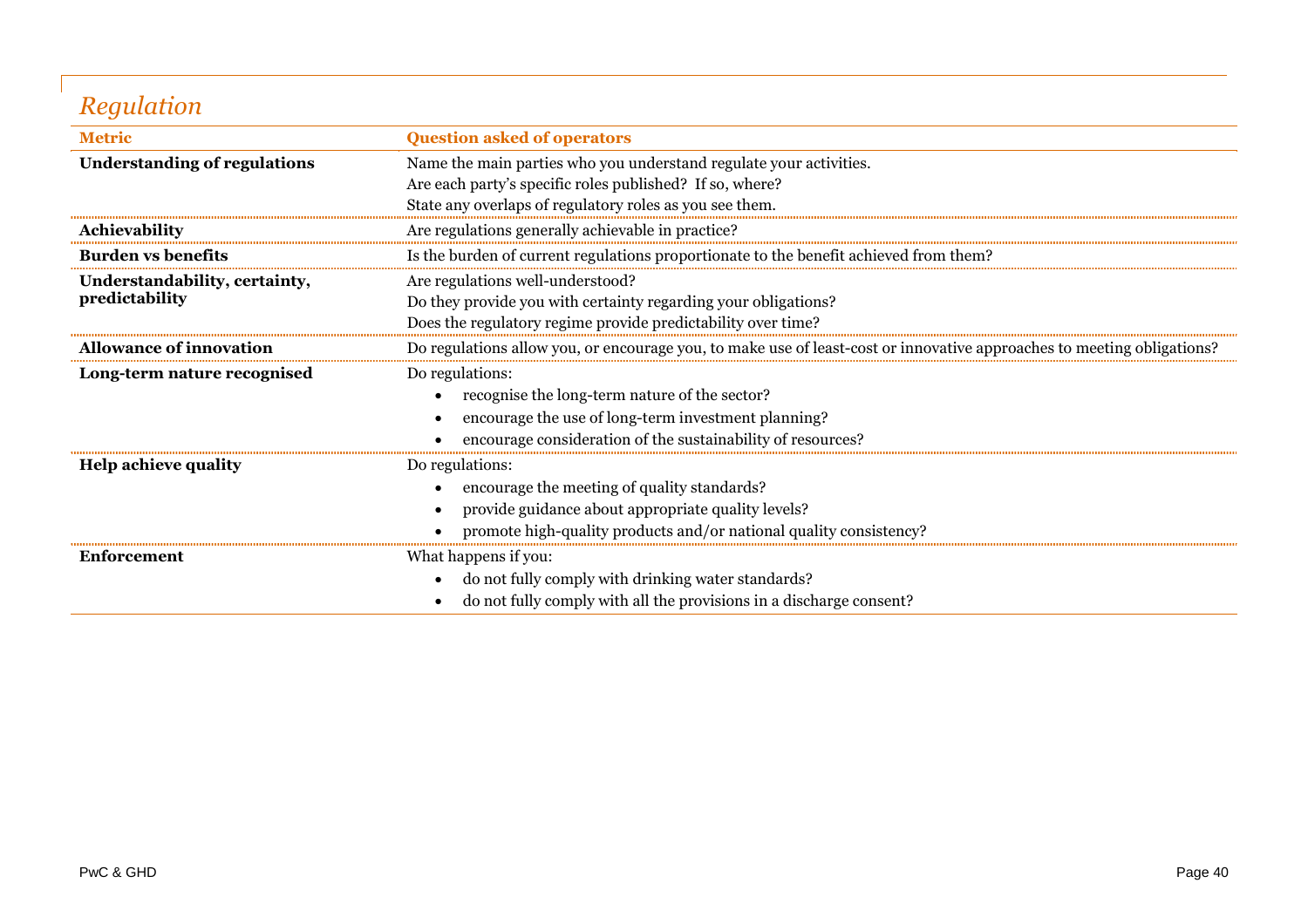## *Coordination*

| <b>Metric</b>                                               | <b>Question asked of operators</b>                                                                                                                                                                        |
|-------------------------------------------------------------|-----------------------------------------------------------------------------------------------------------------------------------------------------------------------------------------------------------|
| <b>Interface with land-use planners</b>                     | How is water provision represented in your council's land-use planning?                                                                                                                                   |
|                                                             | Do the "water/wastewater staff" provide inputs to the land-use planning process, and/or comment on draft land-use<br>plans (e.g. District/Unitary)?                                                       |
|                                                             | How does your most recent AMP/LTP recognise your council's land-use plans?                                                                                                                                |
|                                                             | Please provide any evidence of how this interface operates.                                                                                                                                               |
| Recognition of regional plans                               | How does your most recent AMP/LTP recognise the water/wastewater elements of any regional plan?                                                                                                           |
|                                                             | If yes, please name the regional plan, state which elements are recognised, and provide evidence of how the AMP/LTP<br>recognises it.                                                                     |
| Collaboration with other operators on<br>water use plans    | Do you collaborate with other councils when developing water use plans?                                                                                                                                   |
|                                                             | If not, have you recently considered this?                                                                                                                                                                |
|                                                             | If yes, please provide evidence.                                                                                                                                                                          |
| Collaboration with other operators on<br>delivery           | When considering potential capital investments prior to your most recent AMP/LTP, did you discuss the possibility of<br>inter-council schemes with other councils?                                        |
|                                                             | Within the last 3 years, have you considered the merits of coordinating the provision of operational and/or other<br>services with other councils?                                                        |
|                                                             | If yes, please provide evidence of any consideration.                                                                                                                                                     |
| <b>Collaboration with other</b><br>infrastructure providers | When preparing your most recent AMP/LTP, did you discuss the possibility of coordinating with other infrastructure<br>providers (including other departments of your council) regarding the provision of: |
|                                                             | capital investments?<br>$\bullet$                                                                                                                                                                         |
|                                                             | the maintenance of existing assets?                                                                                                                                                                       |
|                                                             | operating activities?                                                                                                                                                                                     |
|                                                             | If yes, please provide evidence of any consideration.                                                                                                                                                     |